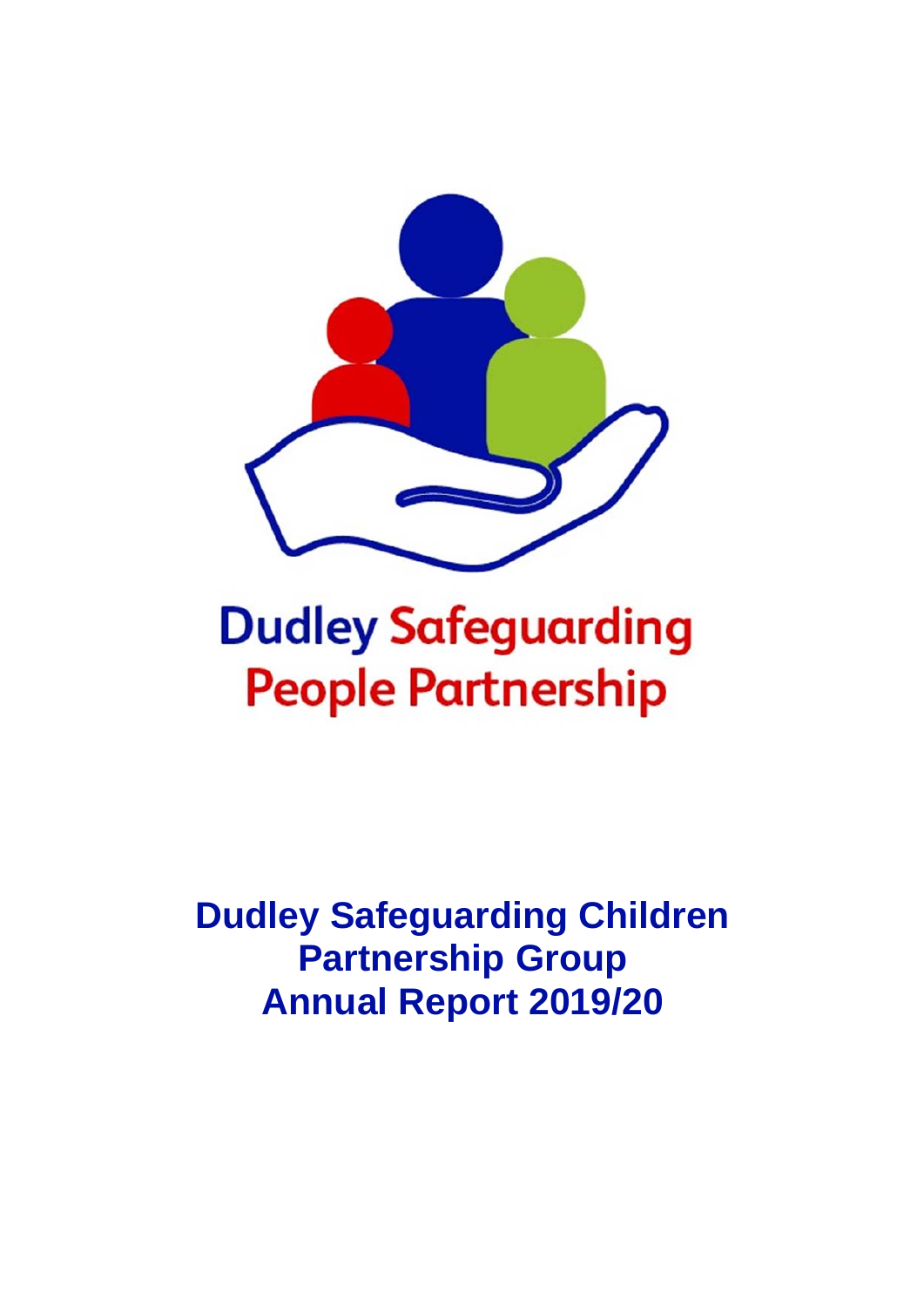

# **Contents**

| Education, Employment and Training amongst Young People  4             |  |
|------------------------------------------------------------------------|--|
|                                                                        |  |
|                                                                        |  |
| Role and Functions of Dudley Safeguarding Children Partnership (DSCP)5 |  |
|                                                                        |  |
|                                                                        |  |
|                                                                        |  |
|                                                                        |  |
|                                                                        |  |
|                                                                        |  |
|                                                                        |  |
|                                                                        |  |
|                                                                        |  |
|                                                                        |  |
|                                                                        |  |
|                                                                        |  |
|                                                                        |  |
|                                                                        |  |
|                                                                        |  |
|                                                                        |  |
|                                                                        |  |
|                                                                        |  |
|                                                                        |  |
|                                                                        |  |
| Serious Case Reviews / Child Safeguarding Practice Reviews 36          |  |
|                                                                        |  |
|                                                                        |  |
|                                                                        |  |
| Appendix 2 - Dudley MBC Participation and Engagement 42                |  |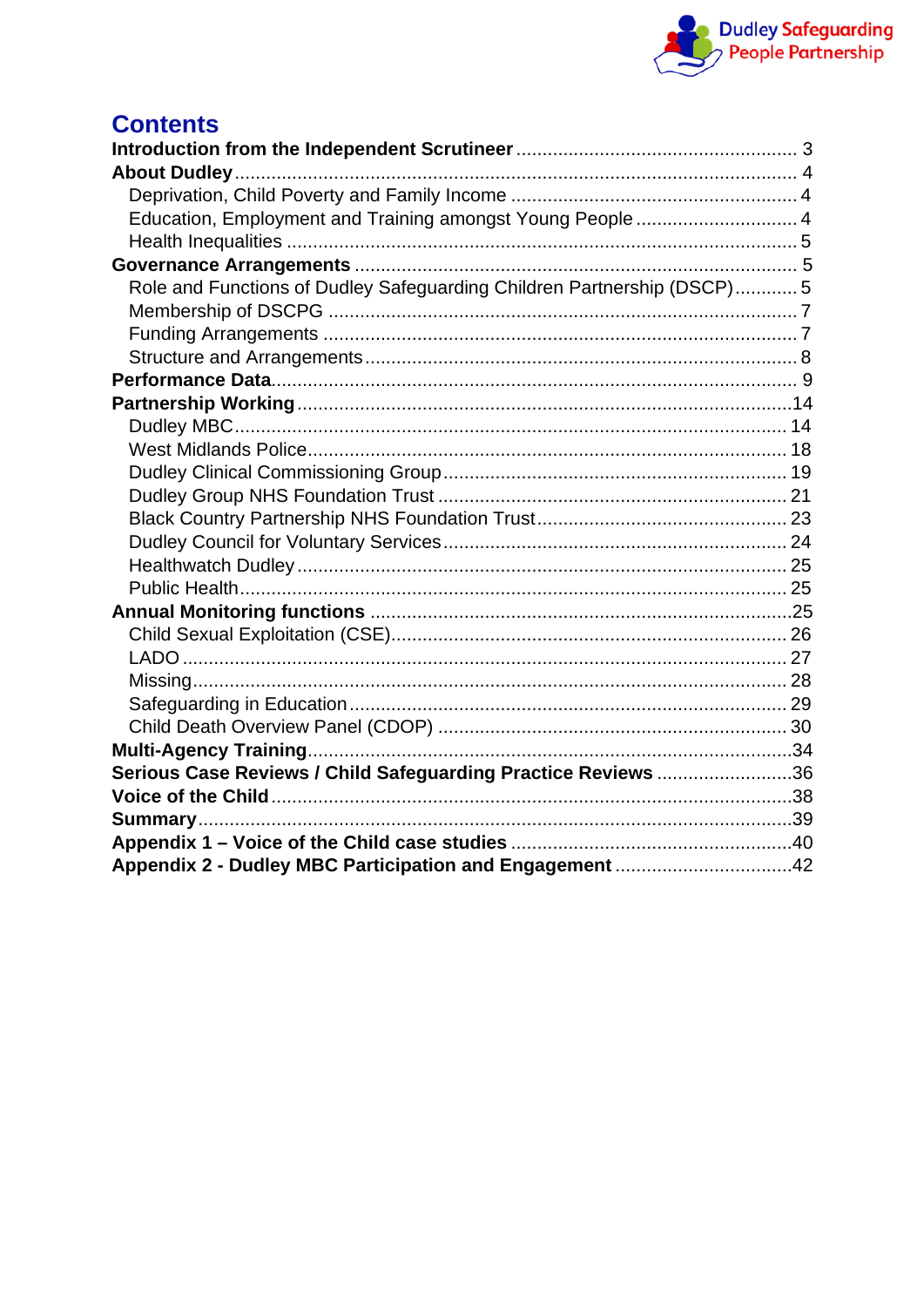

# <span id="page-2-0"></span>**Introduction from the Independent Scrutineer**

I am pleased to present this first report of the Dudley Safeguarding Children Partnership Group (DSCPG) that covers the period from 29 September 2019 to the 31 March 2020 and highlights areas of good practice and learning which is a key role for the Partnership

The transition from Local Safeguarding Children Boards to multi agency safeguarding arrangements has provided the opportunity to review and strengthen how we work together to safeguard children and look to make better use of the resources we have across the partnership. Since becoming Independent Scrutineer for the DSCPG and Independent Chair for the Dudley Safeguarding People Partnership (DSPP) for Dudley in September 2019, we have appointed a new Safeguarding Partnership Manager to oversee the multi-agency safeguarding arrangements across the life course. Our statutory partners, West Midlands Police, Dudley Clinical Commissioning group and Dudley Metropolitan Borough Council work collectively with a range of partners and organisations across the life course to deliver effective safeguarding. It has been particularly challenging this year when, at the end of the reporting period, we were faced with the global pandemic, Covid 19. Details of how safeguarding was managed during the COVID-19 crisis will feature more strongly in the next annual report. We know there will be lessons to be learnt nationally and globally from the crisis.

I would like to thank the dedicated people who work across all of the organisations in Dudley who are working to promote the welfare and safety of children and support children, young people and their families, particularly in these challenging times. I have seen first-hand the amazing and inspiring work carried out daily by our partners, key workers and voluntary organisations to keep people safe in the Borough.

We will continue to ensure that safeguarding children remains a priority and I look forward to updating you in our next annual report about the work we are doing around our new priorities for 2020-22. These are;

- **1. Preventing Violence Across the Life Course**
- **2. Neglect across the Life Course**
- **3. Exploitation Across the Life Course**

Finally, I would like to thank the chairs of the subgroups and to the Safeguarding Business Unit for their hard work and support.

### Dr. Paul Kingston

Independent Scrutineer, Dudley Safeguarding Children Partnership Group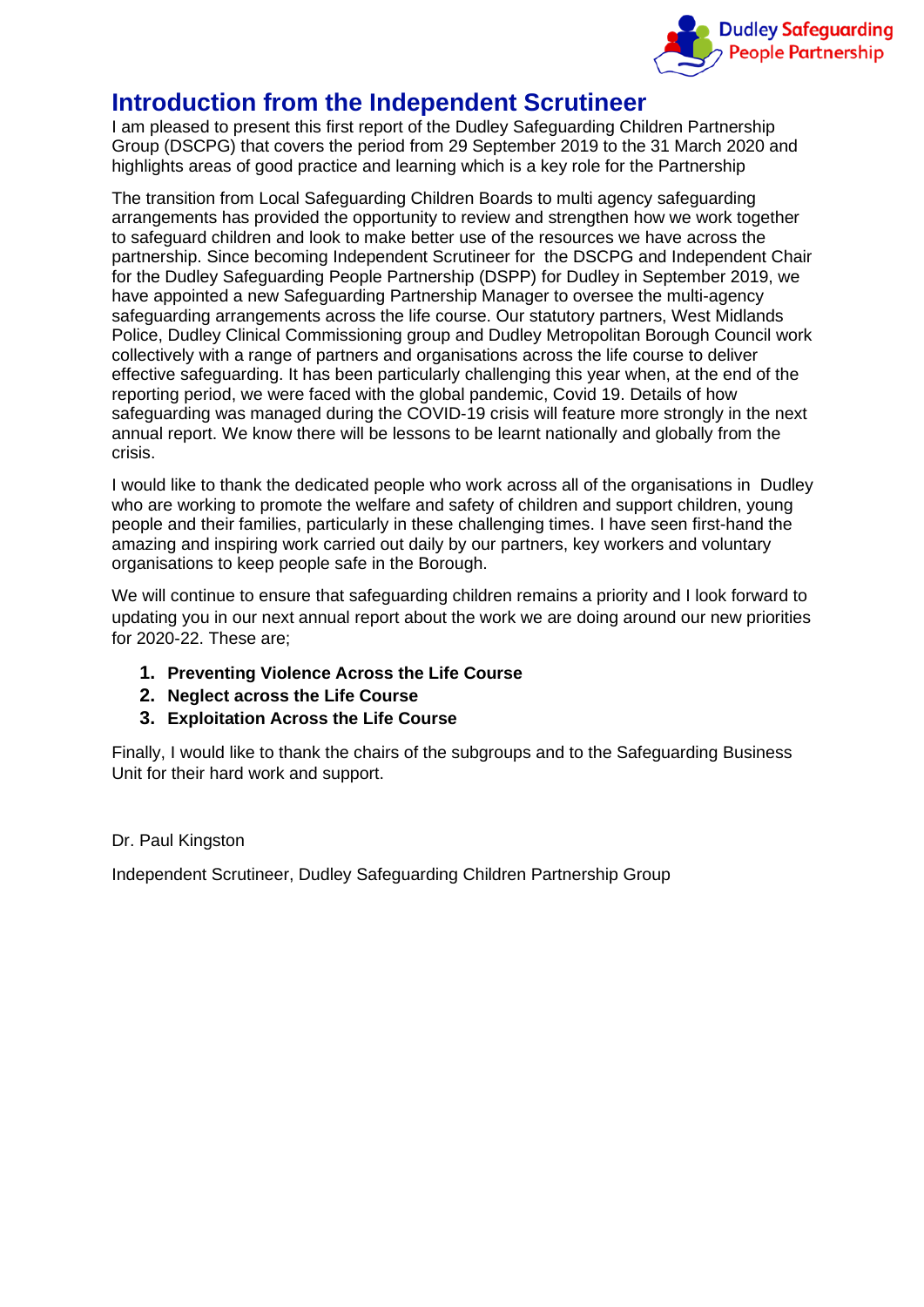

# <span id="page-3-0"></span>**About Dudley**

Dudley is a metropolitan borough formed in 1974. It is located on the edge of the West Midlands. Dudley is at the heart of the Black Country, which also includes the neighbouring boroughs of Sandwell and Walsall and the city of Wolverhampton.

The population has been growing at a modest but sustained rate in recent years, with 16,441 more people in the Borough now compared to the 2001 estimate.

# <span id="page-3-1"></span>**Deprivation, Child Poverty and Family Income**

A total of 76,187 children and young people aged 0 to 19 live in Dudley (Mid-Year population estimates 2019). This is 23.7% of the total population in the area.

The proportion of children and young people from minority ethnic groups is rising and in January 2020, they represented 20.3% of the school population up from 16.0% in 2012. The number of children for whom English is an additional language is 11.0% in January 2020 up from 10.7% in 2012. (Source: School Place Planning team/ School census)"

The proportion of children and young people from black minority ethnic groups is rising and in 2019, they represented 26.3% of the school population up from 16.0% in 2012. The diversity of ethnic groups has increased particularly in terms of migration from Eastern Europe. There has been a rise in the number of children for whom English is an additional language (10.7% in 2012 to 11.9% in 2019). (Source: School Place Planning team)



r. Indices of Deprivation 2019, MHCLG<br>red by: Intelligence Team, Dudley MBC, 2019<br>vn Copyright and database right 2019. Ordnance Survey 100019566

Both absolute and relative child poverty has remained an issue in Dudley with rates significantly higher than England. The most recent data available shows that 19.0% of dependent children in Dudley aged under 16 live in absolute low-income families and 23.8% within relative low-income families. For both measures, Dudley continues to have a significantly higher percentage than England however is not statistically significantly different to the West Midlands. (Source: PHE. Public Health Outcomes Framework)

The proportion of people in receipt of Jobseeker's Allowance had been declining, but the trend has reversed since the onset of the COVID-19 pandemic. In October 2020, 2,197 people in Dudley Borough were claiming Jobseeker's Allowance (JSA), equivalent to 1.1% of the working age (16-64) population. This is 602 people more than October 2019. The claimant rate in Dudley remains higher than the West Midlands percentage (0.8%) and England percentage (0.9%). (Source: NOMIS)

The mean annual wage for Dudley residents working full-time was £29,995 in 2020, below the national figure of £32,237. (Source: ONS)

# <span id="page-3-2"></span>**Education, Employment and Training amongst Young People**

The number of young people (aged 18-24) claiming Job Seekers Allowance (JSA) had continued to decline up until the onset of the COVID-19 pandemic. In October 2020, there were 70 (0.3%) compared with October 2019 where this was 25 (0.1%). Dudley is equal to both the regional (0.3%) and national (0.3%) percentages. 21.4% of claimants aged 18-24 in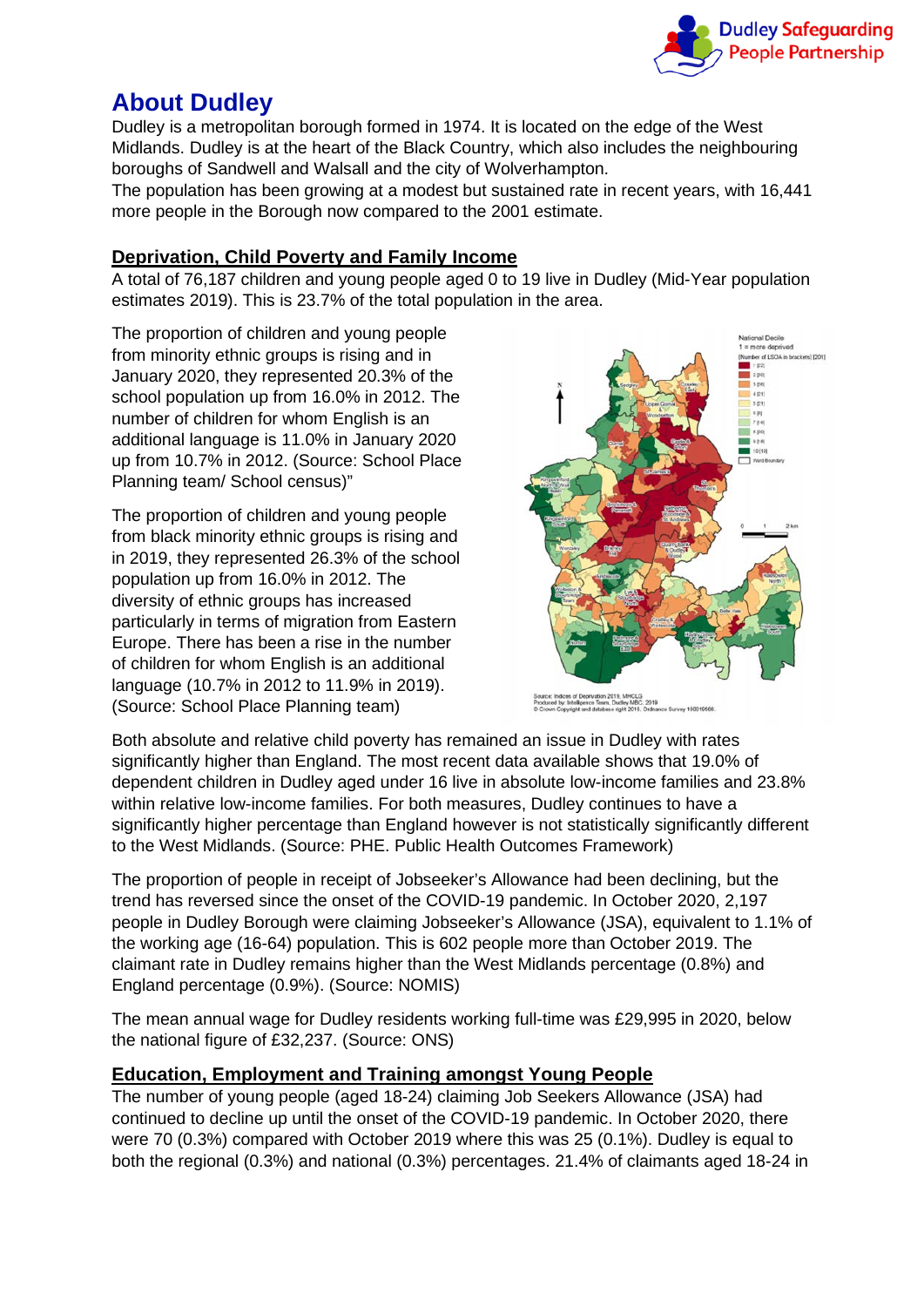

the Borough had been claiming JSA for longer than 2 years, higher than both regional (21.3%) and national (17.0%) averages. (Source: NOMIS)

### <span id="page-4-0"></span>**Health Inequalities**

The infant mortality rate in Dudley is 5.4 per 1,000 live births for 2015-17. This is a small decrease on the previous year's rate but statistically significantly higher than the national rate. (Source: Primary Care Mortality Data (PCMD), NHS Digital)

Smoking in early pregnancy in 2018/19 was 15.7%, statistically significantly higher than the West Midlands and England average. (Source: Public Health Outcomes Framework, Public Health England)

Breastfeeding prevalence at 6-8 weeks has seen a healthy increase during 2018/19 (1,311 children) over 2017/18 (895). However issues with data quality mean the data cannot be easily benchmarked alongside regional and national performance. (Source: Public Health Outcomes Framework, Public Health England)

Primary course immunisation coverage in the first year of life in 2018/19 within Dudley 94.8% was above the England average of 92.1% and the WHO target of 95%. Whilst the immunisation rate in the West Midland and England has been declining for over 5 years the percentage in Dudley has generally not followed this pattern. However, Dudley has seen a notable drop from 96.1% in 2017/18. (Source: Health Profiles, Public Health England)

Reception children overweight (including obesity) rates in 2018/19 are greater in Dudley (25.5%) compared to England (22.6%) and the West Midlands (23.9%). The difference between Dudley and England also is of statistical significance and has been for the past 6 years. (Source: Public Health Outcomes Framework, Public Health England)

A decline in teenage pregnancy rates in Dudley has resumed in 2018 despite a plateau in previous years. Although the overall pattern has been a decreasing trend since 2000 there have been a few occasions where there has been a small increase from one year to the next. Currently Dudley's under 18 conception rate (19.3 per 1,000) is not statistically different to England (16.7 per 1,000) or the West Midlands (19.1 per 1,000). (Source: Public Health Outcomes Framework, Public Health England)

The proportion of 9- and 11-year olds bullied at or near their school has remained above 25% over the last 8 years, results in March 2018 show that 29% of Primary school pupils said they had been bullied at or near school in the past 12 months. (Source: Health Related Behaviour Questionnaire)

# <span id="page-4-1"></span>**Governance Arrangements**

# <span id="page-4-2"></span>**Role and Functions of Dudley Safeguarding Children Partnership Group (DSCPG)**

The Children and Social Work Act (2017) set out provisions to replace Local Safeguarding Children Boards with new flexible working arrangements, to be agreed at a local level by the three key agencies as defined in Working Together 2018, namely, the Police, Clinical Commissioning Groups and Local Authorities.

These partners are under a new statutory duty to make arrangements to work together, with other relevant partners, to safeguard and promote the welfare of all children in their area.

Whilst implementing the statutory requirements to develop the Multi-Agency Safeguarding Arrangements regarding children and young people, Dudley safeguarding partners agreed on a programme of wider change. This integrates the safeguarding work streams of both the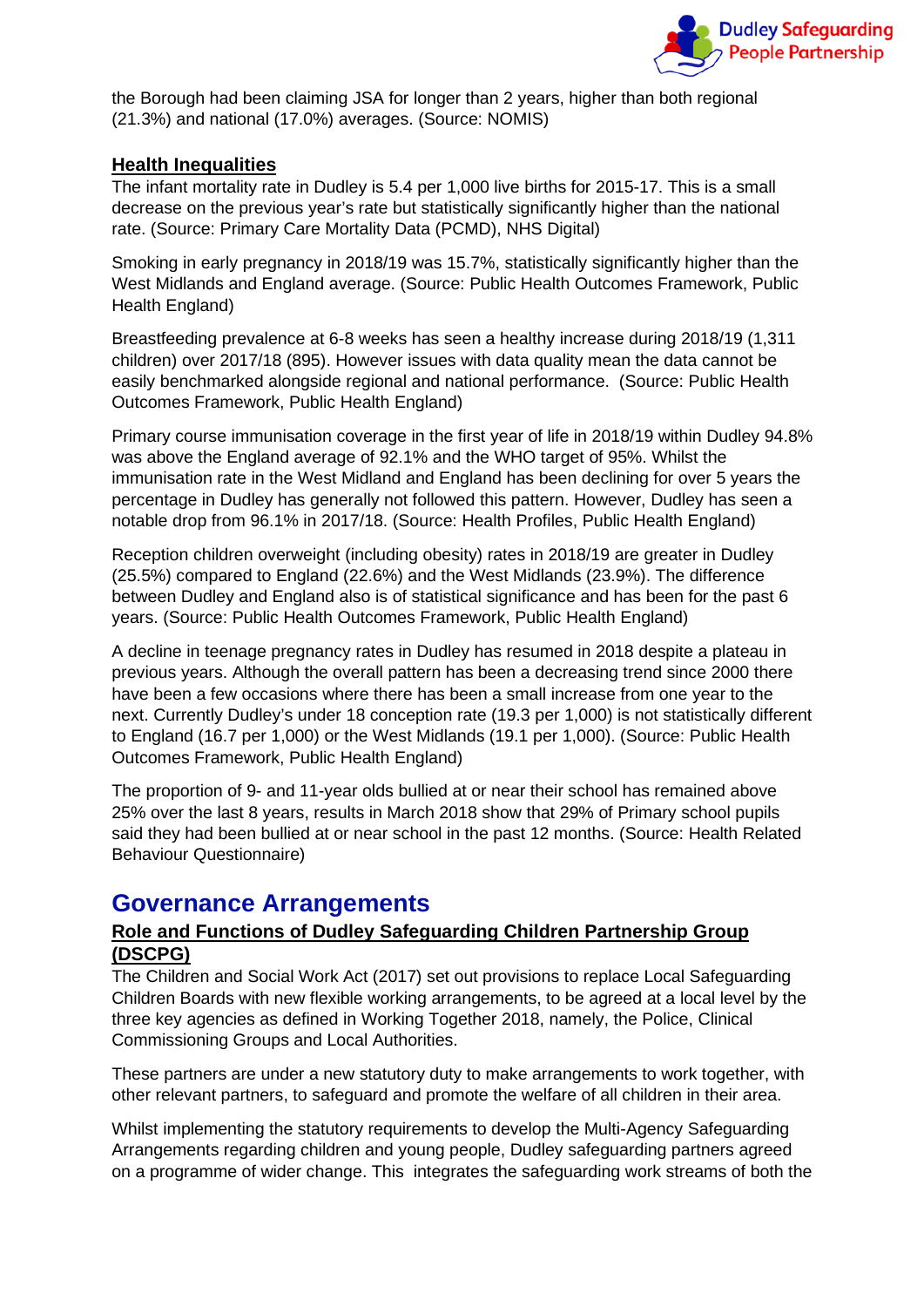

Children and Adults Safeguarding Boards. Our arrangements extend beyond the remit of the requirements as defined in Working Together (2018), and include the functions defined in the Care Act (2014), which requires every local authority to establish a Safeguarding Adults Board (an "SAB") for its area, with the purpose of helping and protecting adults in the situations defined in the legislation.

In all its activities, the DSCPG advocate that the duty to safeguard and promote the welfare of all Dudley's children and young people is 'everybody's responsibility'.

Safeguarding and promoting the welfare of children is defined by "Working Together to Safeguard Children 2018" as:

- Protecting children from maltreatment
- Preventing impairment of Children health or development
- Ensuring that children are growing up in circumstances consistent with the provision of safe and effective care
- Taking action to enable all children to have the best outcomes

In order to fulfil its core duties the DSCP has developed a range of initiatives, plans, policies and procedures for safeguarding and promote the welfare of children and young people by:

- Undertaking reviews of the effectiveness of each agencies safeguarding arrangements with regards to section 11 duties.
- Focusing on the impact of all forms of child abuse and neglect, including a Neglect **Strategy**
- Learning, and disseminating learning, from local and national research and case reviews
- Developing effective mechanisms and protocols that support the effective commissioning of local Child Safeguarding Practice Reviews
- Consistently identifying indicators of the prevalence of all forms of child abuse and neglect in Dudley and measuring progress in tackling these
- Maintaining an overview of the range of provision, services and interventions delivered to reduce the impact of abuse and neglect
- Supporting and scrutinising steps taken to reduce risk of abuse and neglect
- Monitoring, supporting and scrutinising the improvement of the quality of practice and impact across partner agencies
- Improving and integrating performance monitoring
- Supporting communication and information sharing
- Liaising with frontline practitioners to identify the barriers to translating lessons learned into practice and strategies to overcome these
- Developing the findings of all reviews activities into specific, measurable, achievable, realistic and time-related actions.
- Establishing robust processes to hold individual members to account and gain assurance of the effectiveness of their organisation's arrangements.
- Developing meaningful relationships with children, young people, families and the wider communities, and consulting with them with regard to service developments
- Understanding the profile and perspectives of Dudley's children and young people by asking for their views, listening and responding to them.
- Agreeing and overseeing the mechanisms for developing and maintaining safeguarding multi-agency policies and procedures
- Evidencing how individual members of DSCP have challenged one another and held other local boards to account, for example the Health and Wellbeing Board.
- Supporting the learning and developmental needs, including the provision of multiagency training for the children' workforce.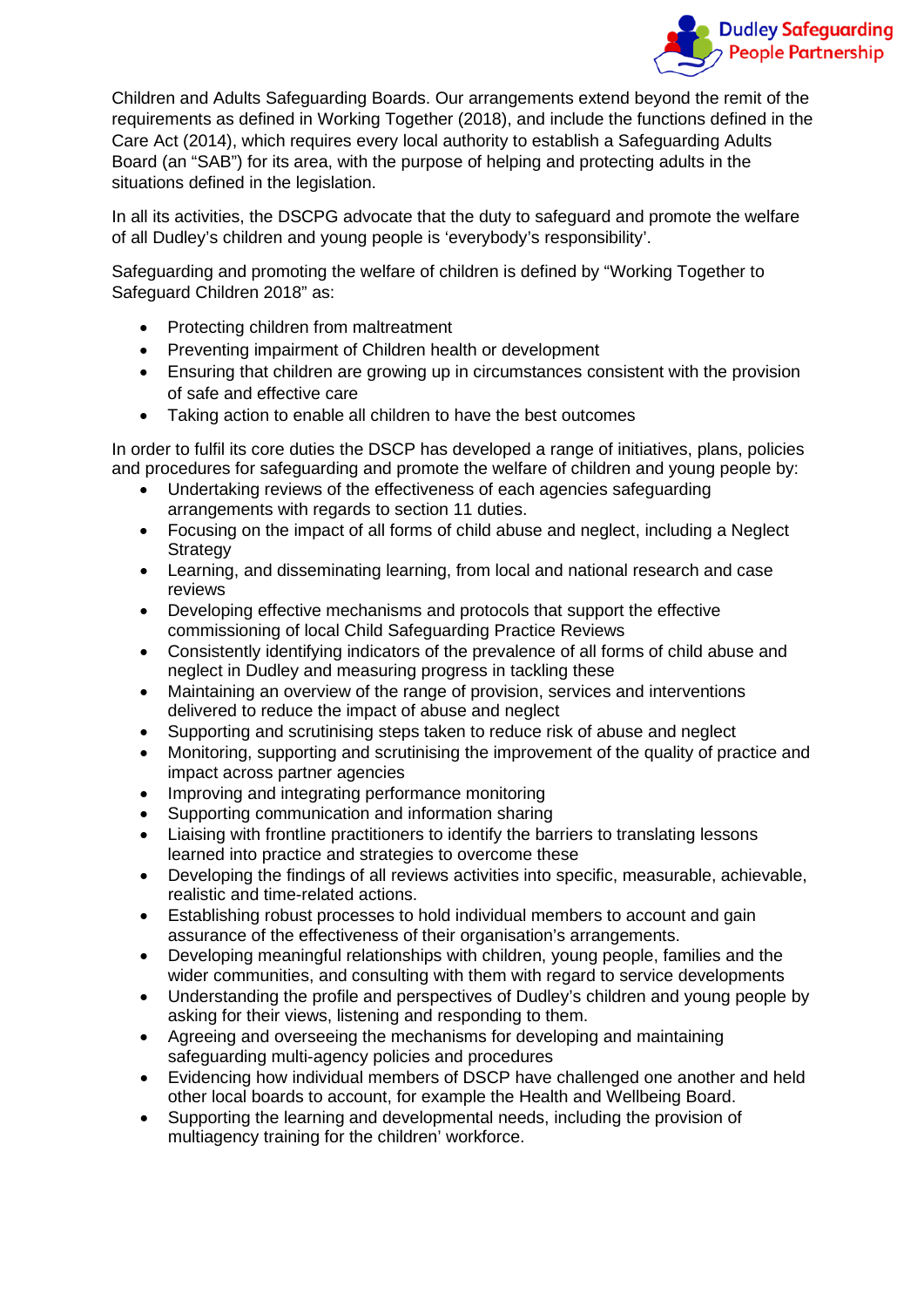

- Making recommendations to Dudley Safeguarding People Partnership Executive in regard to supporting, commending and challenging safeguarding policy and practice across agencies and the workforce
- Ensuring that the 'business' agreed by DSPP is carried out effectively

# <span id="page-6-0"></span>**Membership of DSCPG**

During April to September 2019, the partnership operated under the former governance of Dudley Safeguarding Children Board. The table below shows the current membership of the DSCPG under the new Dudley Safeguarding People Partnership governance structure which came into effect from 29 September 2019.

| <b>Agency</b>                                                         |
|-----------------------------------------------------------------------|
|                                                                       |
| <b>DSPP Business Manager</b>                                          |
| <b>DSPP Learning and Development Coordinator</b>                      |
| <b>Dudley CCG</b>                                                     |
| Dudley MBC - Children's Safeguarding, Practice and Quality Assurance  |
| <b>Dudley MBC - Communications</b>                                    |
| Dudley MBC - Education, SEND, Family Solutions, Early Years and Youth |
| Dudley MBC - Intelligence, Performance & Policy                       |
| Dudley MBC - Lead for Education                                       |
| <b>Dudley MBC - Legal Services</b>                                    |
| <b>Elected Member</b>                                                 |
| Safeguarding in Education Reference Group                             |
| <b>West Midlands Police</b>                                           |
|                                                                       |

# <span id="page-6-1"></span>**Funding Arrangements**

Below is the overall annual income as agreed by partners for 2019 -20 to support the delivery of the DSCP functions and objectives. This includes covering the cost of any reviews, funding a training programme, agreed events; including annual conferences, annual licenses and subscription costs, and any independently commissioned pieces of work, including costs for the Independent Chair. The income revenue from partners also supports the resourcing of a business unit.

| 2019-20                                   | £        |
|-------------------------------------------|----------|
| Dudley MBC - Core Budget                  | £210,300 |
| <b>Dudley CCG</b>                         | £107,100 |
| <b>West Midlands Police</b>               | £13,300  |
| <b>Dudley Group Hospitals NHS Trust</b>   | £4,000   |
| <b>FE Colleges</b>                        | £3,500   |
| <b>National Probation Service</b>         | £1,500   |
| <b>CAFCASS</b>                            | £550     |
| <b>Community Rehabilitation Company -</b> |          |
| <b>CRC</b>                                | £1,500   |
| Income from Internal Schools              | £23,800  |
| Income from Academies                     | £14,600  |
| <b>Total</b>                              | £380,150 |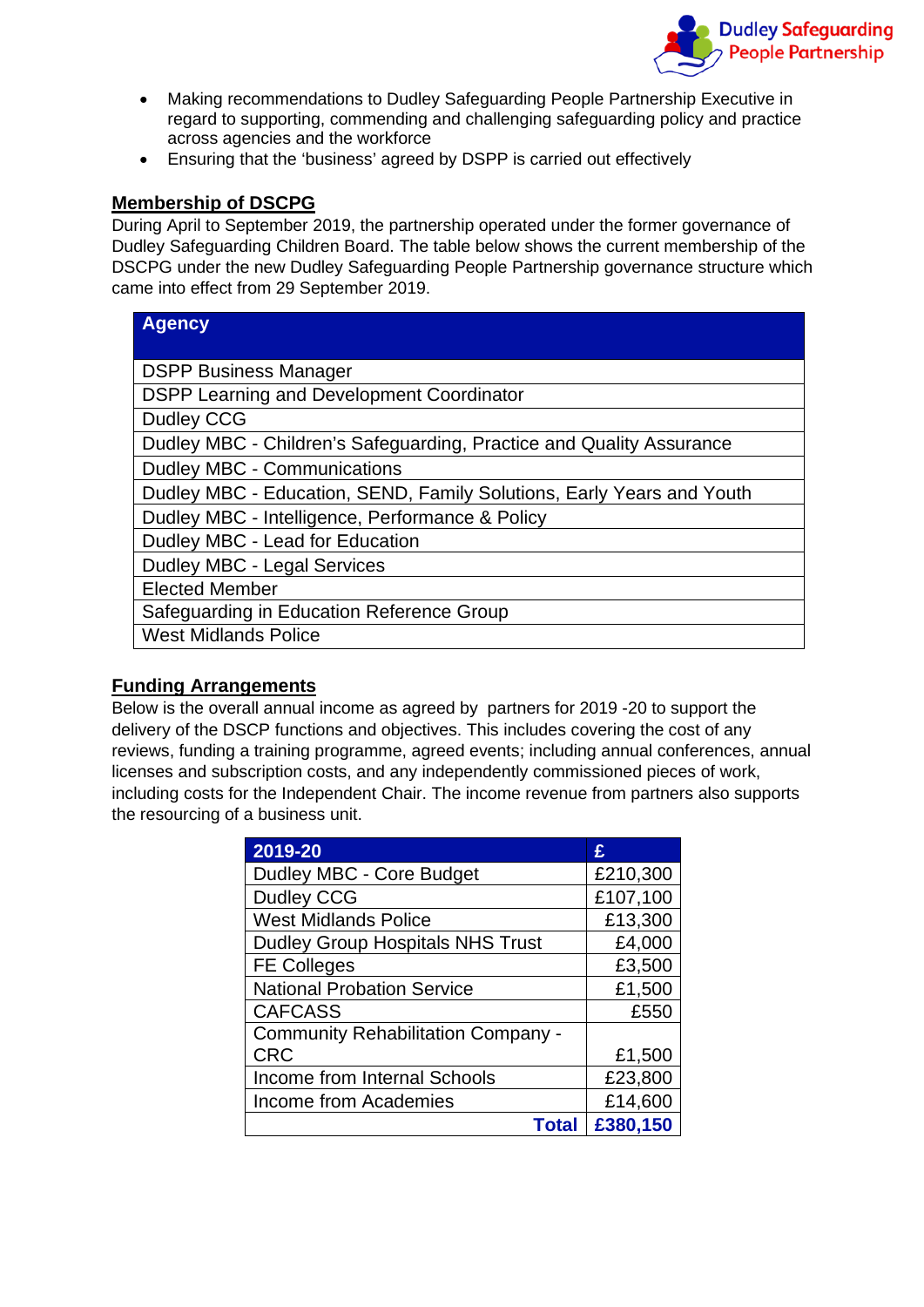

# <span id="page-7-0"></span>**Structure and Arrangements**

The Dudley Safeguarding Children Partnership replaced Dudley Safeguarding Children Board (DSCB) with effect from 29th September 2019 and established its new governance arrangements to combine the responsibility for safeguarding children and adults under the guidance of Working Together 2018 and the Care Act 2014.

The illustration below provides details of this structure:



The DSPP sub group structure consists of the overarching Executive Group, the Dudley Safeguarding Adults Board (DSAB) and Dudley Safeguarding Childrens Partnership Group (DSCPG). Both the Adults Board and Children Partnership Group are responsible for the ensuring the Executive direction is delivered through a variety of mechanisms and also ensuring the Executive group has a clear line of sight of multi-agency safeguarding within Dudley.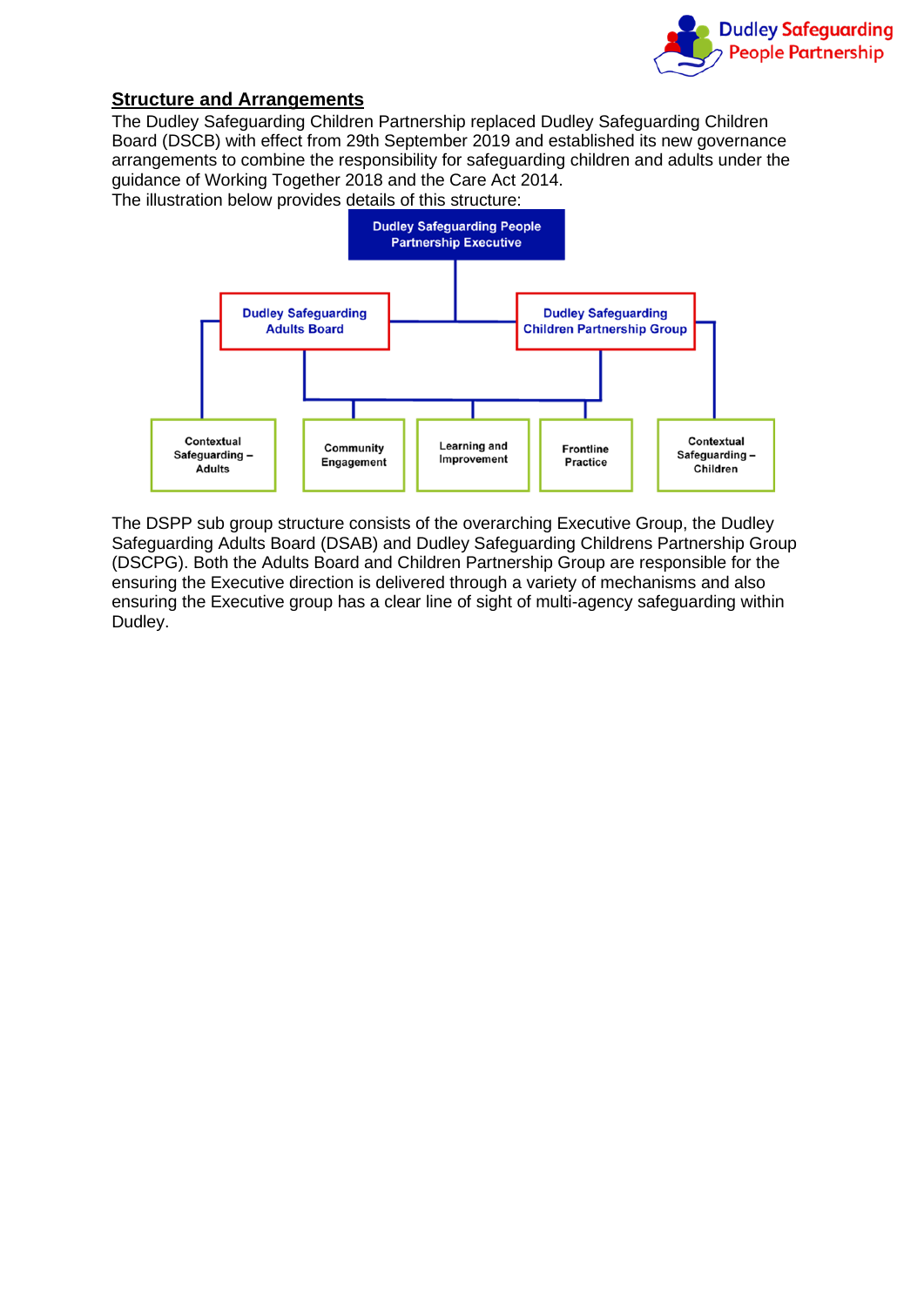# **Performance Data Referral by source**

<span id="page-8-0"></span>

| Source                    | <b>Dudley</b> | West<br><b>Midlands</b> | England |
|---------------------------|---------------|-------------------------|---------|
| Anonymous                 | 4.1%          | 3%                      | 2.1%    |
| <b>Education services</b> | 2.7%          | 4%                      | 2.1%    |
| <b>Health services</b>    | 15.9%         | 14%                     | 15.0%   |
| Housing                   | 1.3%          | 1%                      | 1.3%    |
| Individual                | 6.1%          | 9%                      | 8.1%    |
| LA services               | 10.6%         | 12%                     | 14.1%   |
| Other                     | 10.0%         | 7%                      | 4.9%    |
| Other legal agency        | 5.4%          | 4%                      | 3.9%    |
| Police                    | 23.7%         | 27%                     | 28.7%   |
| <b>Schools</b>            | 20.4%         | 17%                     | 18.2%   |
| Unknown                   | 0.0%          | 3%                      | 1.4%    |

Police Other legal agency **Other** LA services Individual Housing Health services Education services Anonymous

Unknown

Schools

0.0% 5.0% 10.0% 15.0% 20.0% 25.0% 30.0% 35.0%

Dudley West Midlands England

# Contacts referred for Assessment by Source 2019-20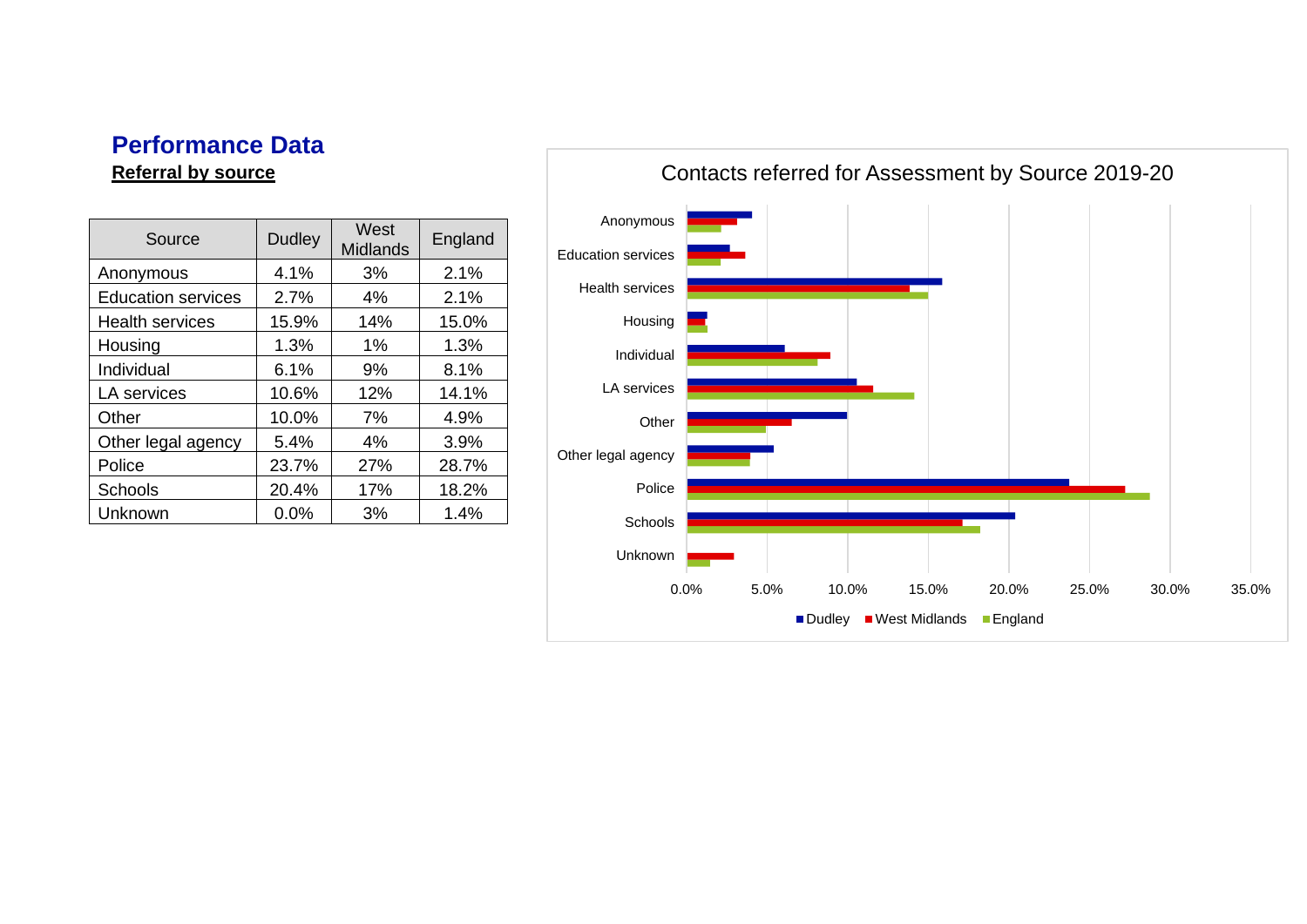

# **Section 47 to ICPC timeliness**

| Duration between start of   |               |         | West            |
|-----------------------------|---------------|---------|-----------------|
| Section 47 enquiry and ICPC | <b>Dudley</b> | England | <b>Midlands</b> |
| 0-10 working days           | <b>20%</b>    | 12%     | 11%             |
| 11-15 working days          | 57%           | 65%     | 67%             |
| 16-20 working days          | 11%           | 9%      | 9%              |
| 21+ working days            | 12%           | 13%     | 14%             |

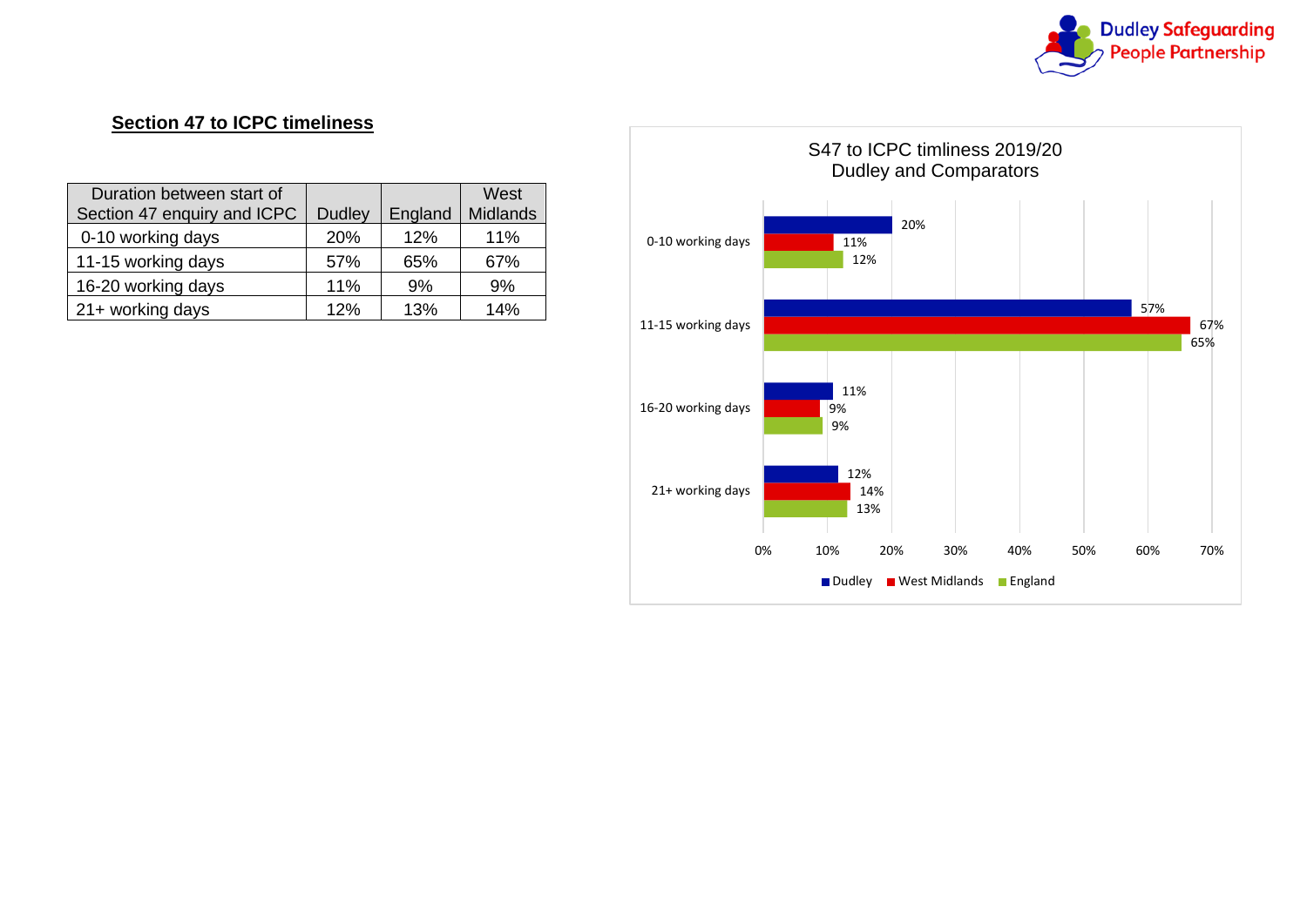

### **Rate of referrals and re-referrals within 12 months of a previous referral**





When the local authority receives a referral and information has been gathered during an assessment (which may have been very brief), in the course of which a concern arises that a child maybe suffering, or likely to suffer, significant harm, the local authority is required by Section 47 (S47) of the Children Act 1989 to make enquiries.

In 2019 the number of referrals per 10k child population in Dudley was higher than regional and national figures, there has also been a significant increase in referrals compared to the previous year (595.5 in 2018 to 749.3 in 2019).

The percentage of referrals that led to a re-referral within 12 months has decreased in Dudley over the past 2 years, now aligning with regional figures.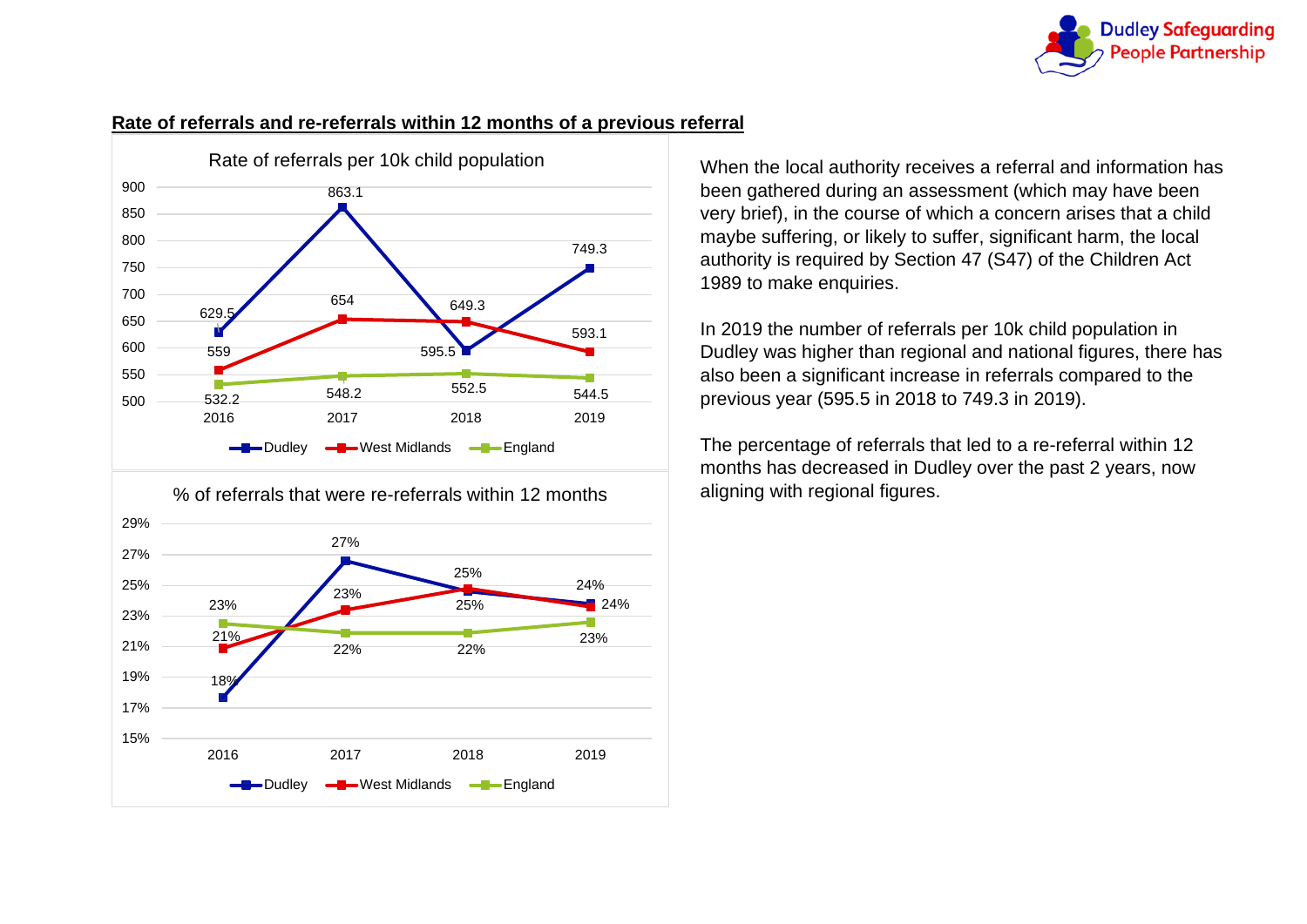

# **CP Plan duration and Conference Timeliness**



# 75% 77% 79% 81% 83% 85% 87% 89% 91% 93% 95% 2016 2017 2018 2019 CP Review Conference Timeliness 2016-19 **-B**-Dudley -B-England -D-West Midlands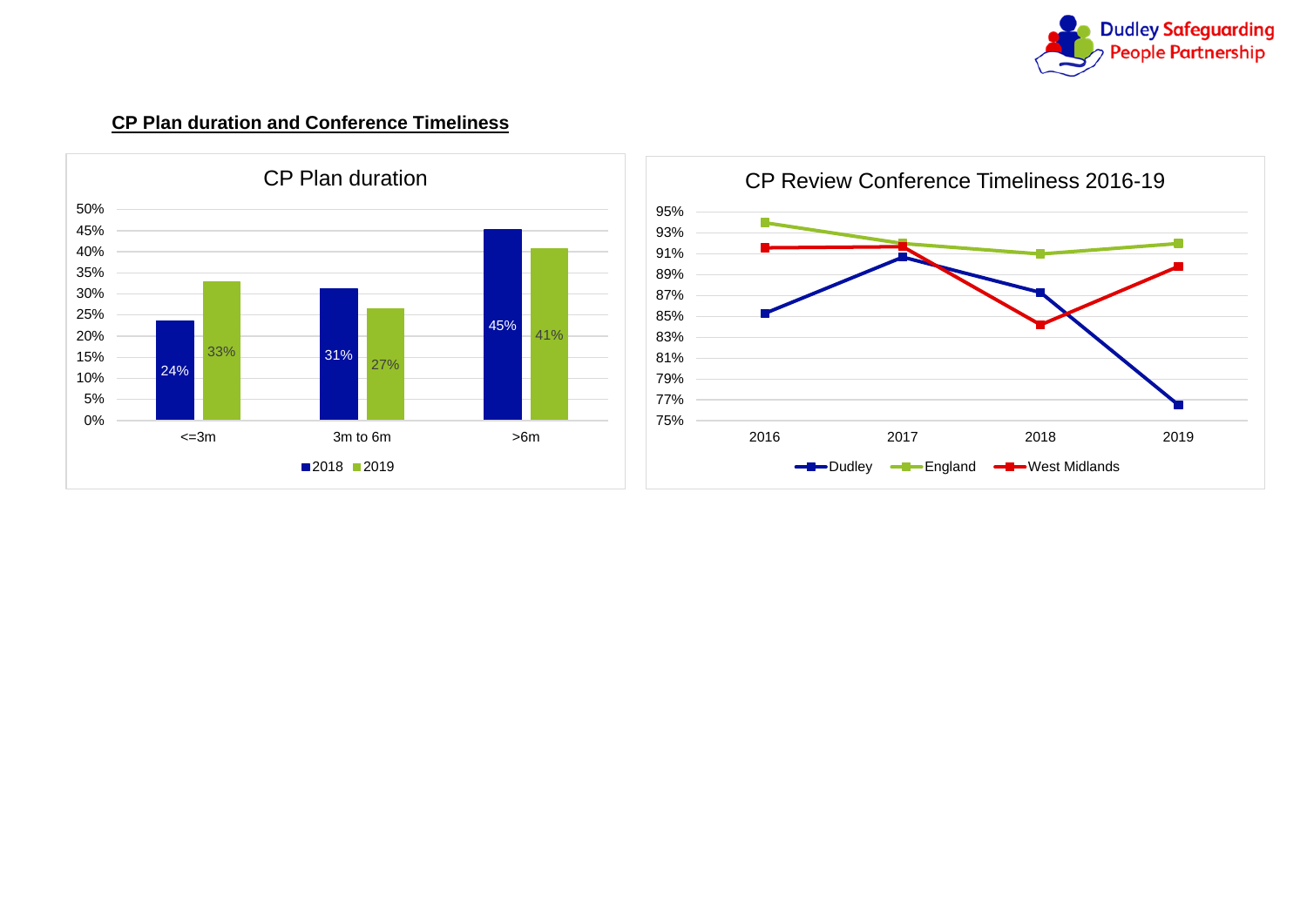

# **Early Help**

There was a 14% increase in the number of Early Help Assessments (EHAs) completed compared to 2018-19.

- There was an increase in internal EHAs by 12%, and external EHAs by 17%.
- There was a near even split between internal and external completions of EHA. 55% completed internally 45% externally.
- The number of cases Early Help closed with a positively outcome increased by 35% compared to 2018-19.
- The number of these cases re-referred back into Level 3 services also decreased to 41%, compared to 53% in 2018-20.
- The number of Contacts received into Family Centres in 2019-20 increased by 36% compared to 2018-19, rising to nearly 14,000.
- Family Group Conference was invested in which lead to in an expansion of capacity by four FT posts. This resulted in 346 referrals which was an increase 83.06% from previous year and a 103 Family Group Conference plans being delivered which was an increase of 66.12% from previous year.
- A strong partnership with Public Health enabled growth in delivery of Parenting groups and interventions from 400 parents to over 700 which is a 75% increase

|                                                           | <b>Total</b> | <b>Total</b> |
|-----------------------------------------------------------|--------------|--------------|
|                                                           | 2018/19      | 2019/20      |
| <b>Completed Internal EHA's</b>                           | 1289         | 1340         |
| <b>Completed External EHA's</b>                           | 941          | 1133         |
| Total No. of contacts received at Family Centres          | 4072         | 5215         |
| Total No of Footfall at centres                           | -            | 36162        |
| Total No of requests for advice/support at family centres |              | 2420         |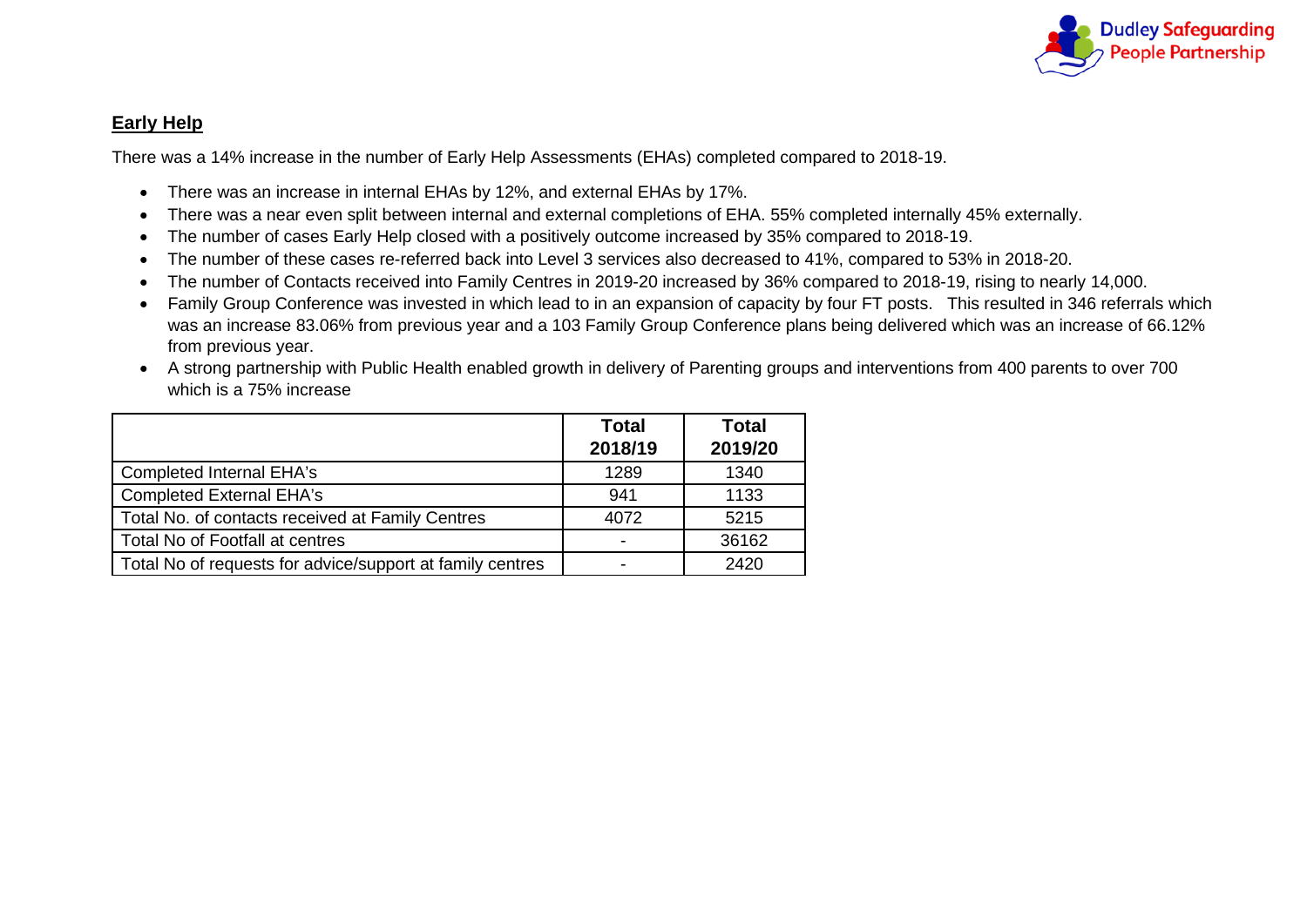

# <span id="page-13-0"></span>**Partnership Working**

There is a continued strong working relationship between partners in Dudley and this has continued to grow and develop in strength. Each agency has provided an overview of achievements during 2019-20 as well as key areas to focus on in the following 12 months.

# <span id="page-13-1"></span>**Dudley MBC**

Children's Social Care have continued their improvement journey overseen by the Children's Services Improvement Board. The Improvement Board consists of multi-agency partners who work with Children's Services to improve outcomes for children.

Work has been undertaken to stabilise the workforce and improve the rate of permanent social workers in Children's Social Care. This has been successful reducing the rate of agency staff by over one third in the period.

Children's Services have developed strong and collaboratively working relationships with partners across the Dudley Safeguarding People Partnership.

# Key Achievements:

The main Children's Social Care office has been expanded to allow for the Children in Care workforce to also work from this building, meaning most. Children's Social Care staff work from one building.

The Centre for Professional Practice has been fully recruited to and continues to serve a pivotal role in developing practice and quality assurance across Children's Service. Children's Services gained some momentum in progressing work around a new electronic system (Liquid Logic). The new system will bring significant improvements to the way that children's case records are recorded and our ability to produce performance data.

A joint 16/17-Year-old Homelessness Protocol between Housing and Children's Services was developed in September 2019, to ensure that homeless 16- and 17-year olds would have a consistent service when experiencing homelessness.

The Quality Assurance Framework was developed, which included case file audits which are carried out alongside practitioners. Quarterly reporting and 7-minute briefings were produced by the Centre for Professional Practice. A new Directorate Performance Scorecard was developed in December 2019, which allowed children's Services to better evidence performance in all service areas.

# **Family Support**

### *"At first I was worried about it and thought that it was social services. I've been through all that before, so at first it took me some time to help me understand the difference. This part is important".*

This was the reaction from a lone parent being supported by Dudley MBC's Family Centres which have developed into a crucial early help support mechanism and a source of innovation and ambition.

Routed in Dudley's updated Early Help Strategy 2018-2021, Dudley's Family Centres are the driving force behind ensuring integration and systems leadership across five geographic clusters. Dudley's Family Centres host a range of diverse children's support services who facilitate and engage support for families with the greatest levels of need before there is an escalation of need into statutory services.

There has been an increase in Early Help Assessments and the split of these assessments completed internally and externally shows the strong partnership between partners and the embedded understanding that working together to safeguard the children and young people of Dudley is everyone's responsibility.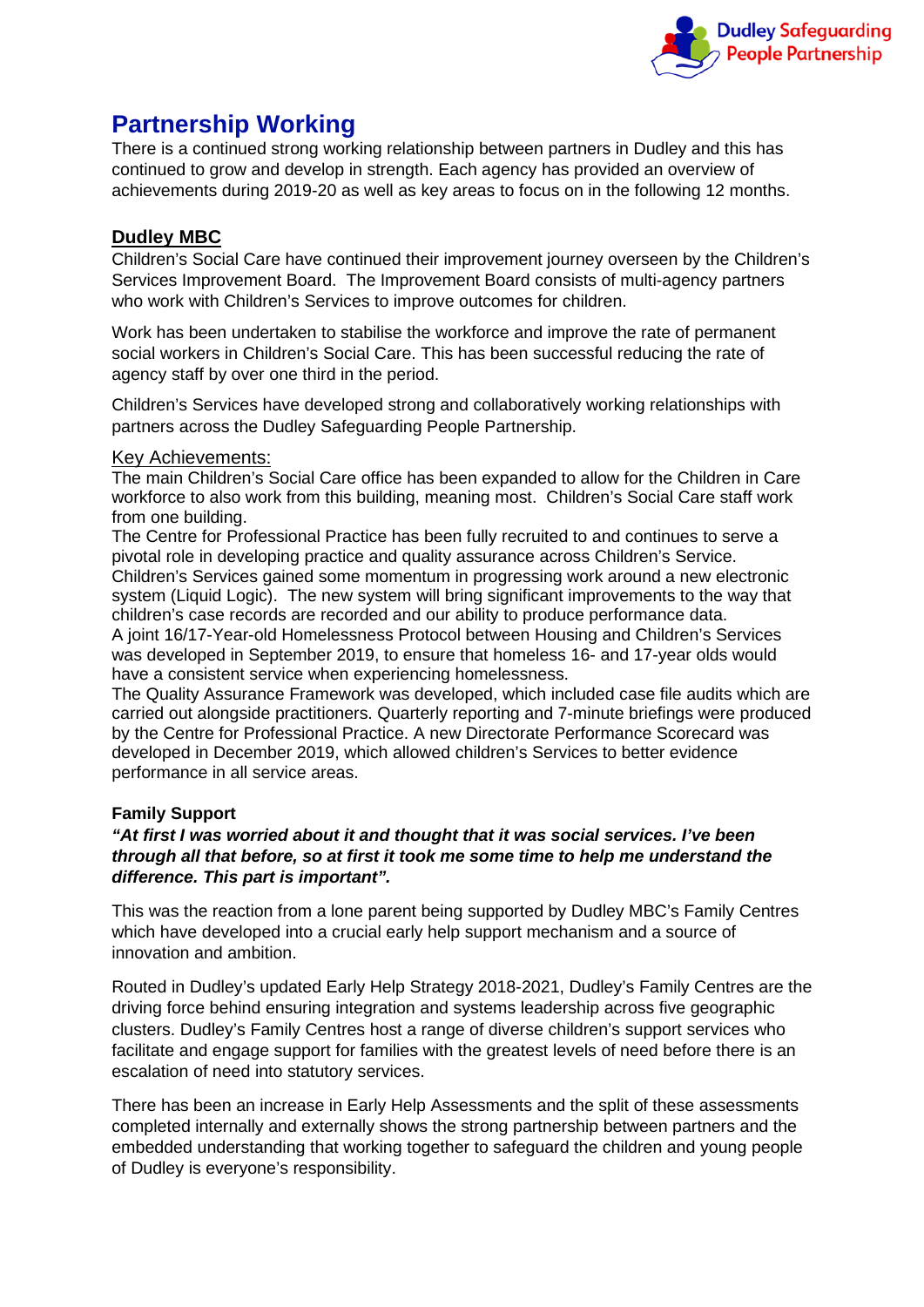

Through successful systems leadership, mature multi-agency working arrangements and a steadfast focus on innovative practice Dudley MBC and our wide range of partners ensure that needs are met by the right service at the right time.

The feedback below from a mother highlights the impact Early Help Services had on her daughter.

*'Good morning .. I would just like to thank you very much for all the help you have given us over the last few months …you are truly amazing. I really think without you … would never have gone back to school again. I am very pleased to say … is now enrolled at …. special school and it is her first day today!'*

Family Support areas for development:

- Achieve target of 200 EHA per month.
- Achieve a 50/50 split of EHA completed internal and externally.
- Improve timeliness for of EHA.
- Reduce the number of refusals to engage in Early Help.

### **Integrated Youth Support**

### **Connexions**

Connexions were able to regain the Matrix Standard demonstrating delivery of high-quality information, advice and guidance. The service has commenced a partnership with the Careers & Enterprise Company to support schools in delivering a quality careers curriculum and were the first area in the Back Country to begin a pilot focusing on young people with SEND. Connexions became the first local authority partner to the One Million Mentors mentoring programme beginning with an introductory training session to a group of staff volunteers in February 2020. Staff have been able to achieve employment and apprenticeship outcomes for a few Care Leavers who were struggling to get interviews and had become despondent by working closely with local employers.

### Youth Offending Service

The Youth Offending Service has adapted its way of working from a traditional "offender management" approach to one that puts the child very much at the forefront of every aspect of service delivery. This has resulted in the service seeing every young people we engage with as a "Child First, Offender Second". Greater emphasis has been placed upon understanding the real lived experience of children, and the adverse childhood experiences that many of them would have encountered. This has led to practitioners adopting a relationship-based approach with a view to strengthening factors for desistance – in the ultimate hope that this approach will enable children to remain free of engaging in anti-social & criminal activity.

Over the past year closer and stronger ties have been developed with statutory partners such as Children's Social Care, resulting in a significant proportion of our intervention being carried out with young people in a prevention & diversion capacity, in conjunction with Social Workers from across the borough. Child Criminal Exploitation continues to be addressed, via the newly formed Contextual Safeguarding Hub.

# **Child and Adolescent Response Team (CART)**

Edge of Care and Reunification

- Families have been supported to prevent children entering care
- Children have been supported back into their family home having experienced a period of being in care
- The voices of children, young people and their parents have been captured throughout the CART planning process.
- Monthly reviews of CART work with families have taken place to ensure that actions and targets are being completed and that positive outcomes are achieved.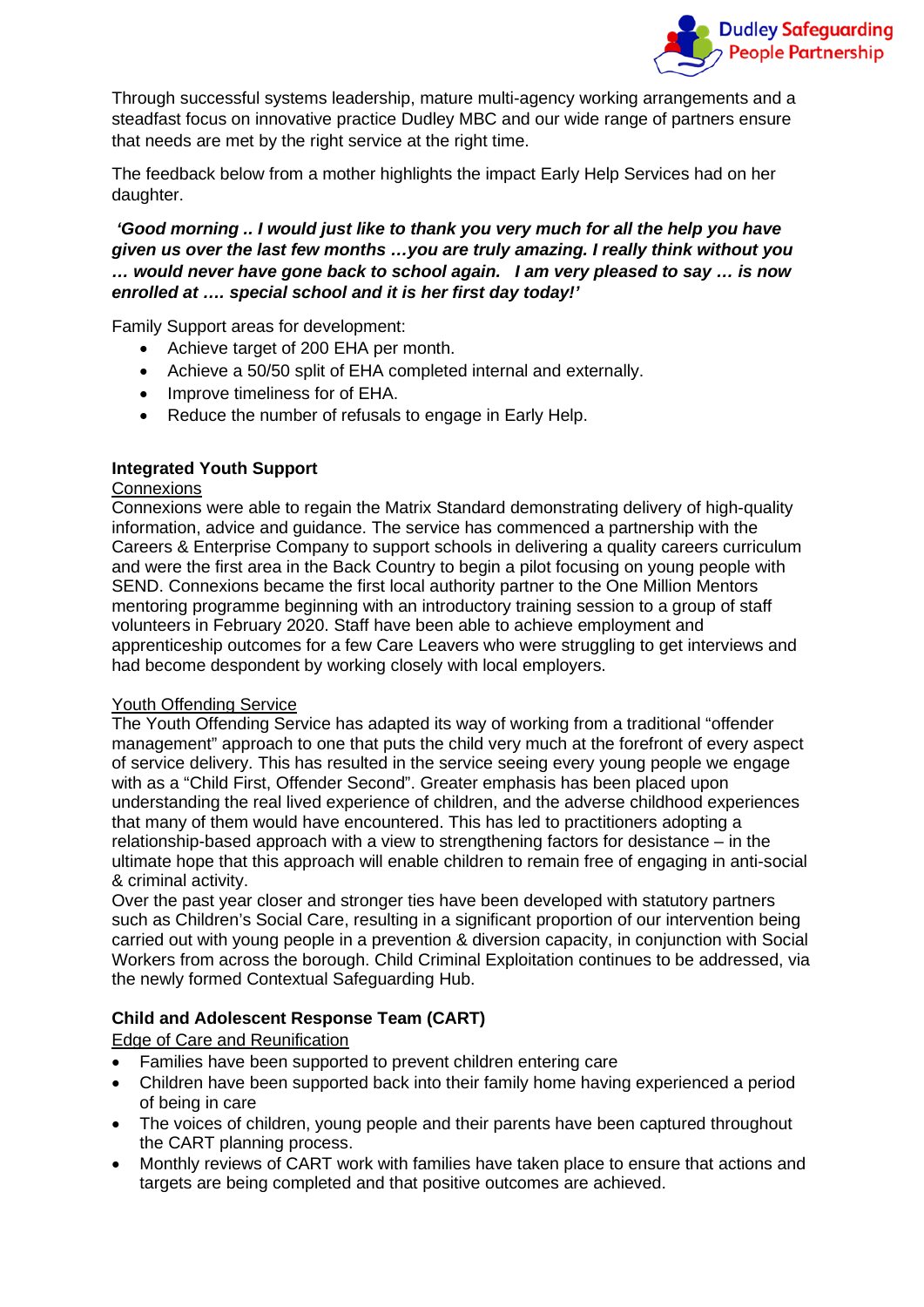

### Domestic Abuse

- The CART IDVA has supported young people who have experienced domestic abuse to reduce their risk from harm.
- Young people have been supported through court proceedings.
- Extra resource has been given to this area of work to ensure that the increase in young people experiencing domestic abuse as a result of covid can receive support.
- A support group has been developed for young people experiencing domestic abuse
- Support is being provided for parents who are experiencing child to parent violence.
- The Domestic Abuse Service procedures have been reviewed.

#### Missing from Care and Home

- Return home interviews have been provided for children who have been reported missing to the police.
- The return home interviews capture the voice of the child
- A task and finish group has reviewed the missing procedures to enable more joined up approach across services to meet the needs of young people who go missing
- Regular attendance at the Regional missing meeting has enable the missing service to learn from work being completed in other local authorities.
- Data reports are provided on a monthly basis to monitor he completion of return home interviews

#### Elective Home Education

- During the period April 2019 March 2020 the numbers of children registered as receiving their education via Elective Home Education grew steadily throughout the year from 337 children in April 2019 to 354 children in March 2020.
- Throughout the year the total number of instances where children were registered as EHE was 460 children. This is higher than the monthly count as children will return to a mainstream school during the year.
- Since 2015/16 the number of children registered as EHE has been increasing annually.
- When the authority is notified of a parent electing to home educate advice and quidance is provided to ensure the parent understands their responsibilities and are prepared to develop and education provision that provide a suitable, full time education for their children.
- Dudley has an Officer for Elective Home Education who is also responsible for supporting the education of children ascribed to a Gypsy, Roma or Traveller heritage. The current increase in EHE cases has placed pressure on this role and requests for increased resources have been made.
- The officer for EHE & GRT maintains an 'Active' case load and children registered as EHE who are on a Child Protection Plan, Child in Need Plan, or an Education Health & Care Plan are part of the active case load.
- Children who are looked after by the local authority should not be EHE and should be provided with education via a mainstream school.
- The Standard Operating Procedure (SOP) for EHE is under review and will be strengthened to ensure we provide sufficient challenge and support especially in the areas of Safeguarding and support for those with SEND or an EHCP.

### Children Missing Education (CME)

- Parents have been supported to secure a school place for their child
- Safe and well checks have been completed to safeguard children we are not on a school roll
- The CME Standard Operating Procedure (SOP) has been reviewed
- A process is now operational to monitor and review children whose whereabouts are unknown with sign off provided by Divisional Leadership Team (DLT).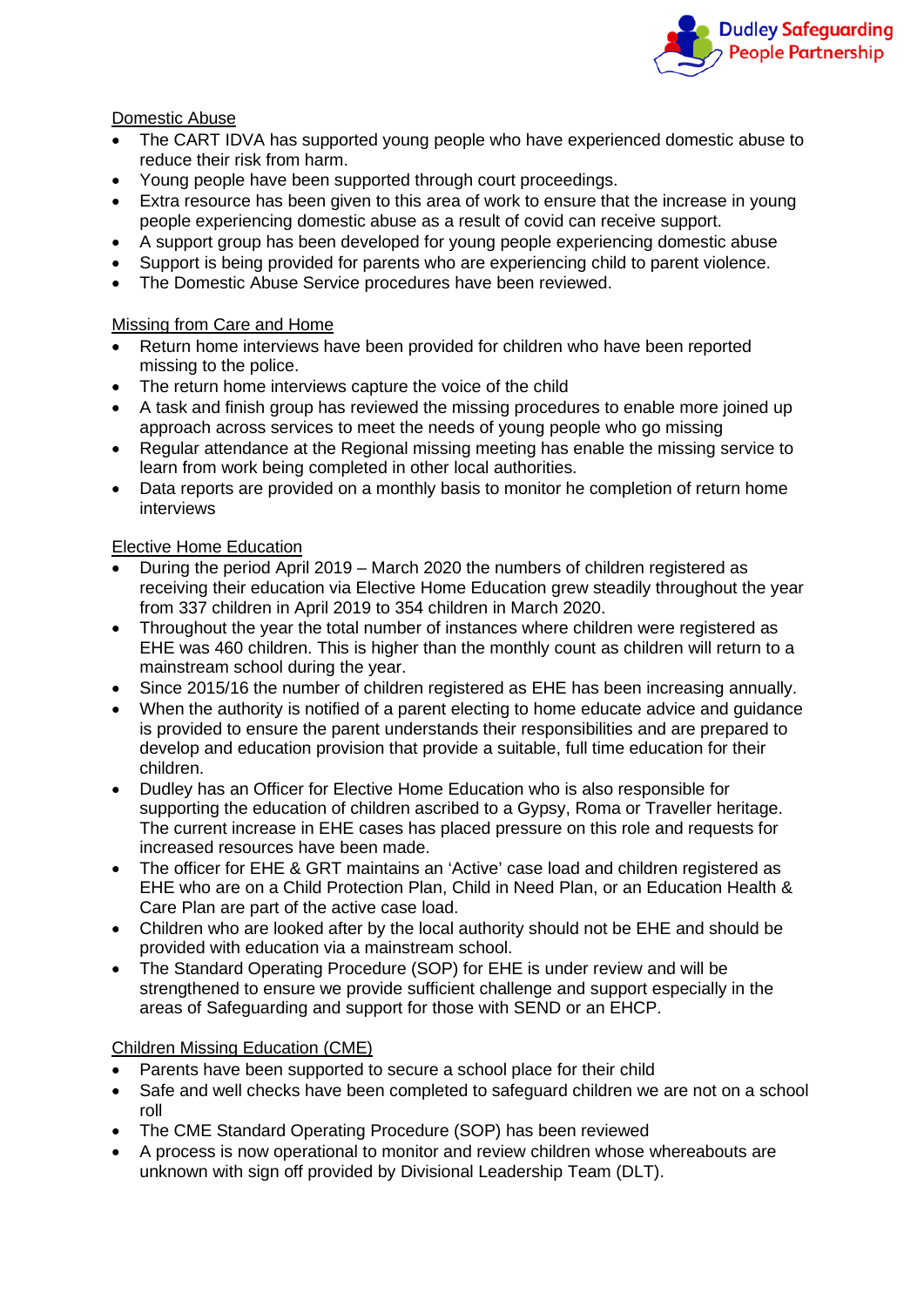

• More placements are now available for year 11 pupils with the CME officer advocating for them at the Fair Access Panel. The Fair Access Panel is in place to ensure that unplaced children, especially the most vulnerable, who it has not been possible to secure a place through the normal in year admissions process, are offered a place at a school as quickly as possible. This includes admitting children to schools that are already full. No school is asked to take a disproportional number of children who have been excluded from other schools or who may have challenging behaviour

### Youth Service

The Youth Service has delivered a combination of individual support, young people and families work, play provision, youth group work and targeted detached activity and a wellestablished youth voice team.

Despite the range of delivery methods, the team has remained focussed on quality and the improved outcomes for young people whilst staying true to their professional youth work practice.

This is supported by the following feedback examples from a social worker:

### *"It is evident from the work completed by Andy and from speaking to him how passionate he is about wanting to make a change for the young person and his family.*

### *I can see how hard Andy has worked and the positive relationship built with the young person who feels able to open up which is fantastic.*

### *Andy displays a very good understanding of the families presenting needs and showed the ability to self-reflect upon his own role within the family unit and the need to work WITH the family and to empower them to make their own decisions to move forward."*

Youth Service key achievements:

- Good partnership working across Family Solutions, Childrens Services and wider partners
- Duke of Edinburgh young people donated 2821 hours to the local community equating to a social value of £12,271
- Over 4500 children and parents/carers attended Play Week 2019 with 100% positive feedback
- Sycamore Adventure wins a national Play Award from Children and Young People Now
- Lloyd French wins the Community Engagement Award reflecting the success of all the youth workers in engaging the young people and families that are referred through for support in order to achieve good outcomes
- Young people on the Children in Care Council deliver a total of 2066 voluntary hours with 10 young people volunteering at least 100 hours each and the overall membership seeing an increase of over 500% since the initial relaunch.
- Dudley Youth Council have volunteered a total of 2780 hours and "[I've been involved in] Children's Scrutiny Committee,
- Planning, providing advice to people in the community, fundraising, social events, meetings

Areas for development in 2020/21

- Children's Social Care will continue to stabilise and develop the workforce through the updated Workforce Development Strategy.
- Further work in required in MASH around the processing of contacts, the quality of referrals and consistent threshold. This work will be undertaken on a multi-agency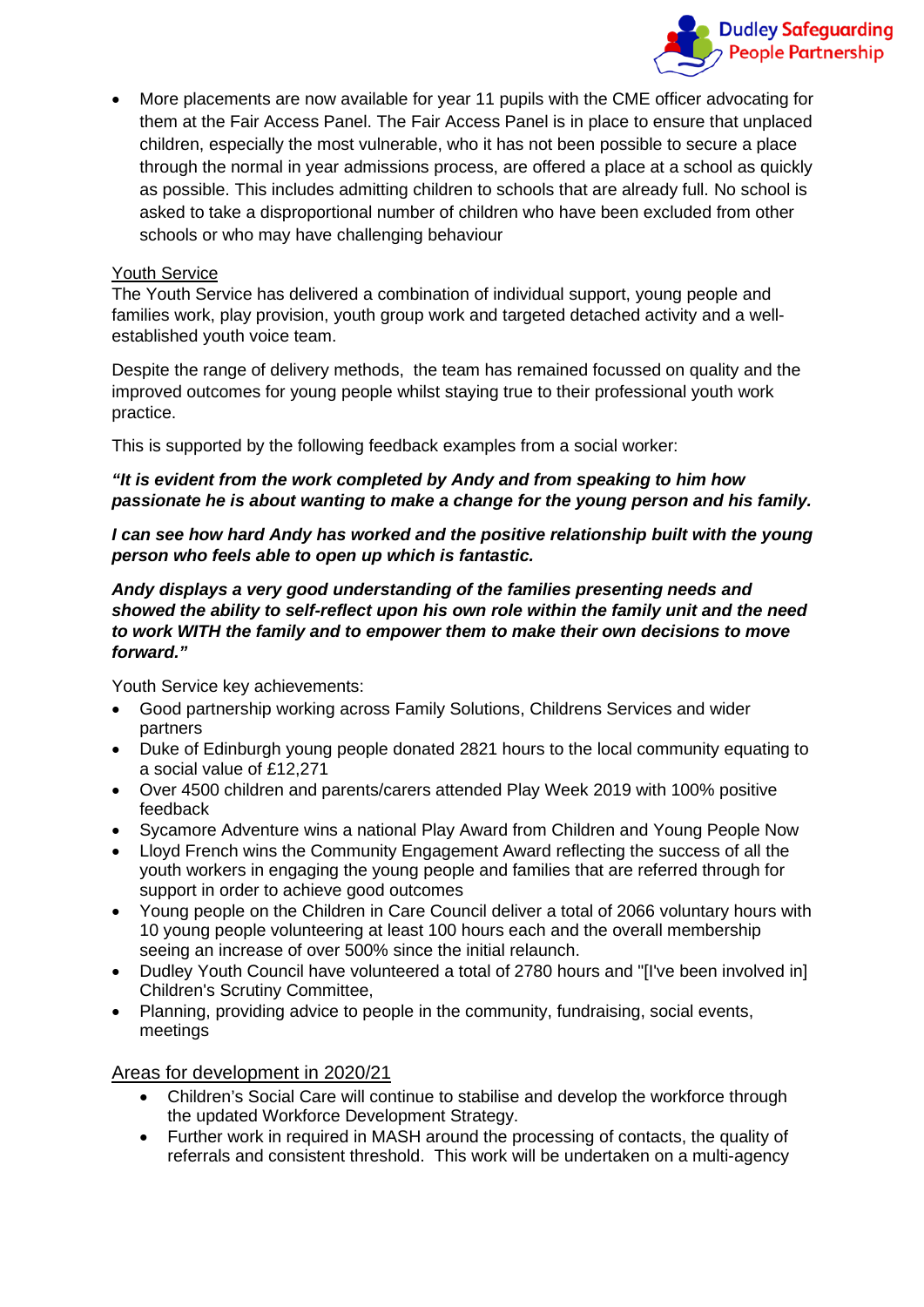

basis through the MASH Operational Group, the MASH Strategic Board and will be included in our Improvement Plan.

- Development of work to identify and support children and young people who are experiencing all forms of exploitation. This is being achieved though the development of the Contextual Safeguarding Hub and the multi-agency work with the DSPP Contextual Safeguarding sub group.
- Children's Social Care has a priority to develop effective use of the Public Law Outline to ensure that where risk is not reduced by child protection plans, that preproceedings work is undertaken more swiftly.
- Work will continue on developing the Performance Information and ensure that managers at all levels have a good understanding of how track and improve performance in their teams.
- Development and improvement in the timeliness of strategy discussions on open cases, remains a challenge. Children's Social Care, Police and the CCG continue to work on this.

### <span id="page-17-0"></span>**West Midlands Police**

West Midlands Police operates on both a geographical and thematic model. Dudley has a dedicated Neighbourhood Policing Unit (NPU) with the NPU Commander being the strategic lead for the Dudley Safeguarding People Partnership. In addition there is representation in the DSPP and the sub groups from a senior leader in the Public Protection Unit (PPU), Force Criminal Investigation Department (FCID), and other NPU leaders. The PPU lead chairs the sub group for Contextual Safeguarding of Children. Between these members there is a communication channel with other force departments and teams who have a responsibility to safeguard children and vulnerable adults.

#### Building an effective workforce

Force Criminal Investigation Department (FCID) has appointed 3 new criminal exploitation co-ordinators to cover the Black Country area – with one being dedicated to Sandwell and Dudley. Their role is to attend partnership safety planning meetings to share information and help safeguard the young person. They also act as a bridge between the safeguarding of the child and any criminal investigation that may be ongoing. This mirrors the existing support to CSE safeguarding which has been in place form the Public Protection Unit previously, and which continues now.

The Public Protection Unit (PPU) commenced a recruitment campaign in early 2020 in order to aim to fill all vacancies in the department by September 2020. This campaign saw a number of new officers join the department on child abuse, domestic abuse, and sexual offence investigation teams.

Police officers are invested into the MASH to assist with managing demand and to provide early police support to information sharing as a result of referrals. This was also complemented by moving 3 other police officers into the MASH to support multi agency joint visits to children. These officers now form the MAET (multi agency enquiry team).

This co-location of staff ensures a more consistent working relationship, and earlier visits to children who need to be seen by both police and a social worker.

Operation Encompass – where WMP notify Dudley schools when one of their pupils is exposed to a domestic abuse incident – continued in 2019/20 after previously being trialled in Dudley for the WMP region. This process ensures that schools are informed of an incident which may have adversely affected a child in the previous 24 hours so that staff can understand the factors that may be affecting that child in school and provide appropriate support if required. This is in addition to any information sharing as a result of a referral that meets the threshold for MASH.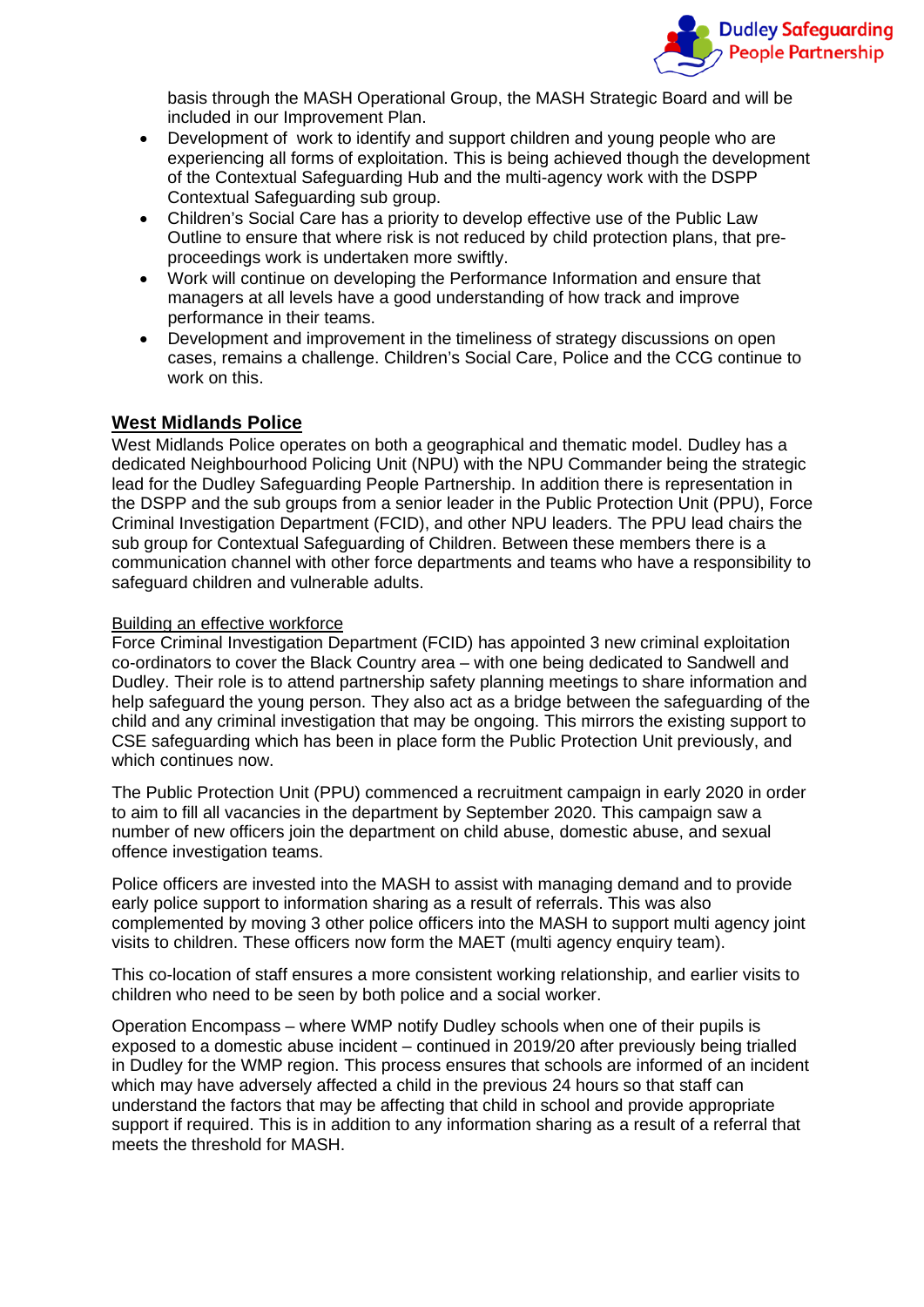

#### Missing Persons (Mispers) - Young People

In 2019 West Midlands Police changed practice in relation to the risk assessment and recording of missing persons, including children. Where previously there had been use of an "absent" category, which did not result in recording on the COMPACT system (for recording missing persons) and no automatic reporting to the local authority this has now changed. "Absent" reporting has been replaced with "no apparent risk" as a category and regardless of risk assessment the missing person will be placed on COMPACT and an automatic referral made to the relevant local authority. This has resulted in a much higher number of children being referred to the local authority and subsequently receiving a return home interview.

#### Key Achievements

In 2019/20 recorded Child Abuse incident fell by the first time in a number of years from 2691 child abuse related incidents in 2018/19 to 2378 this year. The development of the Multi Agency Safeguarding Hub in Dudley initially lead to a steady increase in recorded incidents as both the public and agencies working with children were able to more easily make safeguarding referrals, including crime, without needing to know exactly which agency to go to. These referrals allow for a more rapid assessment of risk, better information sharing, and ensures that the relevant agencies agree to the next steps at the earliest opportunity. The addition of MAET officers invested into the Dudley MASH by West Midlands Police has assisted in ensuring this increased demand is appropriately dealt with. To see recorded child abuse incidents decrease is in part a result of the MASH working consistently for a number of years and now leading to a reduction in incidents recorded by WMP.

Within these child abuse figures are incidents recorded by WMP with a CSE (child sexual exploitation) marker. This incidents have reduced at a greater rate than the overall child abuse incidents. In 2018/19 there were 132 CSE incidents recorded in Dudley, with only 18% of these leading to a confirmed crime being recorded. In 2019/20 there were 93 CSE incidents but with 29% of these leading to a crime being recorded. As a crime is usually only recorded when either a victims confirms this or when there is other evidence available to do so, this would suggest that despite CSE incidents falling it is now far more likely that police and other agencies are able to find supportive evidence, or to support a victim in making a disclosure of a crime.

### Areas for development in 2020/21

As part of the national increase in police officer numbers by 2023, the Child Abuse department will be expanding from 2021 with 5 new posts added to the Dudley & Sandwell investigation team and 4 new CSE investigators for the Black Country. This will increase the capacity of these teams by around 20%.

The partnership approach to tackling exploitation with develop in 2021 with the expansion of operational meetings to include all forms of exploitation and not just CSE. This will ensure that young people at risk of country lines and criminal exploitation will have the support they need, and that offending can be more effectively disrupted as a partnership.

### <span id="page-18-0"></span>**Dudley Clinical Commissioning Group**

Dudley CCG in partnership with Dudley Safeguarding Children Partnership is committed to improve outcomes for all children and young people. The welfare of children who come into contact with health services either directly or indirectly is paramount and all staff have a responsibility to ensure that best practice is followed, including compliance with statutory requirements.

The CCG has a Designated Senior Nurse for Children's Safeguarding and Designated Nurse for Looked after Children who liaise closely with the Clinical Lead and the Chief Nurse.

The CCG contracting process reflects the safeguarding requirements of the Children Acts 1989 and 2004 and Working Together to Safeguard Children 2018 to support outcomesfocused practice along with adult colleagues to develop a "Think Family" approach to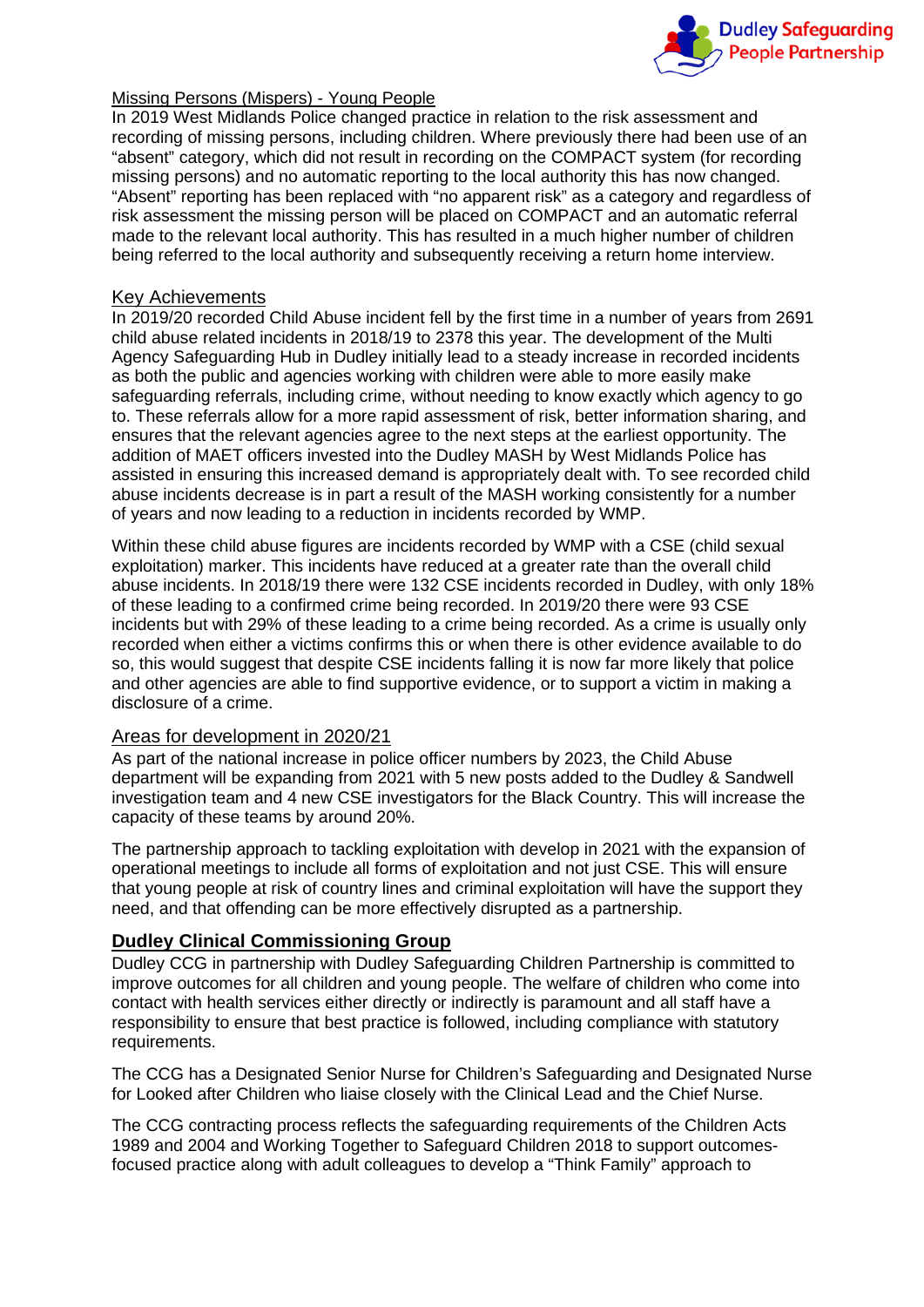

safeguarding. Statutory Guidance- Promoting the health and wellbeing of looked-after children (2015) is also reflected in contracting arrangements for Children in Care.

Key Achievements:

- Dudley CCG have continued to contribute to multi-agency safeguarding practice and partnership working arrangements. This has included attendance at all Dudley People Partnership meetings and participation in the work of all the sub groups
- The CCG Designated Nurses have chaired the DSPP Learning and Improvement sub group on behalf of the partnership.
- The Designated Nurse for Looked After Children attends Corporate Parenting Board on behalf of Dudley CCG
- The CCG has undertaken further work in 2019/20 in conjunction with the other Black Country CCG's to progress a number of work streams which include
	- The development of a Black Country Safeguarding strategy
	- Children in Care including health assessment QA framework
	- Safeguarding supervision
	- Safeguarding quality assurance and data collection framework. Including the development of a safeguarding dashboard which provides a mechanism for highlighting areas of good practice and identifying any areas that need development
	- Safeguarding training standards leading to equitability across the Black Country.
- The CCG lead the Female Genital Mutilation work group. The group are responsible for the development and management of an FGM strategy producing an FGM strategy for Dudley. The strategy is based on the 3 priorities of
	- **Protection**
	- **Provision**
	- **Prevention**

In order to progress the strategy and raise awareness of the implications of FGM within Dudley, a Working Group was established, the governance of which was transferred from the former DSCB to the Safe and Sound Board via the DA Strategic Group. As FGM is specifically a female only issue it was agreed that it should not be brought under the FM and HBA agenda. The FGM working group has a wide membership and meet on a quarterly basis to raise awareness both for practitioners and for the general community.

- The Designated Nurse for Looked After Children chairs the multi-agency Health of Children in Care (CIC) Strategic group. The aim of which is to monitor the delivery and improve the delivery of health outcomes for Children in Care and to focus on service development for known priority health needs for CIC
- The CCG jointly commission the Young Health Champions (DYHC) project and work closely with the project lead. DYHC provide training for young people to become Young Health Champions in schools, colleges and the community. Young People are given training and signpost other young people to supportive services and receive accurate information to develop resilience and informed decision making. Young people are also offered opportunities to participate in a variety of projects coordinated and supported by the project and its partners
- The CCG have been instigative in developing a process for the involvement of health safeguarding specialists (Named or Designated Nurses and Doctors) in strategy meetings (particularly those involving suspected NAI) to ensure senior specialist health oversight in complex cases.
- Dudley CCG hosted a multi-agency Harmful Practice Conference in November 2019. The conference agenda included FGM, Breast ironing, Harmful practice based on faith/belief, honour-based abuse and forced marriage.
- Commencement of supervision for Named Doctors across Dudley and Walsall. This is delivered by the Designated Doctor and Nurses and has been well received. The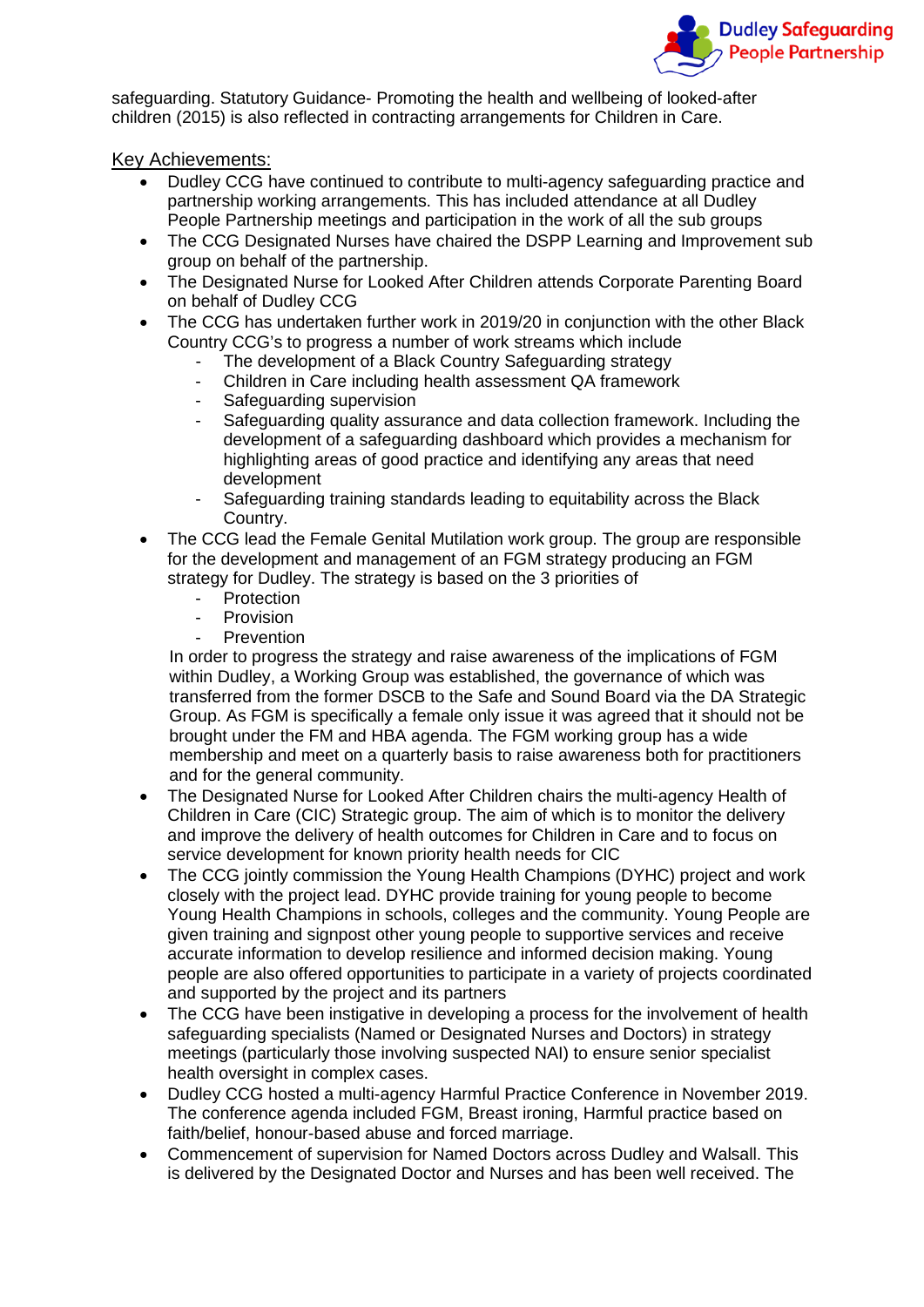

sessions include the involvement of MASH managers in order to develop collaborative working relationships between CSC and health medical colleagues. Medical staff are also now involved in the quarterly partnership meetings with the same aim.

- Participation at regional and local safeguarding networks to share best practice and Information on key developments in the safeguarding arena, updates and current trends/information are shared via the DCCG newsletter along with e-mails to safeguarding leads providers and practice managers.
- Dudley Clinical Commissioning Groups (CCG) Safeguarding Quality Review Meeting (SQRM) aims to safeguard Dudley residents through effective high-quality formal communication and partnership working applying the priorities of the Dudley Safeguarding People Partnership (DSPP) in order to achieve best local outcomes. Dudley CCG seeks assurance from all commissioned providers regarding safeguarding arrangements. The SQRM is established within the Integrated Assurance Committee structure in accordance with Dudley CCG statutory safeguarding responsibilities and provides assurance regarding the health economy actions to the DSPPB and the Children and Adult's Dudley Safeguarding Partnerships Groups as requested.
- Development of a CCG Safeguarding Team work plan which aims to:
	- Improve collaborative working within the team.
	- Ensure safeguarding is embedded across all provider organisations and within the CCG.
	- Raise awareness of the roles and responsibilities of the safeguarding team
- The development of safeguarding commissioning standards that will be applied to all procurement and contracts.

### Areas for development in 2020/21

To continue work collaboratively with Black Country colleagues to share best practice and develop equitable safeguarding practices across the Black Country and to ensure safeguarding practice development and support links to the changing commissioning arrangements across the health care economy.

Continuing to work in close partnership with Dudley People Partnership to support and progress future safeguarding arrangements across the borough

To work to improve the dissemination from learning reviews (CSPR/SAR/Local Learning Reviews) and audit to frontline practitioners.

To work with the Chief Nurse from the newly developed Dudley Integrated Health and Care Provider to establish safe and effective safeguarding practices and appropriate service provision for Children in Care in line with their statutory responsibilities.

# <span id="page-20-0"></span>**Dudley Group NHS Foundation Trust**

The Dudley Group NHS Foundation Trust recognises that effective, timely and robust safeguarding is fundamental to protecting children and young people in our care and within the wider community. The focus in 2019/20 reflects the approach of Dudley Safeguarding People Partnership by ensuring and integrated safeguarding adult and children service with an emphasis on ensuring staff are equipped to with the knowledge and skills to recognise and act on abuse across the life course.

There has been a new appointment to Head of Safeguarding in December 2019 and a renewed focus of increased visibility of the safeguarding team around the Trust, to ensure that our service is proactive in supporting staff and raising awareness of safeguarding issues. The provision of our safeguarding training has been reviewed and updated to increase accessibility and improve the quality and relevance to staff undertaking training.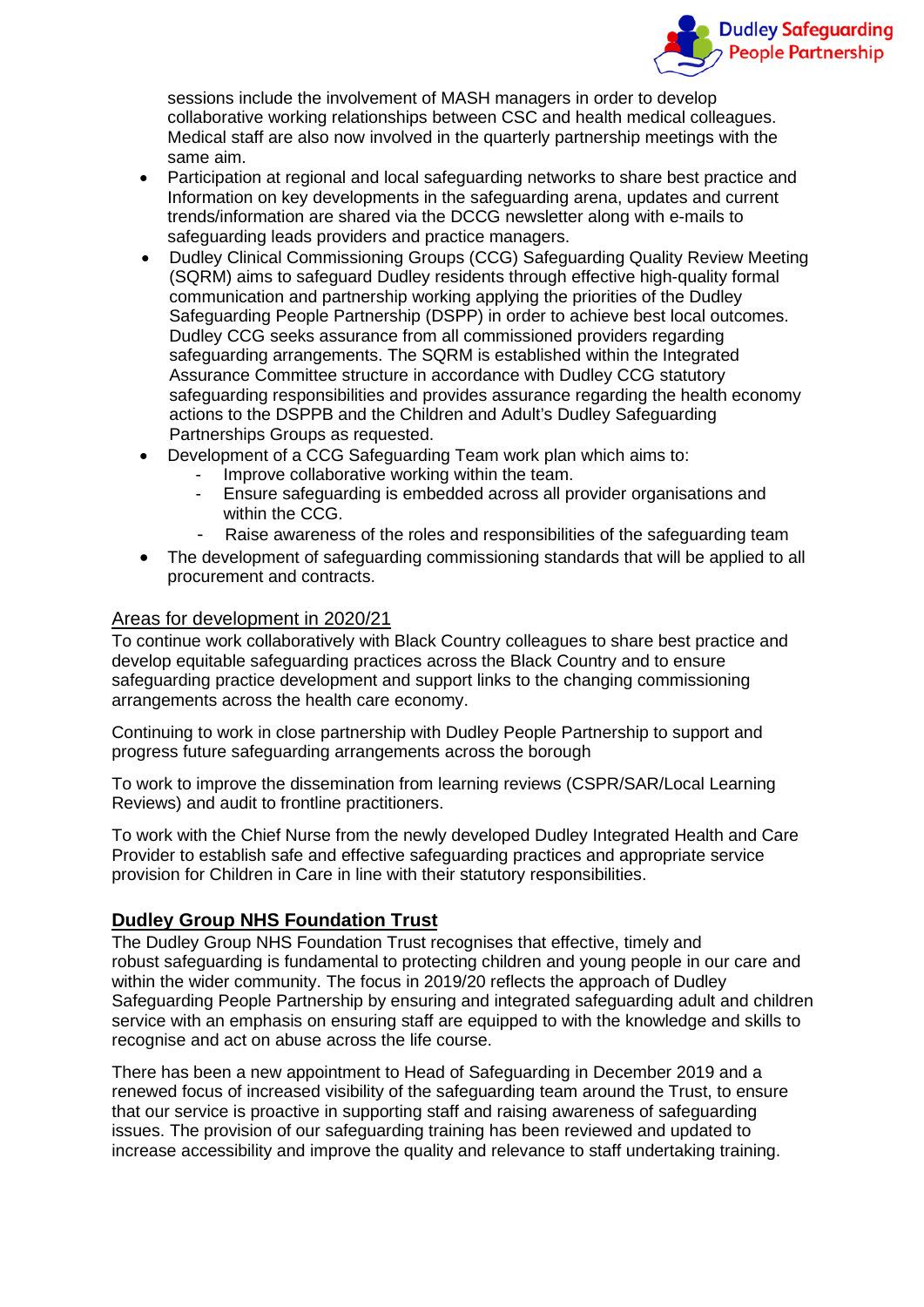

There has been an improved focus on ensuring actions and learning from Children Safeguarding Practice Reviews are implemented and shared. The provision of safeguarding supervision for staff has been strengthened by additional staff being trained to provide supervision and the emphasis on the benefits and importance of supervision has been supported by a new Safeguarding Supervision Policy. The numbers of staff accessing supervision has increased this year. The role of the paediatric liaison service has been reviewed and updated to provide a more proactive and responsive service whilst maintaining provision of essential communication to our local partners. The Trust safeguarding team continue to work closely with partner agencies through engagement with joint working initiatives and local priority agendas.

# Key Achievements during 2019/20

- Safeguarding supervision
	- Increase in number of trained supervisors
	- Increased availability of safeguarding sessions
	- Increased compliance from community midwives
	- Positive feedback from CCG regarding provision of supervision
- Recruitment:
	- Head of Safeguarding
	- Designated Doctor for Safeguarding and Child Death
	- Designated Doctor for Looked After Children
	- Named Midwife for Safeguarding
- Safeguarding consultant rota increased to 6 doctors on rota
- Safeguarding peer review in place
- Renewed training strategy providing wider variety of learning opportunities and more frequent training requirements
- Comprehensive review and update of Safeguarding Hub pages to provide easier access to information and signposting
- A more efficient and effective system available for the Paediatric Liaison Nurse to review daily attendances of children and young people attending the emergency department
- Provision of SUDIC training to partner agencies
- High quality independent management reviews with excellent critical analysis and identification of learning evidenced in feedback from Case Review authors
- Recognition from CCG regarding overall improvement of the Trust safeguarding service
- Routine Enquiry for domestic abuse screening being sustained at 90-100% compliance following review of process
- Implementation of FGM Information Sharing process to ensure all new born females at risk of FGM can be identified nationally
- CP Information Sharing process embedded in maternity practice enabling unborn babies on child protection plans to be safeguarded.
- Dudley maternity selected for national pilot for Graded Care Profile 2-Antenatal (GCP2A), a practical tool to support midwives and health visitors with early decision making to prevent suboptimal parenting, early neglect or abuse can having lasting consequences on children's future emotional and physical health
- Increase in named nurse time out in wards and departments
- Implementation of the Child Death Review Meetings
- Promotion of safeguarding across the organisation by increased invisibility of safeguarding team and new safeguarding posters distributed
- Safeguarding Learning Events relaunched in Sept 2019 and opened to partner agencies
- Continued meeting of time sensitive responses to scoping exercises and Internal Management Reviews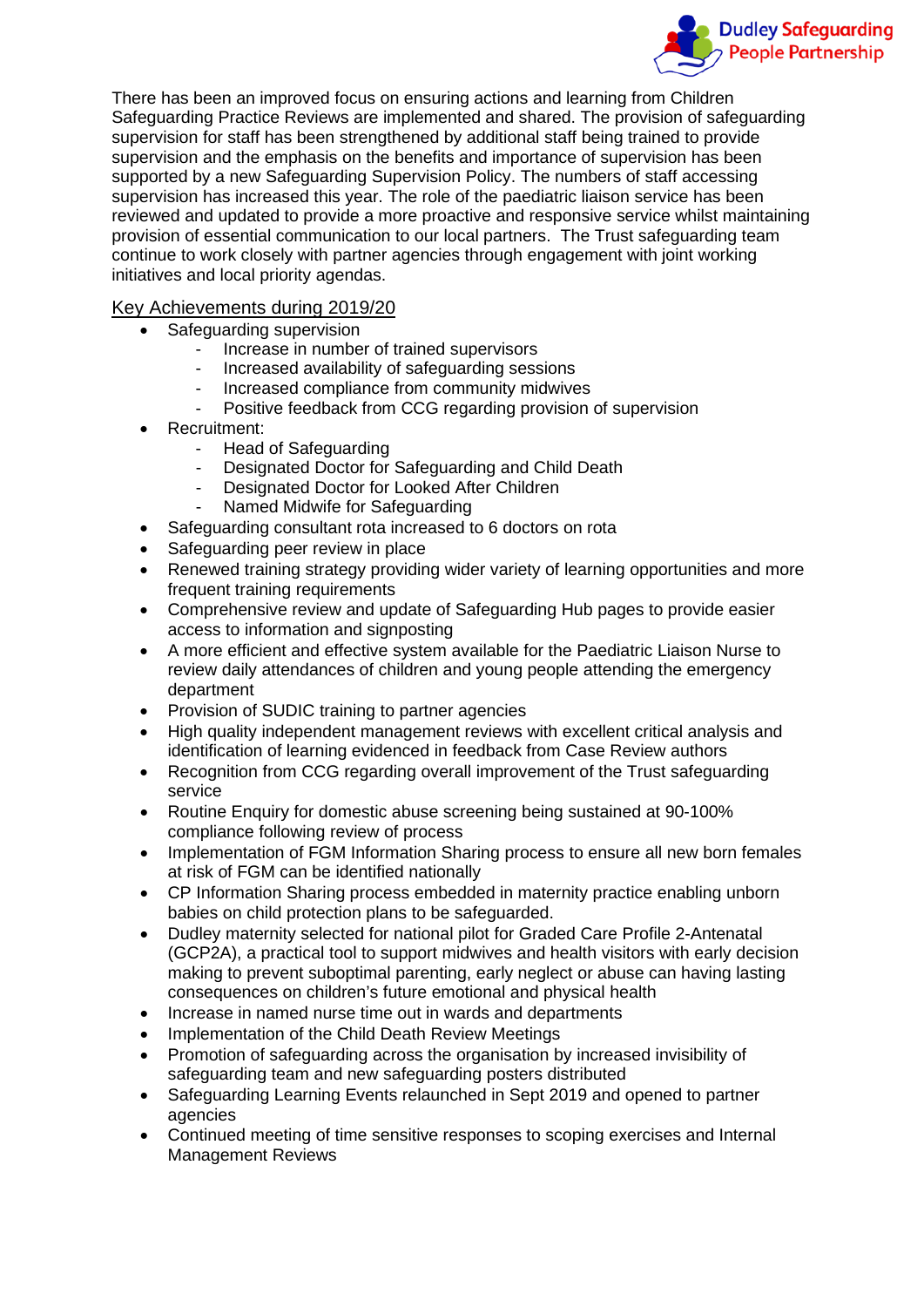

- Active representation, involvement and action to improve safeguarding services across the Black Country STP, including commitment to newly established Black Country Child Death Overview Panel and eCDOP.
- Transition clinics for patients with Learning Disabilities

Areas for development in 2020/21

- Increased assurance of safeguarding children processes across the whole Trust including for 16- and 17-year olds
- Increased staff and public awareness of local and national safeguarding agenda, priorities and learning across the Trust
- Improve staff awareness, confidence and skills in identifying, risk assessing and supporting victims of domestic abuse
- Improved governance and accountability for implementation and embedding of recommendations from external and internal safeguarding reviews
- Improved safeguarding documentation systems and processes
- Improving evidence that children and young people have been listened to and their wishes and feelings taken into account

How:-

- *Annual Improvement Plan*
- *Annual Audit Plan*
- *Trust Safeguarding Strategy*
- *Robust policies and procedures*
- *Restructure of safeguarding team and increased resources*
- *Development of Trust safeguarding steering group*
- *Training and supervision*
- *Benchmarking against national standards*
- *Partnership working within Trust and with external agencies*
- *Increase visibility of Trust safeguarding Team*
- *Promotional and media resources*
- *Peer reviews*
- *Engagement of patients*
- *Patient Stories*

# <span id="page-22-0"></span>**Black Country Partnership NHS Foundation Trust**

The Trust staff and safeguarding teams continued to work hard to support the safeguarding of their most vulnerable children, adults and families. The Teams continue to promote best practice, ensure safeguarding was everyone's business and incorporate the Think Family approach across all areas of practice. New ways of reaching out to Children in Care and their carers was commenced by way of offering more varied clinic times.

Key Achievements in 2019/20

- Safeguarding teams continued to work and support all Trust staff and partners despite continued challenges relating to resource
- Staff volunteered and were trained in the LeDeR review process (a programme helping to improve the quality of health and social care for people with a learning disability) in order to support this process
- New staff were added to the Safeguarding Teams which allowed improved resilience and cover across the teams
- A revised Safeguarding Children Supervision Policy was ratified and rolled out during the last quarter of 2019/20, with both positive feedback and continued implementation of next steps in 2020/21. This has enabled the staff to feel more confident in safeguarding those on their caseload
- The Team supported all aspects of safeguarding reviews for adults and children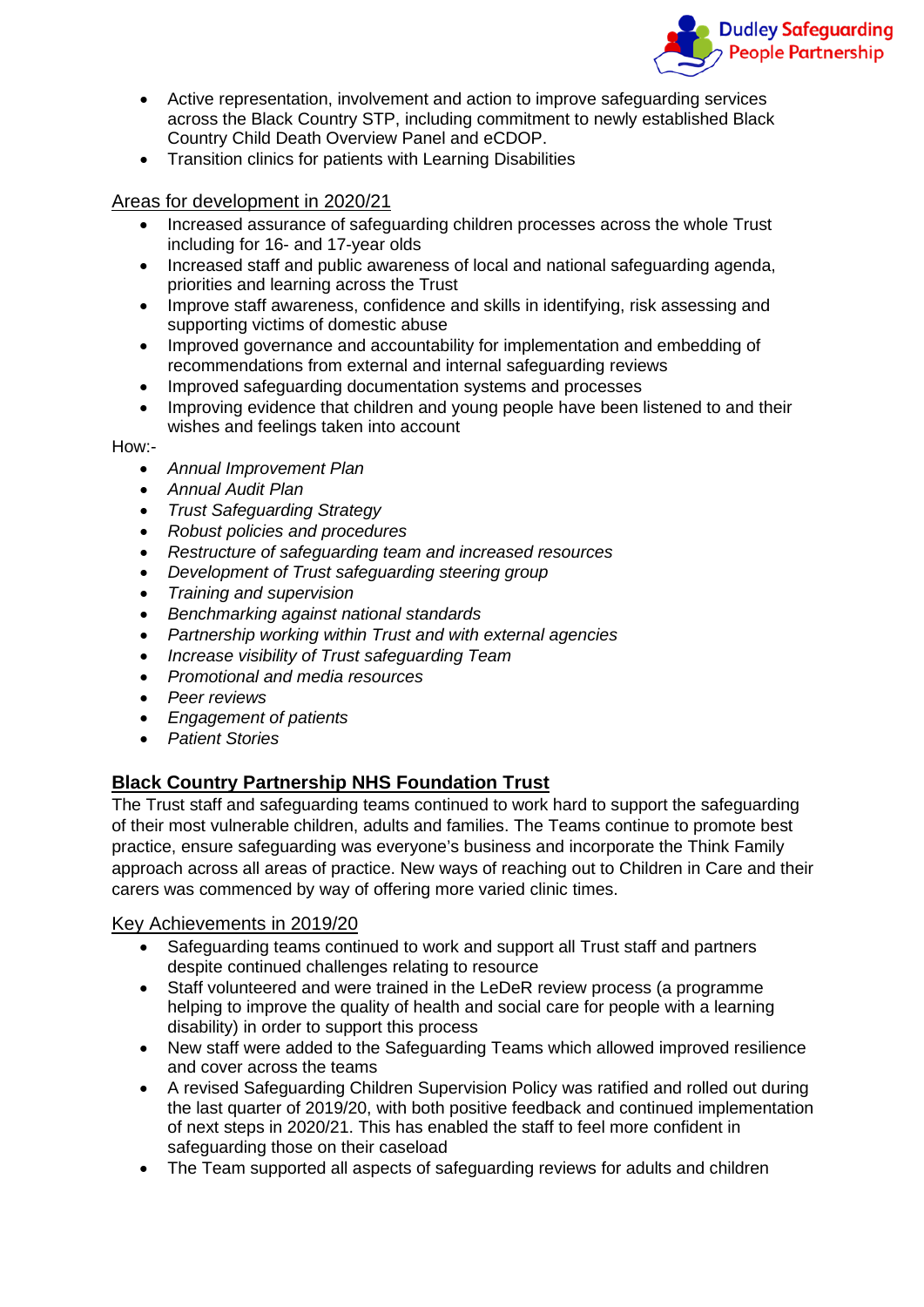

An audit on the new Children in Care (CiC) clinic offer was undertaken to get the views of the children attending these. This was to see if the more flexible offer of timings for these children showed increased attendance. The number of respondents, while small, showed that these were more suitable and further suggestions were made. A further audit was done, and while numbers remained low, the children felt that these greater met their needs. The CiC team continue to look at ways of improving the service they run.

### Areas for development in 2020/21

The Trust merged with Dudley and Walsall Mental Health Trust in April 2020 to become Black Country Healthcare NHS Trust. The main change will be to work with all of the Teams to bring safeguarding together to ensure equity of service delivery across the Trust, with harmonising of policy, procedures and related safeguarding practice.

Ensure that safeguarding becomes embedded in the new reporting and incident management systems, as well as patient records.

### <span id="page-23-0"></span>**Dudley Council for Voluntary Services**

In 2019 with the endorsement of the DSPP, Dudley CVS undertook an Early Help and Safeguarding audit of 102 organisations which are known to offer activities or services for children and families with 73 responses received. The responses identified a number of gaps in skills and training which the team set about resolving through a calendar of specialist training and networking opportunities. DCVS worked closely with staff from Early Help to draft agreed voluntary sector specific guidance which was shared with voluntary, community groups, charities and faith settings across the borough.

In addition there was a programme of one to one support provided to newly- established organisations which included an action plan and more specialist support to those who most needed it.

### Key Achievements

DCVS worked with Local Authority colleagues to deliver almost 7000 free school meals in just 8 days at the end of March 2020.

The voice of young people continues to feature across the sector, their voice have reflected a need to diversify during lockdown and shift most activity online. Some young people have reflected this model of delivery has not only enabled them to access activities they would normally have been able to but have also reported a growth in confidence and sense of belonging. There has been an increase in the number of children and young people accessing activities from BAME communities.

### Areas for development in 2020/21

There has been a significant focus on helping Voluntary Community Organisations to operate this year. There have been opportunities for them to come together, network, share diversification ideas and receive government and governing body guidance as to the procedures that they have been required to adopt.

There is still work to be done, to monitor and bring organisations together however it is difficult to plan constructively due to the Covid 19 pandemic.

A range of voluntary sector providers are continuing to support the most vulnerable children and young people through door stop and garden visits and working closely with local schools to support the safeguarding and pastoral needs of the families who professionals had the most concerns about.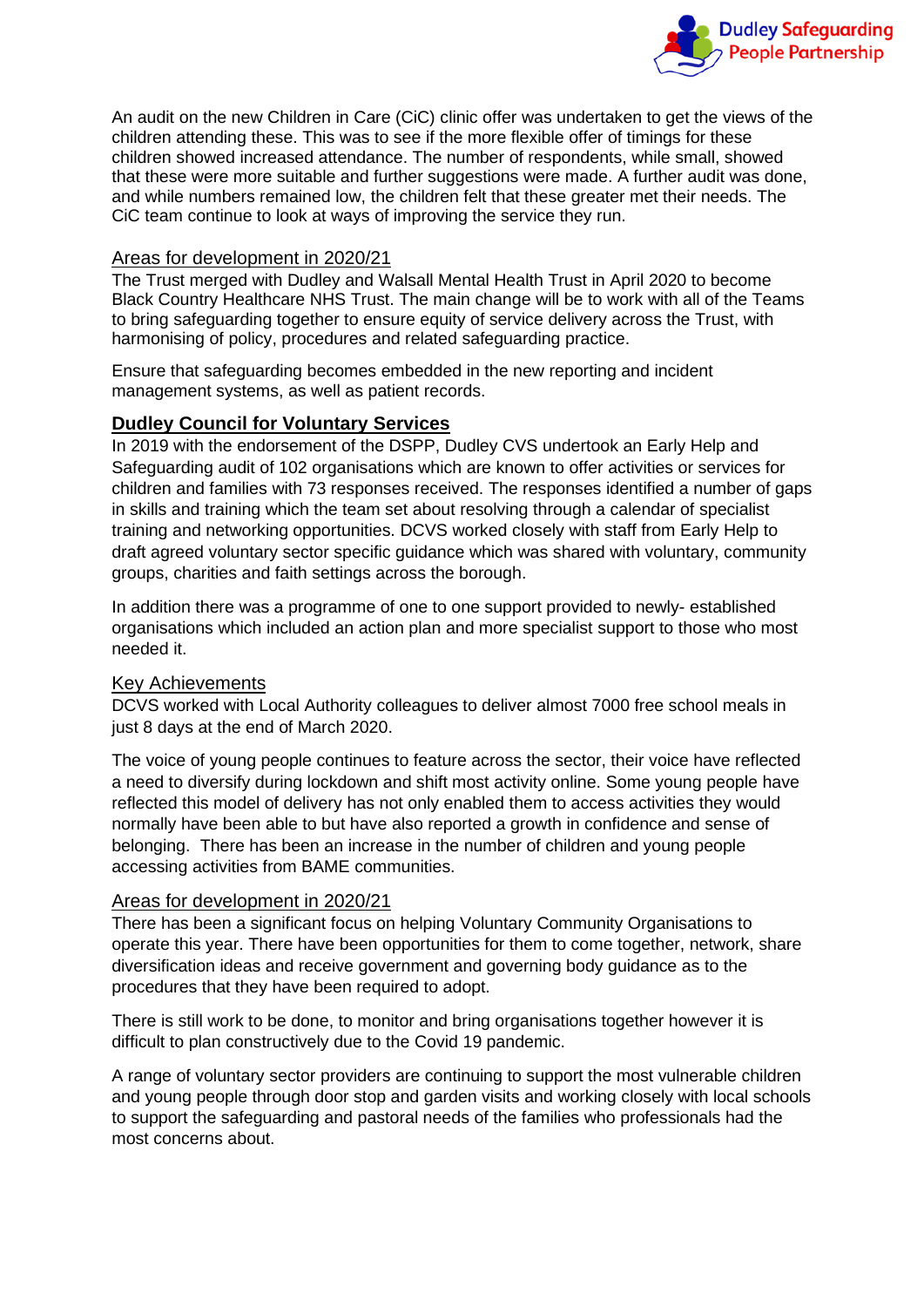

Organisations are continuing to work with partners to provide hot meals and food for those most in need and are continuing to work with the LA to develop a more strategic approach to reaching families in 2021.

# <span id="page-24-0"></span>**Healthwatch Dudley**

Healthwatch Dudley values the important work and priorities of the new Dudley Safeguarding People Partnership and throughout the last year have continued to raise awareness of key safeguarding messaging, promote training opportunities and encourage people to raise concerns.

Healthwatch Dudley re-joined the Board in July 2020 and has been working with the Safeguarding Partnership Business Manager, to identify opportunities where our experience of community influence in decision making can have the greatest impact, ensuring local people have a loud and clear voice in improving safeguarding systems and practices.

# <span id="page-24-1"></span>**Public Health**

Public health is not a frontline service, but commissions a variety of services for children & young people which involve elements of safeguarding. Public Health Dudley has also led on GCP2 training across the Borough in conjunction with the DSPP.

# Key Achievements

The children's services commission by public health are; health visiting, school nursing, family nurse partnership, young people's; sexual health services, substance misuse services and lower level mental health & wellbeing services. During the year, Public Health has ensured these providers adhere to their contract commitment regarding safeguarding, attending all necessary safeguarding meetings and fulfilling audit requirements completing any actions identified. The nursing teams attend Safeguarding Quality Review Meetings, public health have also attended these meetings to ensure all actions are met.

All commissioned services have an element in their contract which asks for the users (children & young people) views to be gathered and used to inform their future offer. During the year services have adapted their offer and support based on feedback and engagement with the users on how they would want to continue to access provision. Young people are still able to access support when needed and how they prefer to access.

# Areas for development in 2020/21

The Public Health 0-19 services will transfer to the Dudley Integrated Health and Care (DIHC) provider from April 2021, an organisation integrating primary care across Dudley with community physical and mental health services. Public Health are working closely with these providers and the DIHC to ensure whilst these services adapt and reform into a more integrated service, the voice of the child and safeguarding are paramount in the planning. The integration should provide greater sharing of information and remove any duplication or gaps in provision, offering a better service and outcomes.

# <span id="page-24-2"></span>**Annual Monitoring functions**

DSCPG monitors the progress and receives updates in other areas of notable interest to the safeguarding agenda. The following section summarises each of these areas.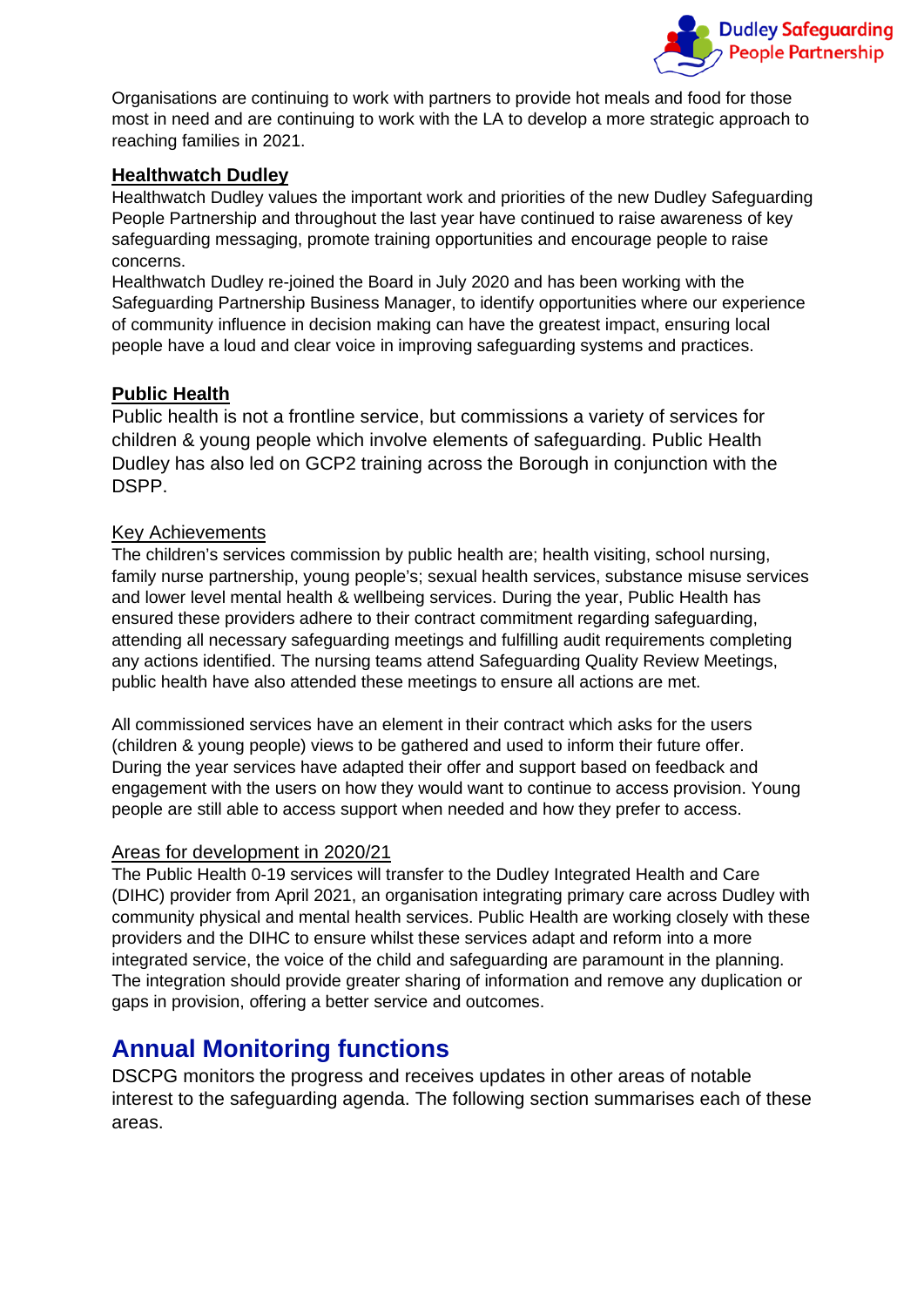

# <span id="page-25-0"></span>**Child Sexual Exploitation (CSE)**

The profile of CSE continues to grow in Dudley, there are clear processes in place for agencies when raising concerns around young people that may be at risk of CSE. Referrals are steady in to the CSE Team which are screened by the local authority CSE Coordinator and the Police CSE Coordinator, these are screened on a regular basis and MASE meetings organised robustly.

MASE meetings are scheduled on a regular basis, discussing those at Medium/High Risk of CSE. There is clear recognition to have a Contextual Safeguarding approach to those at risk of Exploitation not just CSE.

# Key Achievements

- NRM Champions been trained to deliver training across Children's services to support the wider Modern Slavery agenda
- Number of NRM's being completed for children has increased, both CSE and CCE young people are being identified as those being at risk
- MASE meetings are well attended, key agencies all contributing
- Support for young people not only around CSE but also CCE. This mirrors the support that is currently offered for CSE (Barnardo's and Phase Trust)
- Good relationship with partners, especially our Voluntary services
- CSE and Missing operational group has been amalgamated, these are now discussed in one meeting rather than two. A new agenda was developed to incorporate both meetings
- Training is ongoing, an Advanced CSE Training has been developed and delivered, this is specifically designed for social workers and those working directly with young people at risk of CSE
- Police have contributed and supported a number of operations with Trading standards to help identify young people that may be being exploited in one of our areas of concern.
- Young people in Dudley continue to be safeguarded against Sexual exploitation, agencies work closely together in order to safeguard children and young people.
- Completed a MACFA which showed that partners worked closely together in order to safeguard children. Some good findings came out of the audit which has moulded our practice
- CSE Coordinator is still an active agency within the MASH
- Various two hours briefing sessions have been delivered across schools
- MASE meetings adapted quickly to virtual meetings/conference calls when going into lockdown, which ensured young people could still be discussed and there was no drift for cases or support being received.
- Updated dataset which records MASE meeting attendance and risk levels

# Areas for development in 2020/21

- Further development of the Contextual Safeguarding Hub to address exploitation
- One meeting that oversees Exploitation (CSE/CCE) and Missing
- Training to be developed which incorporates basic Contextual Safeguarding and not just CSE or CCE. There is still a need to have a more advanced training for each one, but there should be a basic level which covers both.
- New screening tool/risk assessment developed and embedded to look at all exploitation
- Updated data set to incorporate the whole of exploitation
- MASE meetings to continue to run effectively throughout COVID-19
- Contextual Safeguarding to be embedded in to the new Liquid Logic system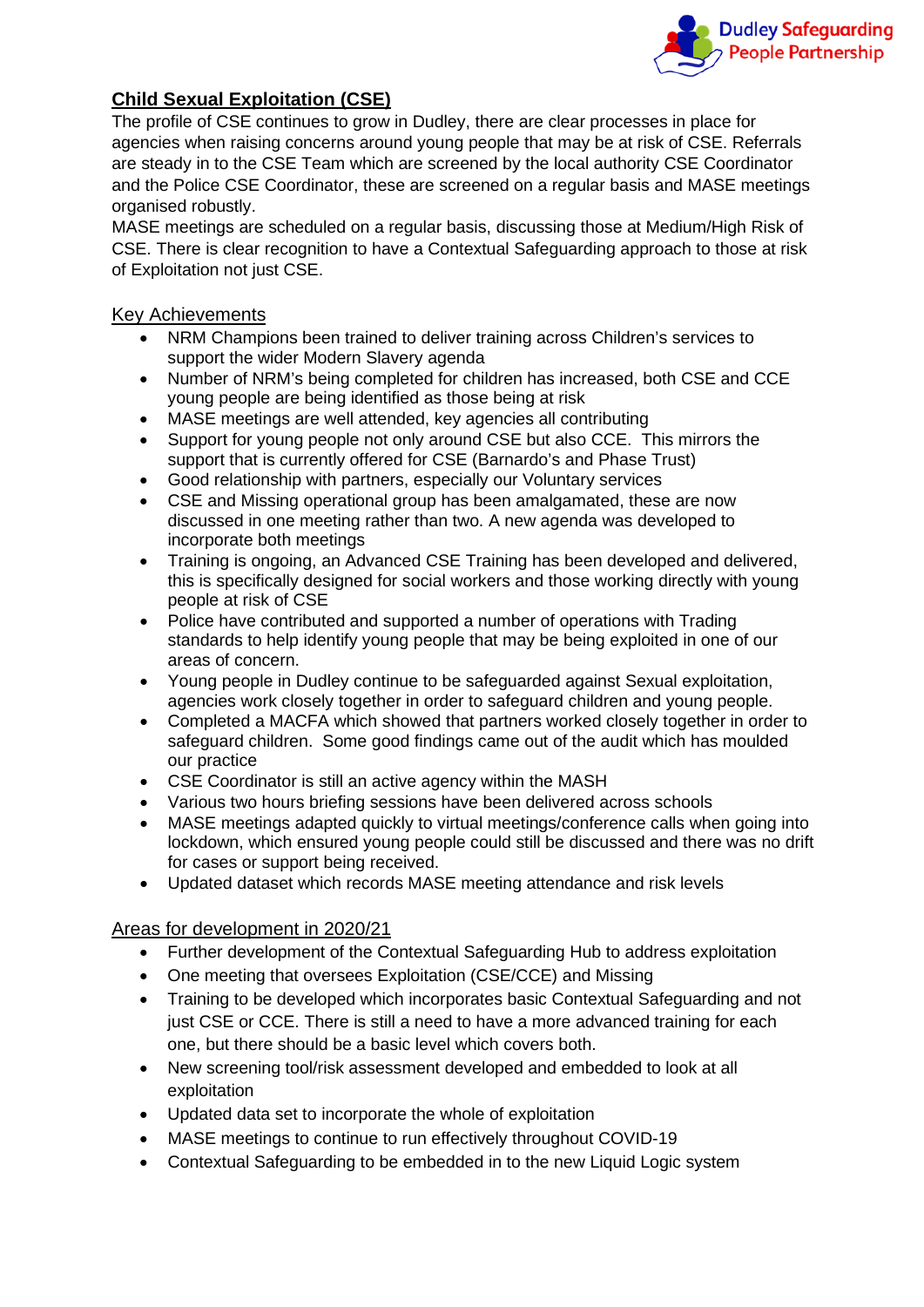

• MACE to be developed to address CCE, this could mirror the current MASE process

# <span id="page-26-0"></span>**LADO**

The procedures, Allegations of Abuse against Persons who Work with Children (including Allegations Against Carers and Volunteers), are based on the framework for managing allegations made against an adult who works with children as detailed in Working Together 2018 and Keeping Children Safe In Education 2020.

An allegation may relate to a person who works with children who has:

- behaved in a way that has harmed a child, or may have harmed a child;
- possibly committed a criminal offence against or related to a child; or
- Behaved towards a child or children in a way that indicates they may pose a risk of harm to children.

The revised version of Keeping Children Safe in Education 2020 has an additional point to above, a person in a Position of Trust has:

• behaved or may have behaved in a way that indicates they may not be suitable to work with children.

### **The role of LADO**

Working together guidance requires each local authority to identify a 'Designated Officer' (LADO) with responsibility for the management and oversight of individual cases where there is concern in relation to a person who works in a position of trust with children. Their role is to provide advice and guidance to employers and voluntary organisations, to liaise with other agencies and monitor the progress of cases to ensure they are dealt with as quickly as possible, consistent within a thorough and fair process. The LADO also chairs Position of Trust Meetings (multi-agency safeguarding meeting) this meeting involves relevant professionals (and the police if it appears an offence has been committed) to consider the information/risk and how best to proceed.

The LADO in Dudley Metropolitan Borough Council works with representatives across agencies in Dudley and also regularly works with LADO's in other local authorities where individuals undertake activities with children across different local authority boundaries. Furthermore, the LADO will liaise with agencies outside of Dudley where allegations relate to those working in Dudley but whose employers may not be local (for example independent fostering agencies or education employment agencies based out of the Borough).

### Key Achievements

- The LADO has updated and delivered briefings on the Management of Allegations process on behalf of DSPP multi-agency. These have been well received and completed with the Safeguarding Lead for Education to enhance and raise individual and employer's awareness of safer working practices.
- Delivered bespoke briefings, when requested by the agency and/or when it has been identified that they would benefit from a tailored session. Agencies included, Health, Social Care, Residential CH, Transport, Religious organisations
- Produced an information leaflet for carers/parents of the child(ren) explaining the management of allegations process.

### Areas for development in 2020/21

• Continue to raise awareness about LADO service/process to partner agencies by delivering multi-agency briefings on behalf of DSPP and single agency briefings as requested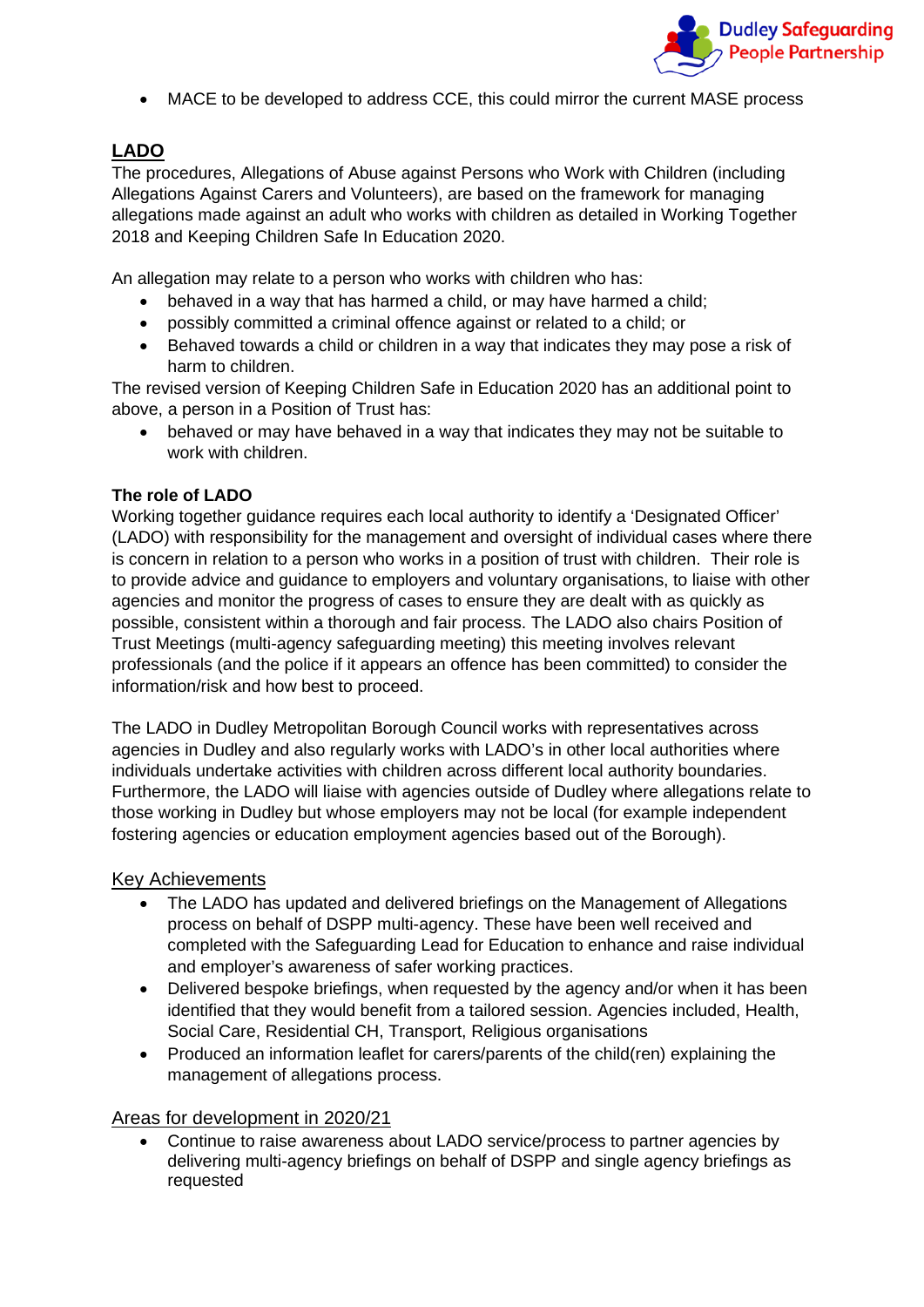

- Updated key documents/policies for the DSPP in line with changes in recent guidelines including KCSI 2020.
- Contribute to the preparations and facilitation of a seminar for religious organisations to raise awareness of the role of the LADO, reporting mechanisms and the Management of Allegations process
- LADO to continue to work with data improvement team to ensure more sophisticated and smarter capturing of information
- Attend training & be involved in the implementation of a state-of-the-art electronic confidential recording system on Liquid Logic for the Management of Allegations process
- Report on the timeliness of POT meetings being within 5-7 working days if threshold is met
- Continue to attend West Midlands Regional LADO Network Meetings 4 x yearly and National LADO Conference annually
- To maintain and build links with LADO's locally/nationally

# <span id="page-27-0"></span>**Missing children and young people**

The Missing Service works with children and young people who are reported missing from their home address or care. A missing and found referral known as a compact is received from West Midlands Police.

At the weekly meeting patterns, trends and vulnerabilities are considered and mitigating action is taken as required. Referrals to partner agencies and sharing of information with relevant parties are made i.e. Dudley Integrated Violence and Exploitation Reduction Team (DIVERT). Cases that need to be escalated are referred to Children's Missing Operation Group (CMOG) which is chaired by the Police.

### Key achievements

Quarterly data has continued to be collated by the management information team. The data isolates the missing episodes which receive a West Midlands Police compact so better reflects the performance of Dudley's Missing Service. However further work by the management information team is required to capture data in relation to Dudley children who go missing whilst living out of borough.

From the 1<sup>st</sup> April 2019 until 31<sup>st</sup> March 2020 there were 602 missing episodes by 220 children. 84% of these children were offered a return home interview.

Of those offered an interview 63% were completed. The main reason why an interview was not completed was because the child had gone missing again, the parent/child declined the interview or children were from other local authorities and the home authority chose to complete their own return home interview. Of those that were completed 71% were completed within 72 hours as per the national requirement. The Missing Service offers three appointments before recording the non-completion as declined.

# Areas for development in 2020/21

The main development for 20/21 will be to ensure that the revised Missing from Care and Home procedures are agreed and circulated. Training will need to be provided for staff. The training will also include the implementation of safety planning for children in care who are at risk of going missing with the aim of preventing initial and repeat missing episodes.

During 20/21 further work will be required with placement providers to ensure that Dudley children placed out of borough receive a return home interview. A mechanism for recording that the return home has been completed on liquid logic will need to be agreed. Similarly return home interviews completed by the home authority for a child they have living in Dudley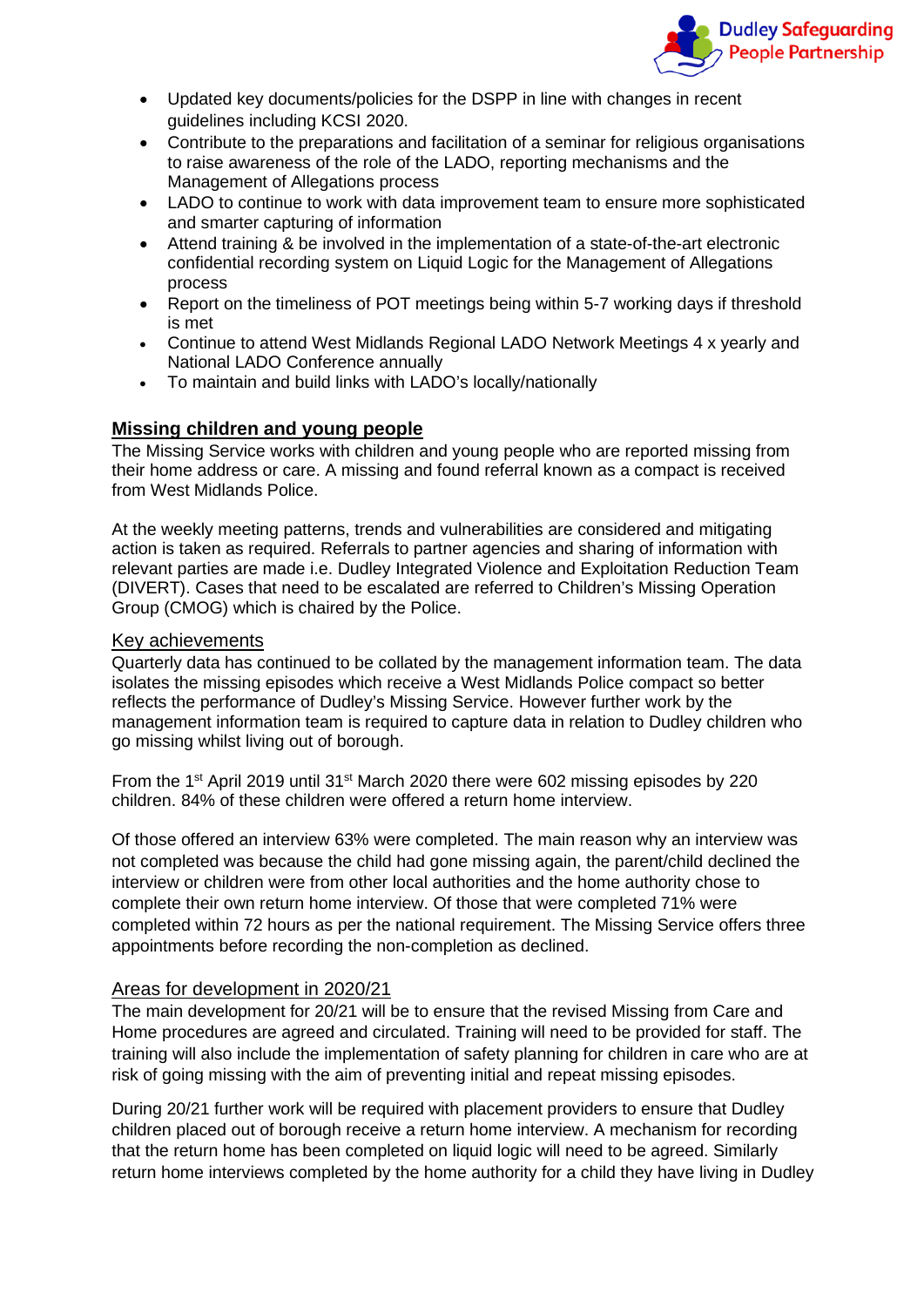

need to be recorded on Dudley's case management system. This will enable a more accurate data set to be available to senior managers and will also ensure that intelligence including emerging themes from return home interviews are shared and responded to.

# <span id="page-28-0"></span>**Safeguarding in Education**

# Key achievements

• Safeguarding in Education Reference Group (SERG)

Continuation of Designated Safeguarding Leads (DSLs) attending bi-monthly meetings to ensure that schools have a voice in respect of safeguarding matters, training offer and safeguarding support. Members of SERG act as a conduit between schools and the local authority. Schools within Dudley share effective safeguarding practice and members are accountable for the development of policies and procedures

- DSL Forum
	- Speakers from partner agencies share knowledge and update DSLs from all Dudley schools on current safeguarding themes.

#### • Training Programme

Training materials Safeguarding Trainer developed and sent to DSLs to deliver to whole school staff throughout 2019/20 include:

- CSE/CCE/County Lines<br>- Early Help strategy
- Early Help strategy
- Neglect strategy
- Threshold training
- Mental Health and Wellbeing

Briefing sessions delivered by Safeguarding Trainer to thirty schools in 2019/20 include:

- 1. Fabricated and Induced Illness
- 2. Children and Families in prison
- 3. Homelessness
- Annual whole school Safeguarding Training package

A full safeguarding training programme developed and sent to all schools for DSLs to deliver to all their staff at the start of each academic year.

### • Bespoke Training

Safeguarding Lead attends any identified schools with LADO to deliver Managing Allegations and Safer Working Practice briefing sessions

### • Safeguarding support in schools

Safeguarding Lead visits any specific schools identified with a view to offering advice and support with their safeguarding arrangements or supports the school with specific safeguarding issues/concern

• s175 Audit Compliance checks

The purpose of the above is to provide assurance to DSCPG that schools' safeguarding systems are in operation in accordance with s175/s157 Schools Self-assessment Audit, undertaken in January 2018/19. In order to reassure the DSCPG of schools' continuous effective safeguarding arrangements, a combination of a s175 Audit Challenge workshop and visits to several LA and non-LA Schools, to check their audits, was undertaken between January 2020 – March 2020

### Areas for development in 2020/21

Safeguarding Trainer to:

• Continue to develop DSL training using evaluations from training delegates to improve content and delivery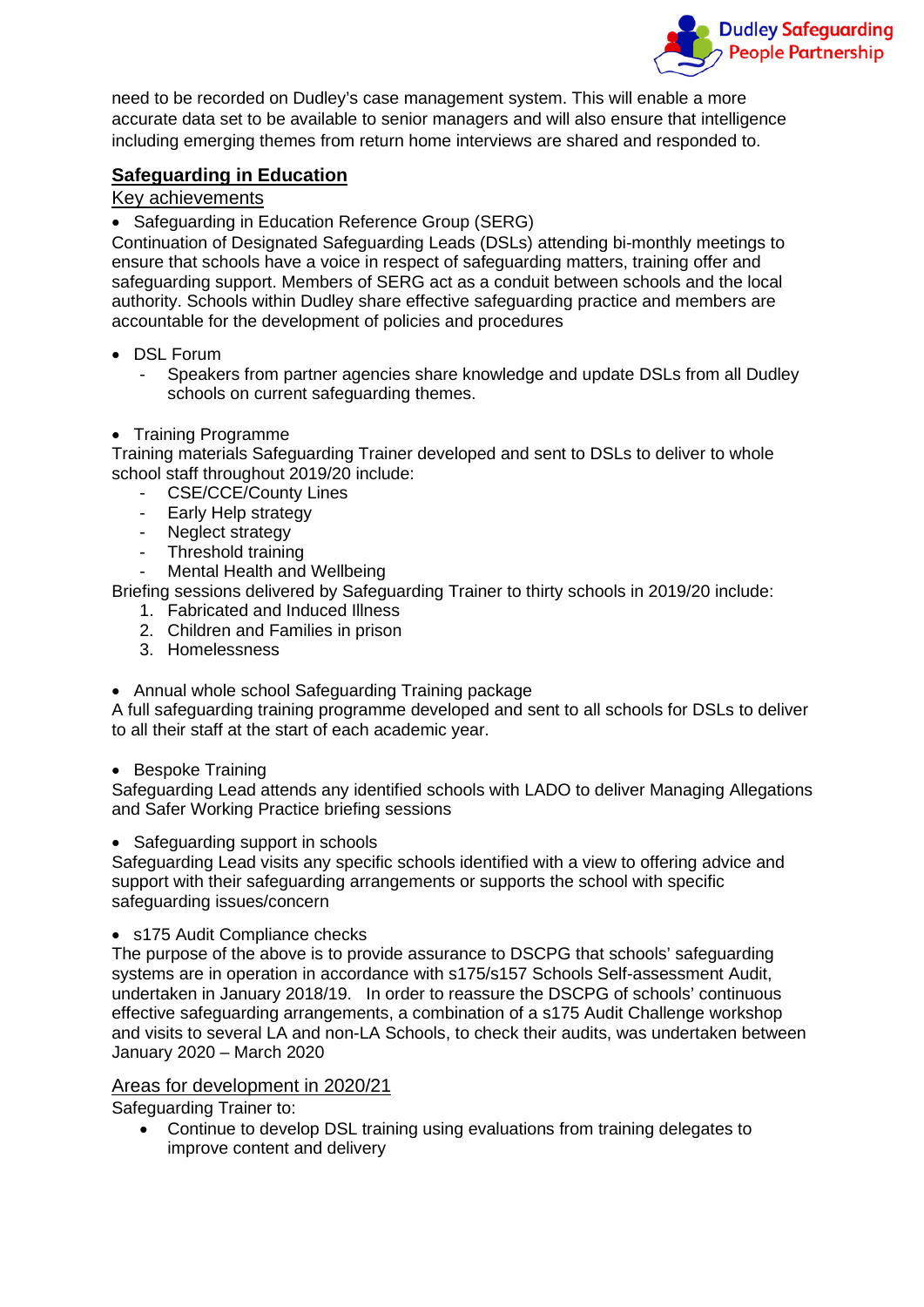

- Devise an online e-learning DSL Refresher training course, to ensure training is readily accessible so DSLs can renew their status without leaving their setting and the school is compliant with statutory safeguarding arrangements.
- Develop podcasts and short briefing sessions which DSLs can download and access in their own time

Safeguarding Lead to:

- Support the Safeguarding Trainer to devise an online e-learning DSL Refresher training course, to ensure training is readily accessible for existing DSLs
- Participate in a Task & finish group to develop a Transgender Policy for Education **Settings**
- Support MASH Service Manager to re define the role of Education Officer in MASH, to include attendance at Domestic Abuse Response Team (DART) meetings, Multi-Agency Risk Assessment Conferences (MARAC) and act as the representative for Operation Encompass.
- Implement a DSL training traded service offer to all schools in Dudley and educational settings within neighbouring boroughs
- Strengthen school/LA link in respect of Children missing/persistent absences in education
- DSL forum planning 2020/21 to include speakers and safeguarding themes

### <span id="page-29-0"></span>**Child Death Overview Panel (CDOP)**

The death of a child is a devastating loss that profoundly affects all those involved. The process of systematically reviewing the deaths of children is grounded in respect for the rights of children and their families, with the intention of learning what happened and why, and preventing future child deaths.

Every family has the right to have their child's death sensitively reviewed in order, where possible, to identify the cause of death and to learn lessons that may prevent future deaths.

The purpose of a review and/or analysis is to identify any matters relating to the death, or deaths, that are relevant to the welfare of children in the area or to public health and safety, and to consider whether action should be taken in relation to any matters identified. Where it is identified that action should be taken by a person or organisation, they will be informed.

The governance and responsibility for ensuring child death reviews are carried out is no longer held by Local Safeguarding Children Boards and is now held by 'child death review partners', who, in relation to a local authority area in England, are defined as the local authority for that area and any clinical commissioning groups operating in the local authority area as set out in the Children Act 2004 (the Act), as amended by the Children and Social Work Act 2017.

In the Black Country the 'child death review partners' are the Black Country Local Authorities and Clinical Commissioning Groups:

- Wolverhampton Council; Sandwell Council; Walsall Council; Dudley Council
- Wolverhampton CCG; Sandwell and West Birmingham CCG; Walsall CCG; Dudley CCG.

The partners have made arrangements to review all deaths of children normally resident in the local area and, where it is considered appropriate, for any non-resident child who has died in their area.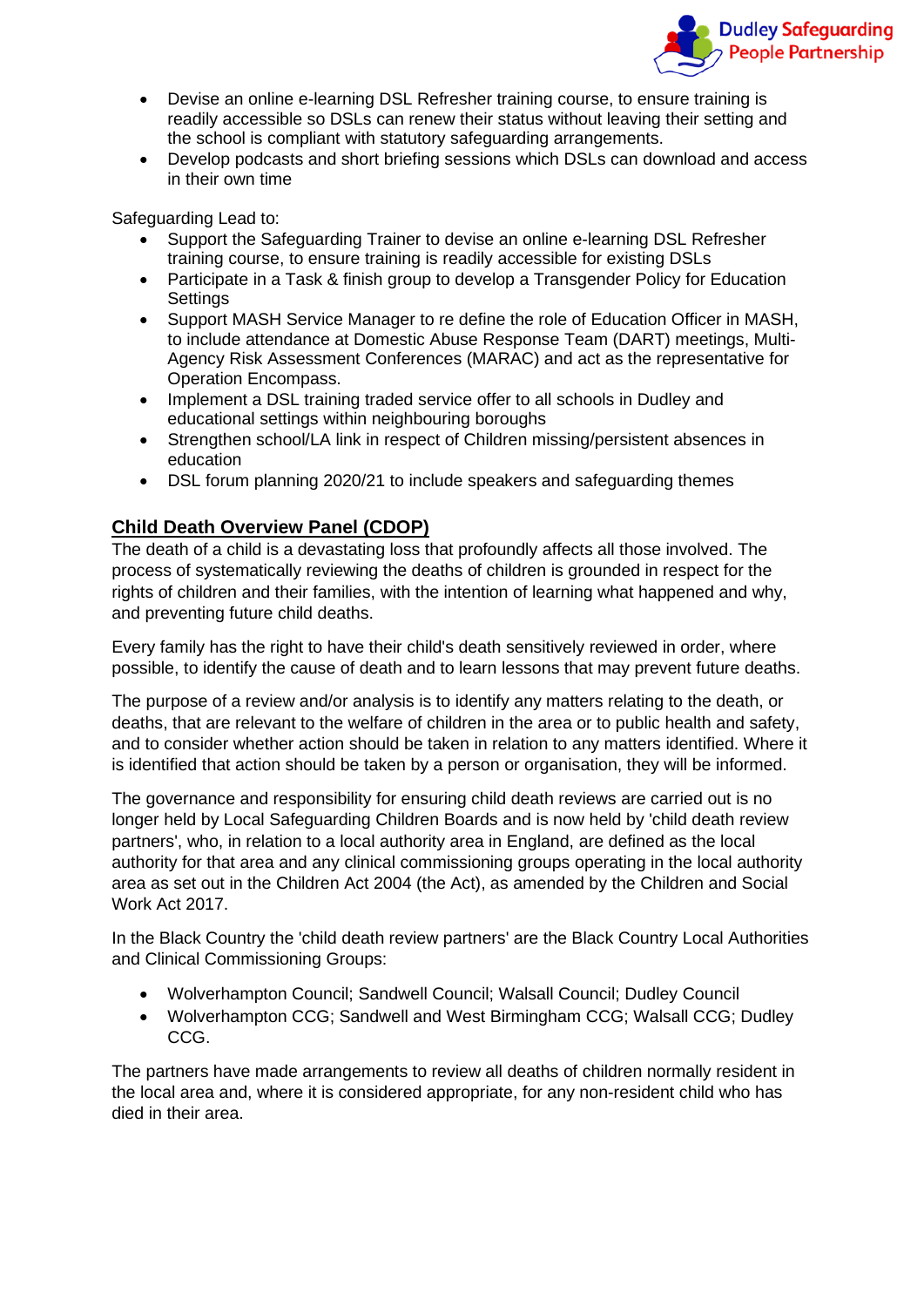

The processes to be followed when a child dies are currently outlined within "Working Together to Safeguard Children 2018: Chapter 5 Child Death Review Processes and Child Death Review: Statutory and Operational Guidance 2018"

The Black Country Child Death Governance Structure has allowed for the development and monitoring of consistent Child Death Review practices across the Black Country. Progress over the past year includes:

- o An Independent Chair has been recruited to Chair both the Strategic Partnership and the Operational Panels
- o An administrator has been recruited to support with the Child Death processes
- o A budget for CDOP reviews and strategic/business functions has been secured on a partnership basis
- o Two operational panels now review deaths on a Black Country footprint; neonatal and non-neonatal. An independent neonatologist attends the neonatal panel to offer an impartial view. This is reciprocated and a neonatologist from Wolverhampton attends Staffordshire's neonatal panel.
- o A lay member has been recruited to the operational panels to offer a parental perspective.
- o The operational panels are attended by professionals on a rota basis and feedback any learning and opportunities through professional networks. Members are expected to represent their geographical area and professional role.
- o Panels are reviewing up to 15 deaths at each meeting.<br>
o All four hospitals in the area are carrying out Child Dea
- All four hospitals in the area are carrying out Child Death Review Meetings
- o Peer audits have been scheduled to ensure legislation is being adhered to.<br>
o The four CCGs are combining into one Black Country CCG, and so will be
- The four CCGs are combining into one Black Country CCG, and so will be incorporating the child death review processes.
- o The electronic notification and data collection system, eCDOP, has been embedded into practice. Data from eCDOP flows into the National Child Mortality Database and so contributes to a reliable national picture of child deaths.
- o A combined Annual Report has been drafted and is awaiting ratification from the Strategic Child Death Partnership and will be available from 14 December 2020
- o A Business Plan has been developed and progress is monitored by Strategic **Partners**
- o Through the National Child Mortality Database, the Black Country has fed into real time data supporting the national understanding of the impact of the current pandemic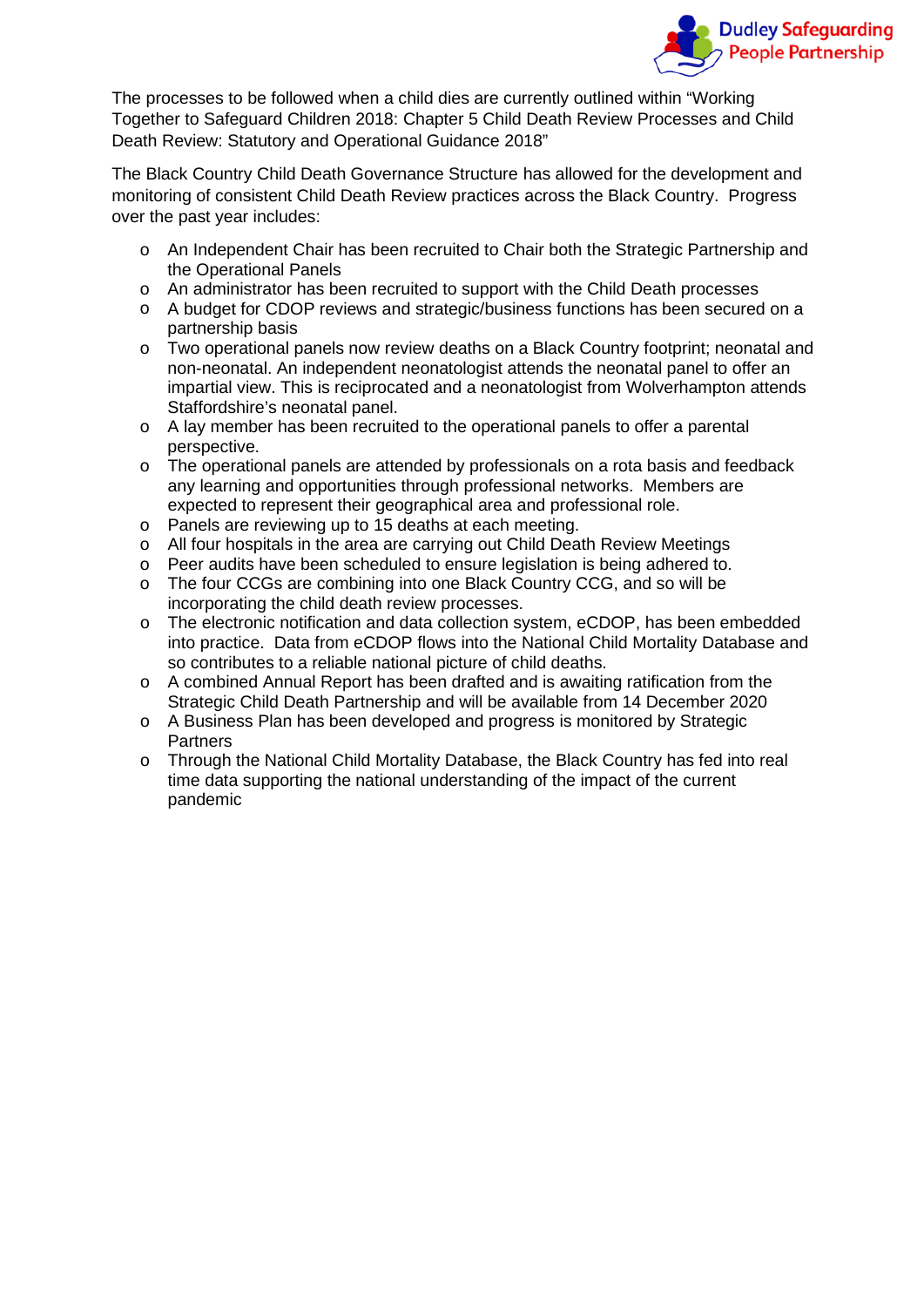



### Infant Mortality

Infant Mortality continues to be an area of concern across the Black Country. In response to this, the Child Death Overview Panel will be combining action plans from across all four areas to support existing workstreams and progress issues. Alongside safer sleeping (see figure 5), there will be a focus on the following areas:

- Maternal smoking during pregnancy
- Smoking in the household
- Consanguinity
- Late booking and as a consequence to this delay of support services
- **Maternal obesity**

### Unexpected Deaths

Out of the 107 deaths that happened in 2019-2020, 33 were unexpected deaths and there was a Joint Agency Response initiated for each of them.

Further analysis of these deaths showed that in 10 of the 33 unexpected deaths, unsafe sleeping practices were identified as below:

- 60% were co-sleeping
- 50% Mum taking medication for depression
- 60% Dirty/poor home conditions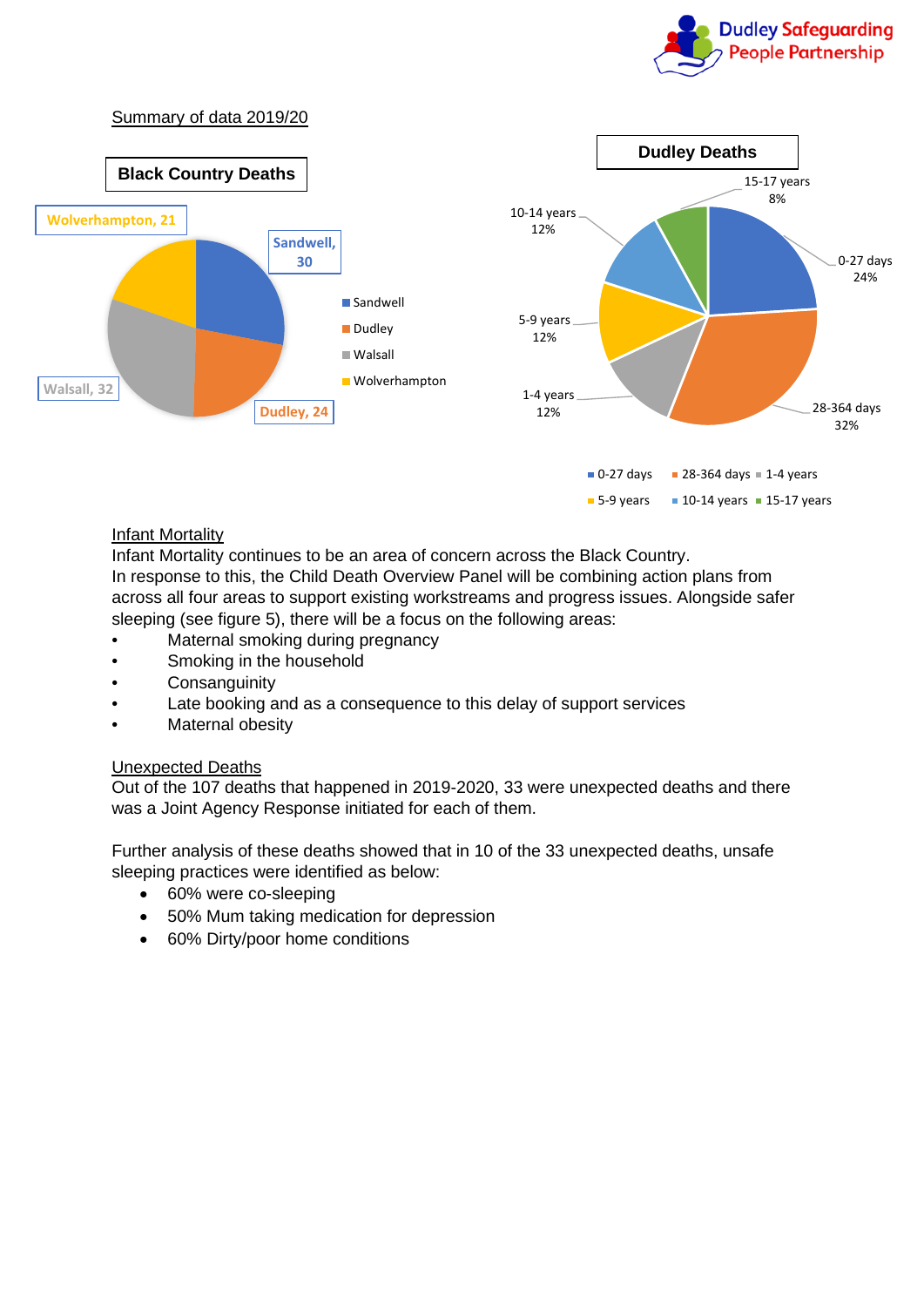

- 90% Maternal smoking/smoking in the home
- 30% Sofa sleeping
- 10% Alcohol abuse
- 30% Substance misuse
- 20% Low birth weight
- 20% Overcrowding
- 60% Child snuffly/ill previously
- 20% Bumpers/pillows in cot
- 10% Unsafe feeding practices

As a result of this analysis, a region wide focus group has been formed to address this through strategies and campaigns.



### Next Steps and Objectives

- Embed the role of the Independent Chair into the Strategic Partnership and Operational Panels
- Develop the Key Worker Role to ensure the voice of the child/parent is reflected
- Identify bereavement support for professionals working within the child death arena
- Explore the use of different methods of disseminating learning from child deaths (e.g. social media etc)
- Support the consolidation of the new Black Country CCG
- Develop and contribute to strategies being developed and rolled out (Safe Sleeping/ICON)
- Escalate issues of administrative support within local hospital/CCG
- Submission and ratification of the CDOP annual report
- Development, ratification and implementation of the Black Country SUDC protocol. In 2020 – 2021 there are plans to develop a Black Country wide on call health response for unexpected deaths.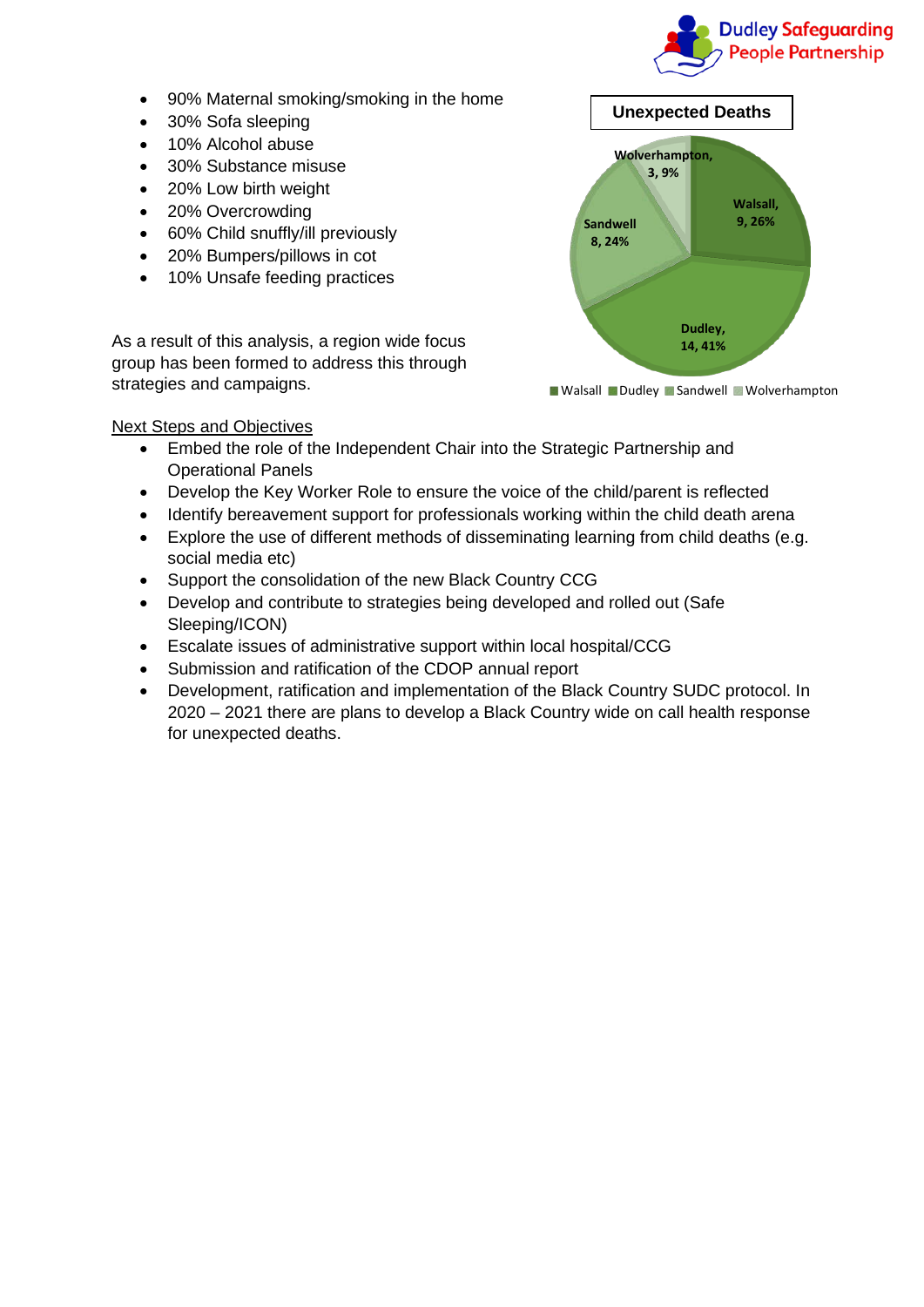

# <span id="page-33-0"></span>**Multi-Agency Training**



256 Hours of training accessed for Dudley Safeguarding Children Board Courses which meant that over 4,700 hours of training was taken by individuals within the Dudley borough.

45 courses were delivered during the financial year





1445 places were offered via DSCB for training courses, 1148 bookings were made on the combined DSAB/DSCB Event Management system.

227 delegates failed to attend which lead to over 1,400 hours lost valuable CPD and networking time.



862 delegates have successfully completed approved training.



During September 2019 the processes that the DSCB operated under changed as Dudley created a Safeguarding partnership.

Training around Adverse Childhood experiences (ACEs), Core Working Together, Graded Care Profile 2 (GCP2), Management of Allegations, Neglect, Safeguarding Children online, Thresholds were some of the 14 courses that took place during 19/20.

Some courses have been run jointly with the Dudley Safeguarding Adult Board of which we have provided a breakdown as follows.

Joint DSAB/DSCB courses and data.

- 56 Hours of training accessed for Joint courses which meant that over 1,700 hours of training was taken by individuals.
- 12 courses were run during the financial year
- 379 bookings made on the DSAB/DSCB Learning system.
- 124 delegates failed to attend which lead to over 600 hours lost valuable CPD and networking time
- Delegates representing 41 organisations have been able to network and build relationships on multiagency training.
- 172 have successfully completed training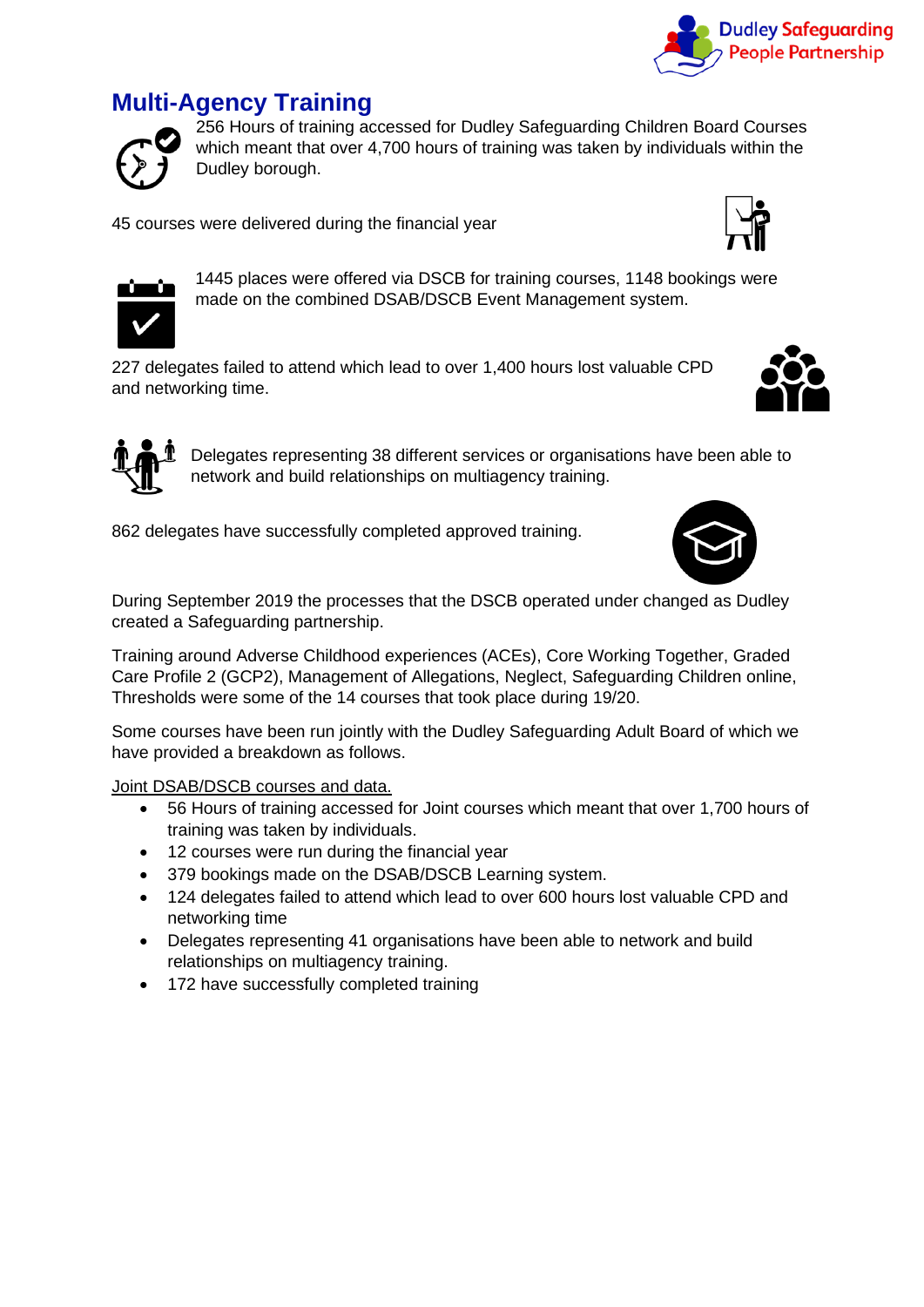

### **Feedback from DSCB/DSPP Introduction to Domestic Abuse training. This course was run in Partnership with the National Centre for Domestic Violence**

90% of attendees felt that the course met its training aims. 100% said they felt more competent in the area of Domestic Abuse post training.

- …trainer was exceptional and was extremely knowledgeable and her pace was set just right, I could fully understand the presentation that Karen delivered. Thank you.
- I have only selected the 'too short' option for length of time because I could have listened to Karen all day. She was very real with situations and this was not text book delivered. Personally, I was a victim myself and if I had support from these agencies I may never have suffered as long. I now have more understanding so I can help others professionally. Thank you Karen and I hope your sessions carry on for a very long time.
- **Brilliant informative course and speaker**
- This course was fantastic. It was well worth attending just a shame that so few schools have attended the first two sessions.
- Great to hear about the work of NCDV and how we can refer to them and how they can help people we come into contact with - I wish I had been on this course a year ago, because it could have really helped me to better support a victim of DA I have been involved with since September.

### **Feedback from DSCB/DSPP Introduction to Child Criminal Exploitation This course was run in Partnership with NAVIGATE**

90% of attendees felt that the course met its training aims. 100% said they felt more competent in the area of Child Criminal Exploitation post training.

# **"A well-presented and informative course, it was in a relaxed atmosphere where contributions felt valued"**

# **"Fabulous course would fully recommend maybe promote in university's for trainee nursing associates nursing student etc I only found out on external placement with school nursing team or to NHS staff"**

They also said that the training would improve future practice by:

- One thing that's really stood out was to remember regardless of criminal activity that children or young people are involved in they are still victims themselves we can easily forget this and see them only in a bad light or yobs or criminals but to really see them also as victims brings a whole new understanding and perspective and therefore engagement with all children and young people will be with a whole new insight and support thank you this training was amazing and I fully recommend it Andrea
- Have an up to date knowledge of indicators to look out for Better awareness of the resources and agencies around that can support.
- Understanding the different agencies that I can refer young people to support from. Understanding of the different ways that children and young people can be exploited.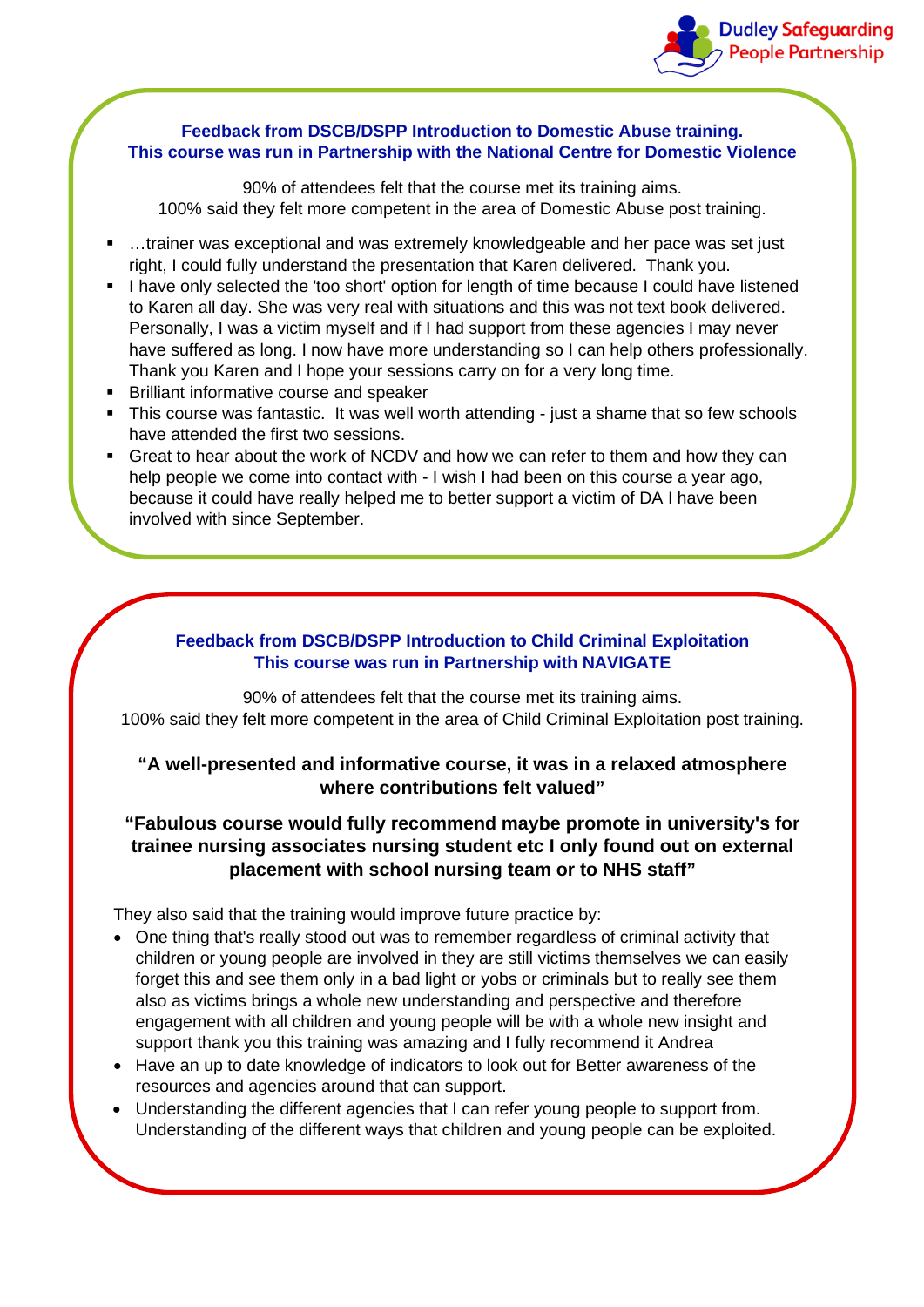

# <span id="page-35-0"></span>**Serious Case Reviews / Child Safeguarding Practice Reviews**

A Child Safeguarding Practice Review (previously known as a Serious Case Review (SCR)) is undertaken when a child dies, or the child has been seriously harmed and there is cause for concern as to the way organisations worked together. Additionally, Local Safeguarding Children Partnerships may decide to conduct an CSPR if a child has been seriously harmed in accordance with the guidance in Working Together 2018:

Serious child safeguarding cases are those in which:

- abuse or neglect of a child is known or suspected and
- the child has died or been seriously harmed

Some cases may not meet the definition of a 'serious child safeguarding case', but nevertheless raise issues of importance to the local area. That might, for example, include where there has been good practice, poor practice or where there have been 'near miss' events. Safeguarding partners may choose to undertake a local child safeguarding practice review in these or other circumstances.

The primary purpose of a CSPR is for agencies and individuals to learn lessons to improve the way in which they work, both individually and collectively, to safeguard and promote the welfare of children.

Progress has been made over the last 12 months to ensure that all local and Serious Case Reviews are completed as per WT 2015 guidance. Going forward, Child Safeguarding Practice Reviews (CSPR) will replace SCRs using system methodologies in an attempt to identify and embed learning within shorter timescales.

The DSPP (formally DSCB) have also completed 3 local multi-agency reviews and learning from these has also been shared as written briefings and will be available on the DSPP website.

### Key Achievements

- Meetings of the former SCR sub group of the DSCB were held 5 times during the reporting period. The last being November 2019, when the DSCB was superseded by the Dudley Safeguarding People Partnership (DSPP) and the SCR sub group merged with the SAR sub group of the former Safeguarding Adults Board to form the Learning and Improvement sub group which manages both adult and child reviews.
- Two cases using the former Serious Case Review Process were undertaken during the reporting period.
- One Local Learning Review was undertaken during the reporting period.
- The SCR sub group work plan for 2020/21 was reviewed and updated
- Terms of reference for the L&I sub group were developed and agreed
- Action plans from all reviews were monitored and updated throughout the year.
- A SCR risk register was developed and reviewed
- There is a dedicated business unit support officer to support the L&I sub group and associated reviews.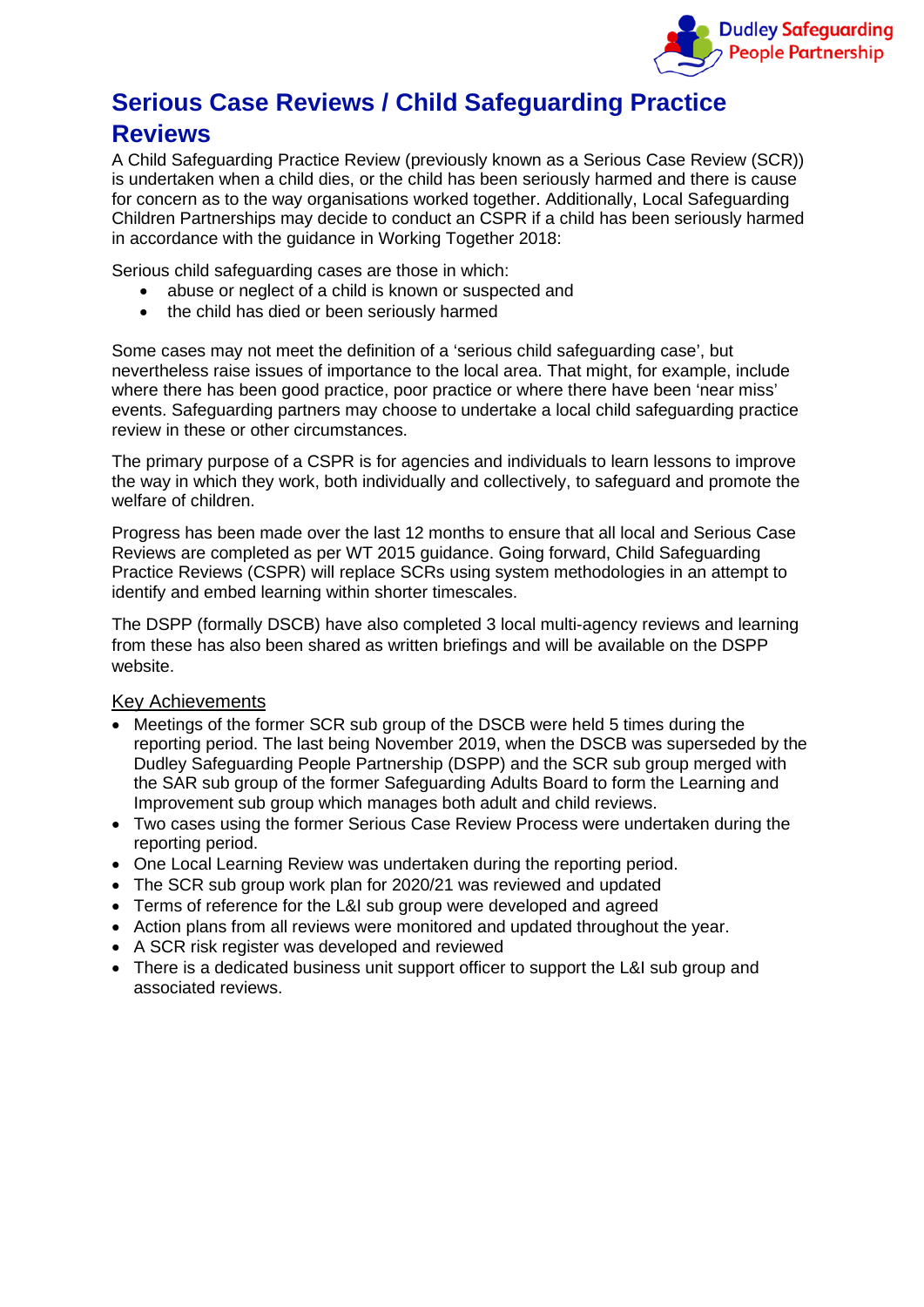

# **Case Study**

The families of all children subject to an SCR/CSPR are contacted to inform them of the process and request their involvement in the review. The two children involved in the SCR's during the reporting period unfortunately did not respond to the author at any point in the process.

A Local Learning Review undertaken during the reporting period involved a young person at risk of sexual and criminal exploitation. It was clear from the scoping exercise that the young person had reported that they "prefer" the company of older people and did not feel that they are a victim or at risk of exploitation.

The young person failed to recognise their own risky behaviours and the potential danger they are in. The young person has stated quite clearly to professionals that:

# **"If you take me home, I'll just go missing again"**

There was evidence of longstanding neglect and abuse which has resulted in deteriorating behaviour, anger issues, regular absconding and mental health issues. Despite the young person and family being discussed in a number of multi-agency meetings, outcomes for the young person did not improve and parents appeared not have parental control. Mother struggled to appropriate boundaries in order to keep the child safe.

The young person is now in an out of borough placement, has a dedicated support worker and has started to engage with professionals.

# Areas for development in 2020/21

- Review of CSPR process to ensure adherence to statutory timelines. Chairs of L&I sub group to work with the DSPP Business Unit to streamline review process
- Agree process for review sign off across adult and children sectors.
- To align Rapid Response processes for both adult and children reviews.
- Development of a pool of review authors from all organisations (adult and children). DSPP Executive Chair to deliver review writing session.
- To review the terms of reference of the L&I sub group after 6 months to ensure appropriate membership and governance processes.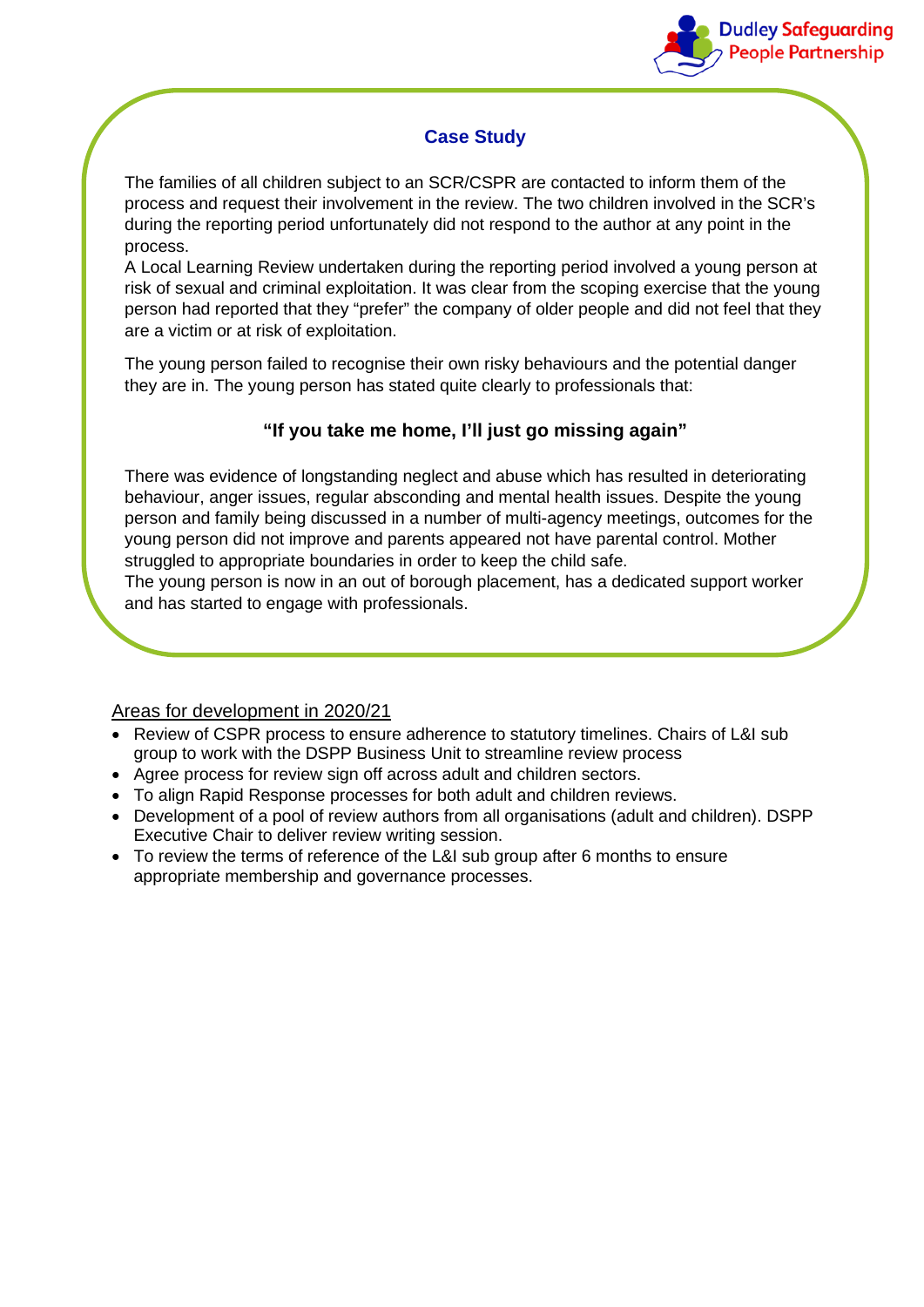

# <span id="page-37-0"></span>**Voice of the Child**

When working with children or young people it is essential to gain a clear picture of their wishes, thoughts and feelings. It is good practice to ask the child or young person which practitioner they would like to gather this information from them.

- the right of a child or young person to be heard is included in the UN Convention of Rights
- the Children's Act 2004 emphasises the importance of speaking to the child or young person as part of any assessment
- the importance of speaking to a child or young person and gathering their views has been consistently highlighted in lessons learned from Serious Case Reviews.

In too many cases local and national reviews have found:

- a child was not seen frequently enough by the professionals involved, nor was asked about their views or feelings
- agencies did not listen to adults who tried to speak on behalf of the child and who had important information to contribute
- parents and carers prevented practitioners from seeing and listening to the child
- practitioners focused too much on the needs of the parents or adults, especially vulnerable adults and overlooked the implications for the child
- agencies did not interpret their findings well enough to protect the child.

### **What do we mean by 'the child's voice'?**

This not only refers to what children say directly, but to many other aspects of their presentation. It means seeing their experiences from their point of view.

### **Why is the child's voice important?**

It means that children feel listened to, plans are more successful when they are involved, and prompt decisions are made about safeguarding when necessary.

Case studies evidencing the voice / contribution of children have been received from partners, a selection of which can be found at appendix 1.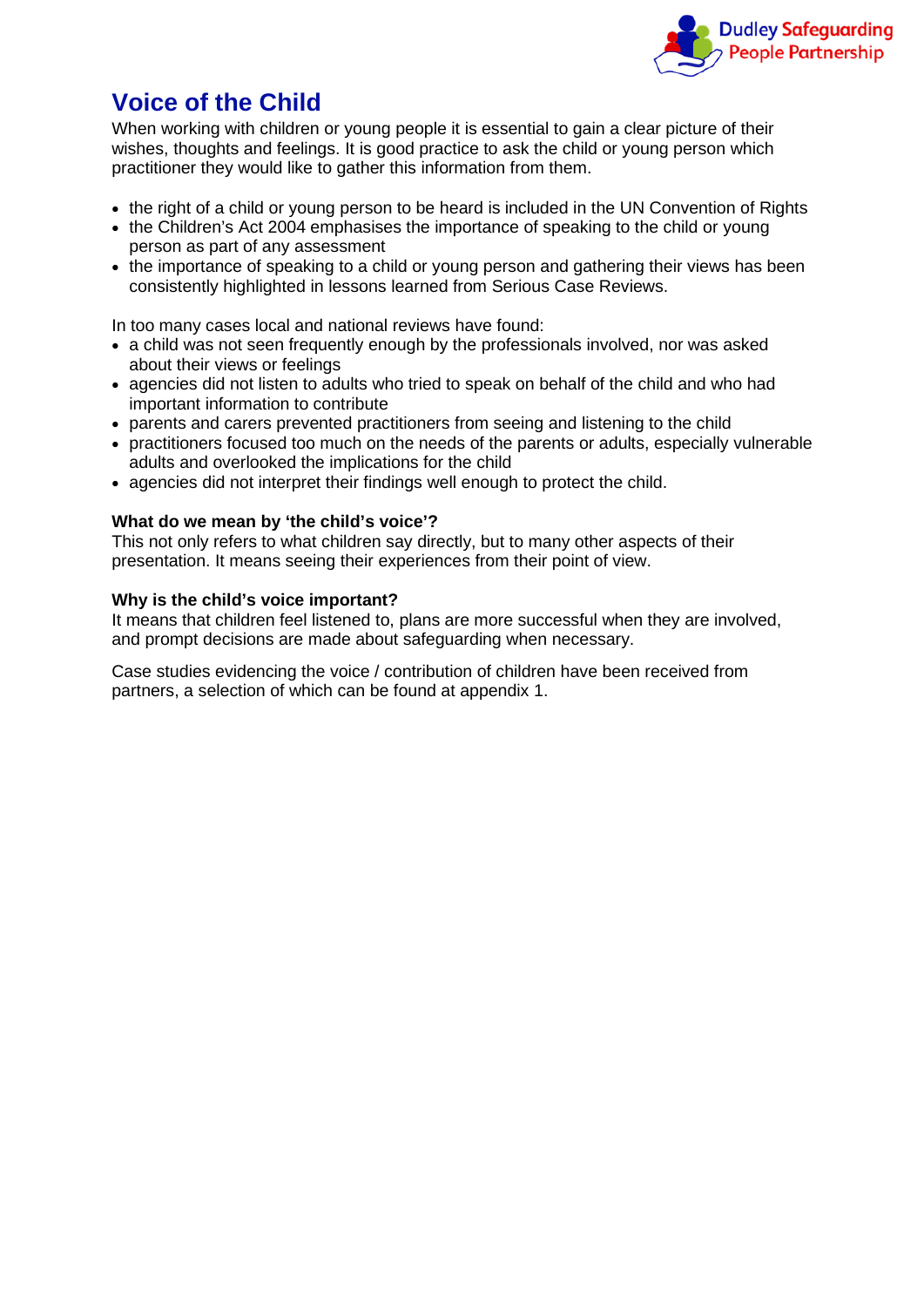

# <span id="page-38-0"></span>**Summary**

2019/20 was a transitional year for safeguarding children in Dudley, with the newly formed Dudley Safeguarding People Partnership.

During 2020/21 Dudley Safeguarding Children Partnership will continue to embed agreed strategic priorities and the work of the subgroups, whilst engaging with and listening to the voice of children and young people to reflect their priorities for keeping them safe from harm. The DSPP priorities for 2020/22 are:

- **1. Preventing violence across the life course**
- **2. Neglect across the life course**
- **3. Exploitation across the life course**

Learning from Practice Reviews (both locally and nationally) will be shared widely to improve practice and procedures where required. We will examine the quality of safeguarding work across the Partnership through our audits and information gathering and work together to address issues and to identify gaps in service provision for children. We will develop our work to support the most vulnerable children and, those with complex needs and disabilities to achieve a good transition into adulthood and work with partners to provide the right help and support where it is needed.

Dudley Safeguarding Children Partnership will remain vigilant with regard to emerging safeguarding issues as they affect children and young people, especially in light of the Covid-19 pandemic and will respond to ensure that all agencies come together, are supported and provide assurance regarding their safeguarding responsibilities.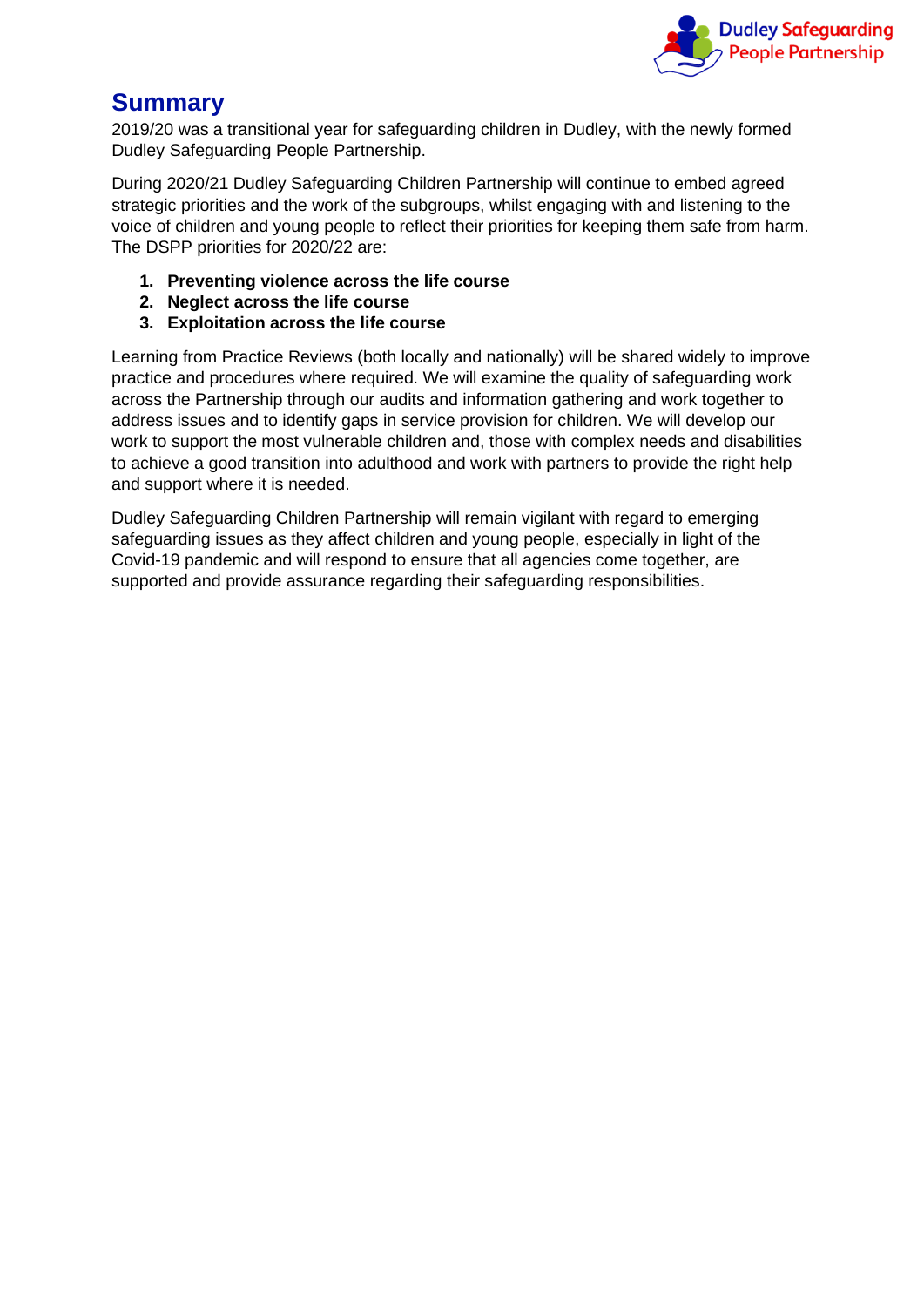

# <span id="page-39-0"></span>**Appendix 1 – Voice of the Child case studies**

# **Case Study 1**

Young person has been supported through her exploitation, she has made disclosures to professionals that have been supporting her and made a statement to the Police which has led to an ongoing Police investigation.

Professionals curiosity and gut instincts contributed to this young person disclosing this information. Her case was closely monitored, and the family were supported well. Mom initially had no understanding of CSE and felt her daughter was making the choice to 'have sex' with all these males however through a lot of work with the family she began to understand exactly how her daughter was exploited and started treating her as a victim instead of blaming her for what happened. She could then start truly supporting her daughter the way she needed it. It was a struggle and there were many ups and downs along the way, however professionals were able to support this child and family to stop her exploitation. There are still issues within the family home which they will continue to receive support with.

She received a lot of support which has recently ended at her request, she now wants to move on with her life and forget about what happened to her. She is a bright young person who has a positive future ahead. At times she found all the professionals being involved quite overwhelming, we addressed this through MASE/CPP to make sure she was fully involved in her plan. It was really important to make sure she felt that she had choices and that this support wasn't anyone telling her what to do but supporting her through the abuse she suffered.

She felt strong enough to move on with the next chapter of her life and attend college, she requested for her one to one work/support with Barnardo's to stop which it did.

# **Case Study 2**

The return home interview includes an opportunity for the child to be spoken to alone so that their views can be captured. The child's voice is listened to and appropriate course of action taken following the one to one conversation.

For example, child X was contacted to complete a return home interview. She went missing following an argument with her carer and ended up with her boyfriend child Y. During the Missing Officer's conversation with child X, it appeared that she was in company with child Y and was very concerned about him as his mother did not want him back home, so he had nowhere to go for the night. Child X advised that her boyfriend wasn't allowed at her house and she was refusing to return home without knowing that he had somewhere to stay. If accommodation was not resolved both children would have been reported missing and would have been on the streets for the night.

The missing officer spoke to both children and listened to the situation they were experiencing. Child Y had previously presented himself homeless at Dudley Council Plus, but due to his age he had been referred to Children Services. Child Y explained to the Missing Officer that his relationship with his mother had broken down. The missing officer liaised with the allocated social worker who confirmed that papers had been submitted for a placement search. The Missing Officer advocated on behalf of child Y and overnight emergency accommodation was secured for him by his social worker.

The missing officer listened to child X and worked through the circumstances surrounding the argument that had resulted in her going missing. She was encouraged to return to her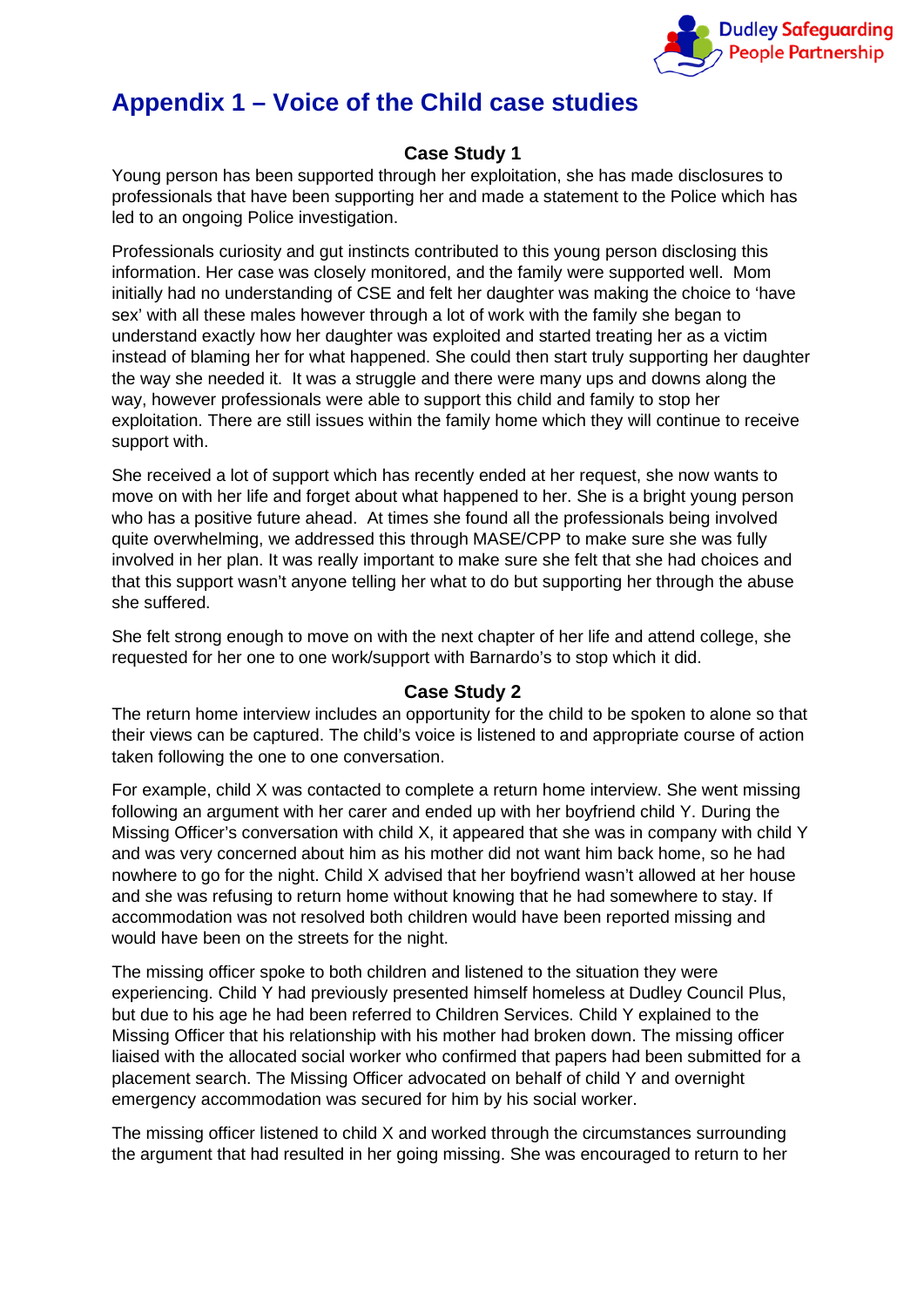

carer for the night. As a result of listening to both children a further missing episode was prevented, and both children had somewhere safe to sleep.

### **Case Study 3**

A 14-year-old female was brought into the Emergency Department by ambulance presenting with mental health issues and suicidal thoughts. She was accompanied by her sister who was 18 years old. The history taken from the ambulance crew stated that she had run away from home and had been missing for 2 days. On return, she had love bites on her neck and told her parents that she had been with her 16-year-old boyfriend which caused an argument.

This young person was now living with her father following a period of time spent in foster care due to maternal mental health issues which meant her mother could not provide adequate care. The Emergency Department contacted social care who advised that the young person was known to them and that the parents had stated they did not want her to return home.

Further concerns emerged during the medical assessment which prompted the nurse to complete a Child Sexual Exploitation screening tool. These concerns included evidence of bruising to her neck and breast, she admitted to giving the wrong details to her parents in relation to her boyfriend's age and address, missing school and social media use. These concerns were also documented on a Multi-Agency Referral Form and the police were contacted directly.

The young person was admitted to the paediatric ward for a mental health assessment and safeguarding. The concerns regarding potential exploitation were new concerns and the nurse was able to recognise the indicators which prompted completion of the risk assessment tool to evidence the concerns and initiate a strategy discussion. There was evidence of good multi-agency communication from the Emergency Department and paediatric ward with social care and the police. By identifying the concerns early this would hopefully improve outcomes for the young person.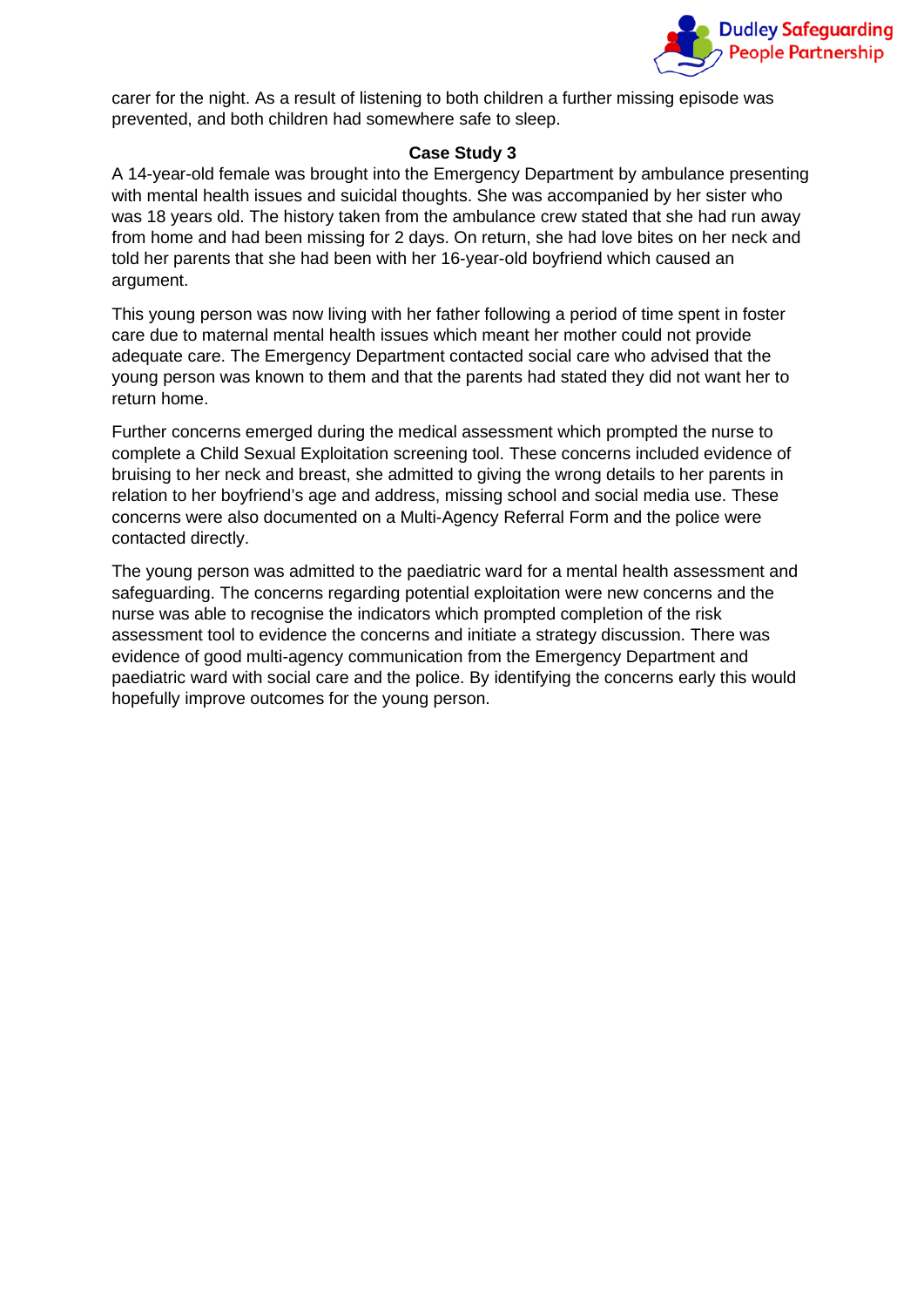

# <span id="page-41-0"></span>**Appendix 2 - Dudley MBC Participation and Engagement**

Children's Services have begun work on elevating and joining up work on participation and engagement, which is referred to as 'Voice and Influence'.

The aim is to meaningfully seek feedback on services, from all children, young people, families and partners and to strengthen the influence of shaping of services

The work around 'Voice and Influence' links to the Quality Assurance and Learning Framework. Feedback from families is an integral part of 'knowing ourselves' and understanding the impact interventions are having upon children and families .

Some of the existing participation and engagement work was already taking place across Children's Services is as follows:

### • **Early Help**

- In Early Help parents are supported to complete questionnaires, following intervention.
- The voices of children, young people and their parents/carers are included in assessments.
- Early Help staff attend community events to raise awareness of the services that they offer.
- Coffee mornings have taken place to engage with families in the community.
- **Children in Care Council/Care Leavers Forum and Dudley Youth Council**
- Young people have been part of senior manager recruitment panels.
- Children and young people have provided comments on Dudley's Local Offer.
- Dudley has a dedicated Participation Offer who works with the CIC/CL Council and Dudley Youth Council (DYC).
- Work has been undertaken with young people to find out their preferred method of communication with their key worker.
- Young people have commented upon the 16/17 Homeless Protocol.

# • **Safeguarding and Review**

- In December 2019, the IRO Service asked children in care about their experience of the IRO Service. Children were asked a number of questions around their experiences of the IRO Service and their IRO. For example, children were asked if they knew who their IRO was, 69% said yes. The outcomes of the survey has helped shape the IRO Service Plan. The IRO survey will be an annual event.
- An event took place with children in care, in February 2020. All children were aged 12- 17 and feedback was sought in relation to their views on their IRO, what they thought about their Reviews and their views on co-chairing their meetings.
- Parental engagement work in Children's Social Care is also being developed. A questionnaire for parents whose children are subject to child protection plans was undertaken during the Covid 19 lockdown, when Child Protection Conferences were being undertaken virtually. The findings were helpful in understanding parents' views about virtual meetings. Some parents enjoyed the virtual meetings and found them less intimidating. This feedback is being used to develop a hybrid way of working through the pandemic and into the recovery phase.

# • **Centre for Professional Practice (CPP)**

- CPP seek the views of children and their parents/carers as part of audits.
- Particular tools have been developed by the CPP to use with children and families.
- The Principal Social Worker (PSW) and CPP are involved in the Parent Participation Project with Camden and Bexley.
- The Principal Social Worker and CPP are members of the West Midlands Teaching Partnership (WMTP) sub-group on Participation. There are plans for a WMTP Annual Event around Participation.